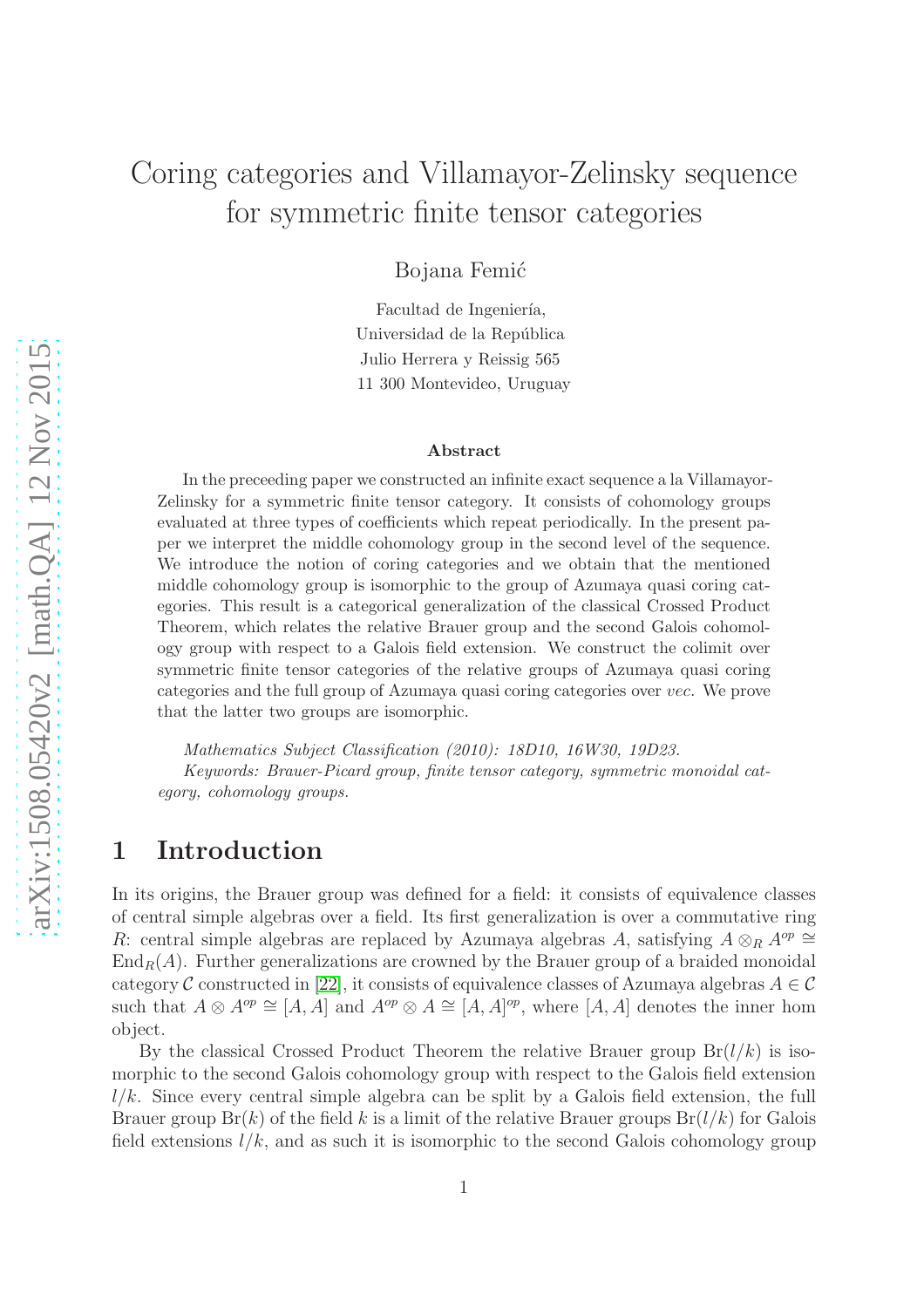with respect to the separable closure of the field. If we change the setting and we consider Galois extensions of commutative rings, we have that not every Azumaya algebra can be split by a Galois ring extension. On the other hand, for the relative Brauer group instead of the Crossed Product Theorem we have an infinite exact sequence by Villamayor and Zelinsky [\[23\]](#page-41-1). It involves cohomology groups which are evaluated at three types of coefficients so that the three types of cohomology groups appear periodically in the sequence. As they observed, when the ring extension is faithfully flat, the relative Brauer group embeds into the middle term in the second level of the sequence. If the extension is faithfully projective, the embedding is indeed an isomorphism, and the Crossed Product Theorem is recovered.

In [\[3\]](#page-40-0) we introduced the Brauer group of Azumaya corings and we proved that it is isomorphic to the mentioned middle term cohomology group. In this setting a commutative ring extension  $R \to S$  is faithfully flat and  $S \otimes_R S$  is the basic Azumaya  $S/R$ -coring. We also have that the full Brauer group  $Br(R)$ , which is the limit of the relative Brauer groups  $Br(S/R)$  over faithfully flat ring extension  $R \to S$ , is isomorphic to the full group of Azumaya corings over  $R$ . This resolves the deficiency in the cohomological interpretation of the Brauer group of a commutative ring. Corings were introduced in [\[21\]](#page-41-2) and a later interest for them was revived by the appearance of [\[2\]](#page-39-0), where it was shown that various structure theorems for entwining structures in the context of gauge theory on non-commutative spaces, Doi-Koppinen Hopf modules, just to mention some, are special cases of structure theorems for the category of comodules of a coring.

Replacing a commutative ring S by a symmetric finite tensor category  $\mathcal{C}$ , we proved in [\[11\]](#page-40-1) that there exists an analogous infinite exact sequence to that of Villamayor and Zelinsky. On the other hand, replacing Azumaya algebras in a braided monoidal category from the mentioned construction in [\[22\]](#page-41-0) by invertible (exact) bimodule categories over a finite tensor category, in [\[9\]](#page-40-2) the authors introduced the Brauer-Picard group of a finite tensor category. It consists of equivalence classes of exact invertible  $C$ -bimodule categories M, where C is a finite tensor category, satisfying:  $M \boxtimes_{\mathcal{C}} M^{op} \simeq \mathcal{C}$  (and equivalently  $\mathcal{M}^{op} \boxtimes_{\mathcal{C}} \mathcal{M} \simeq \mathcal{C}$ . This group is of great importance in the classification of extensions of a given tensor category by a finite group, and it is also related to mathematical physics, e.g. rational Conformal Field Theory and 3-dimensional Topological Field Theory, [\[12,](#page-40-3) [15\]](#page-40-4). In particular, it is also shown that BrPic( $Vec_k$ ) ≅ Br(k), that is, the Brauer-Picard group of the category of k-vector spaces is isomorphic to the Brauer group of the field  $k$ . When  $\mathcal C$  is braided one may consider one-sided C-module categories in which the action on the other side is induced via the braiding. Their equivalence classes form a group, called the Picard group of C and denoted by Pic(C), and it is a subgroup of  $BrPic(C)$ . It is also known, [\[6\]](#page-40-5), that  $Pic(\mathcal{C})$  is isomorphic to the Brauer group of *exact* Azumaya algebras. In particular, for the braided monoidal category of modules over a finite-dimensional quasitriangular Hopf algebra  $(H, \mathcal{R})$ , it is proved in [\[7\]](#page-40-6) that the Picard and the Brauer group of  $\mathcal{C} = H\mathcal{M}$ are isomorphic.

In the present paper we introduce the notion of coring categories and of Azumaya quasi coring categories. We prove that the middle cohomology group in the second level of the sequence from [\[11\]](#page-40-1) is isomorphic to the group of Azumaya quasi coring categories. These are invertible categories coming from  $Pic(C \boxtimes C)$  equipped with an additional structure. The reason that we obtain *quasi* coring categories (coring categories without the counit functor) is that we do not have a suitable notion of "faithful flatness" in the setting of module categories (we lack of examples for a formal definition). This notion was crucial in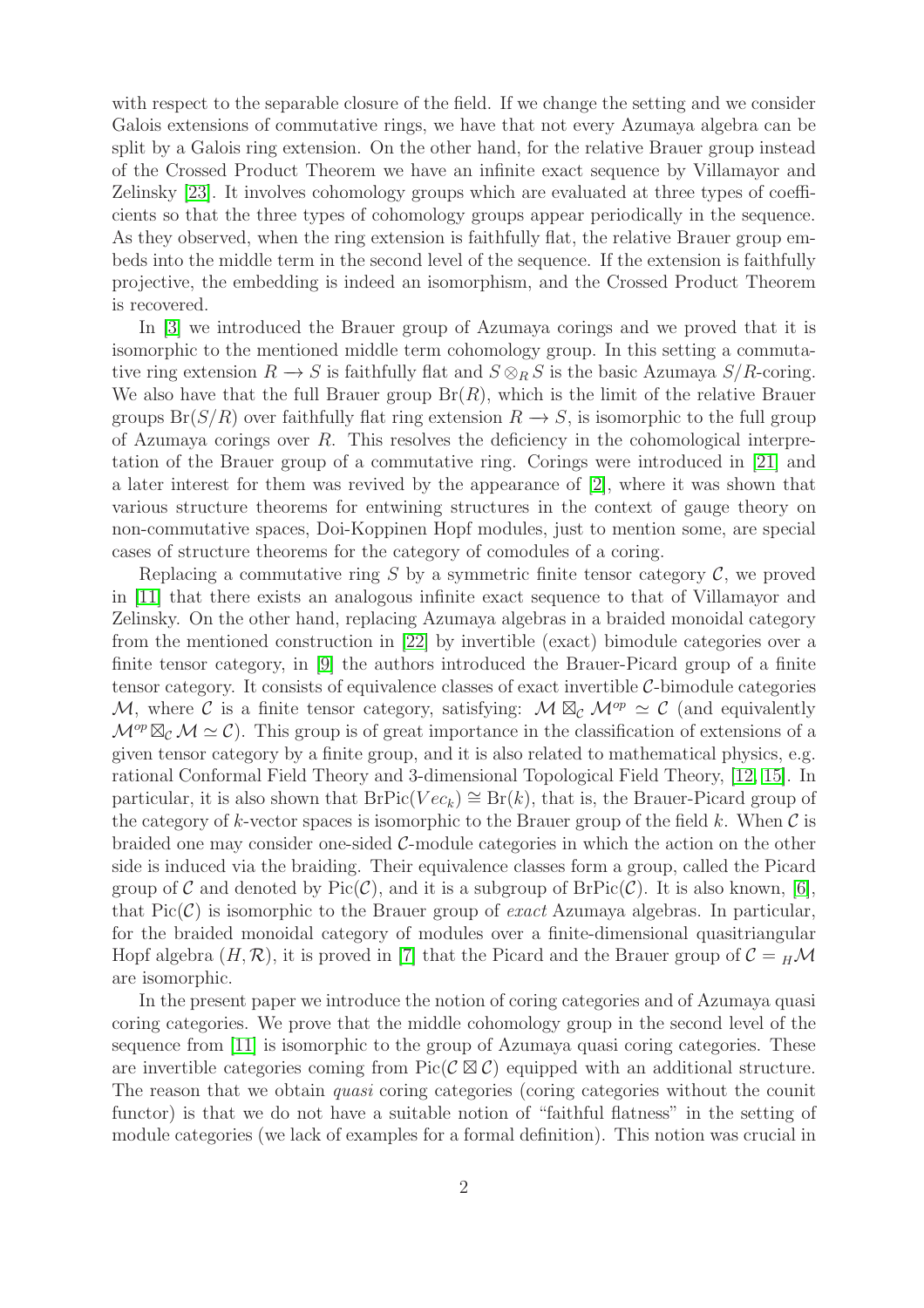recovering the counit for the Azumaya corings in [\[3\]](#page-40-0). Nevertheless, Proposition [5.8](#page-24-0) is valid even without the "faithful flatness" condition. This result is fundamental in Section [7](#page-34-0) for few reasons. Firstly, to construct the colimit of the relative groups of Azumaya quasi coring categories, secondly to introduce the corresponding full group and finally to prove that the two groups are isomorphic. The interpretation of the middle term in the first level of our infinite exact sequence encounters the same difficulty as the one mentioned above concerning the "faithful flatness" condition, whereas the interpretation in the third level is left for a further investigation.

The paper is organized as follows. In the next section we recall some definitions as well as some results from [\[11\]](#page-40-1) that we will be using here, and we pursue with some basic results. In Section [3](#page-8-0) we develop some results based on certain adjoint pairs of functors which will help us to obtain the 1-1 correspondence in Lemma [6.1.](#page-25-0) In the following section we introduce coring categories over finite tensor categories, which will be used in our cohomological interpretation. Section [5](#page-16-0) is dedicated to recall our Amitsur cohomology over symmetric finite tensor categories from [\[11\]](#page-40-1) and we consider what we call extended cocycles. We also prove here some new results, among others Proposition [5.1](#page-16-1) and Propo-sition [5.8](#page-24-0) by which any two functors  $F, G : C \rightarrow \mathcal{D}$  between symmetric finite tensor categories induce one and the same map between the n-th Amitsur cohomology groups:  $F_* = G_* : H^n(\mathcal{C}, P) \to H^n(\mathcal{D}, P)$ , where P is any of the three types of coefficients considered in our sequence. This result enables one to construct the colimit over symmetric finite tensor categories of  $H^n(\bullet / vec, P)$ . The subject of Section [6](#page-25-1) is the interpretation of the middle cohomology group in the second level of the sequence, where we get the group of Azumaya quasi  $\mathcal{C}$ -coring categories, for a symmetric finite tensor category  $\mathcal{C}$ . We also construct the connecting map in the second level of the sequence that ends up in the novel group. In the last section we prove that the colimit over symmetric finite tensor categories of the relative groups of Azumaya quasi coring categories is isomorphic to the full group of Azumaya quasi coring categories over *vec*.

### 2 Preliminaries and notation

Throughout  $k$  will be an algebraically closed field of characteristic zero,  $I$  will denote the unit object in a monoidal category  $C$ . When there is no confusion we will denote the identity functor on a category  $M$  by  $M$ . We recall some definitions and basic properties.

A *finite category* over k is a k-linear abelian category equivalent to a category of finitedimensional representations of a finite-dimensional k-algebra. A *tensor category* over k is a k-linear abelian rigid monoidal category such that the unit object is simple. An object X is said to be *simple* if  $End(X) = k \, Id_X$ . A *finite tensor category* is a tensor category such that the underlying category is finite. For a finite-dimensional Hopf algebra  $H$  (or, more generally, a finite-dimensional quasi-Hopf algebra) the category of its representations  $\text{Rep } H$  is a finite tensor category.

All categories will be finite, all tensor categories will be over  $k$ , and all functors will be k-linear.

We assume the reader is familiar with the notions of a left, right and bimodule categories over a tensor category, (bi)module functors, Deligne tensor product of finite abelian categories, tensor product of bimodule categories and exact module categories. For the respective definitions we refer to [\[10\]](#page-40-7), [\[9\]](#page-40-2), [\[13\]](#page-40-8), [\[8\]](#page-40-9). The Deligne tensor product bifunctor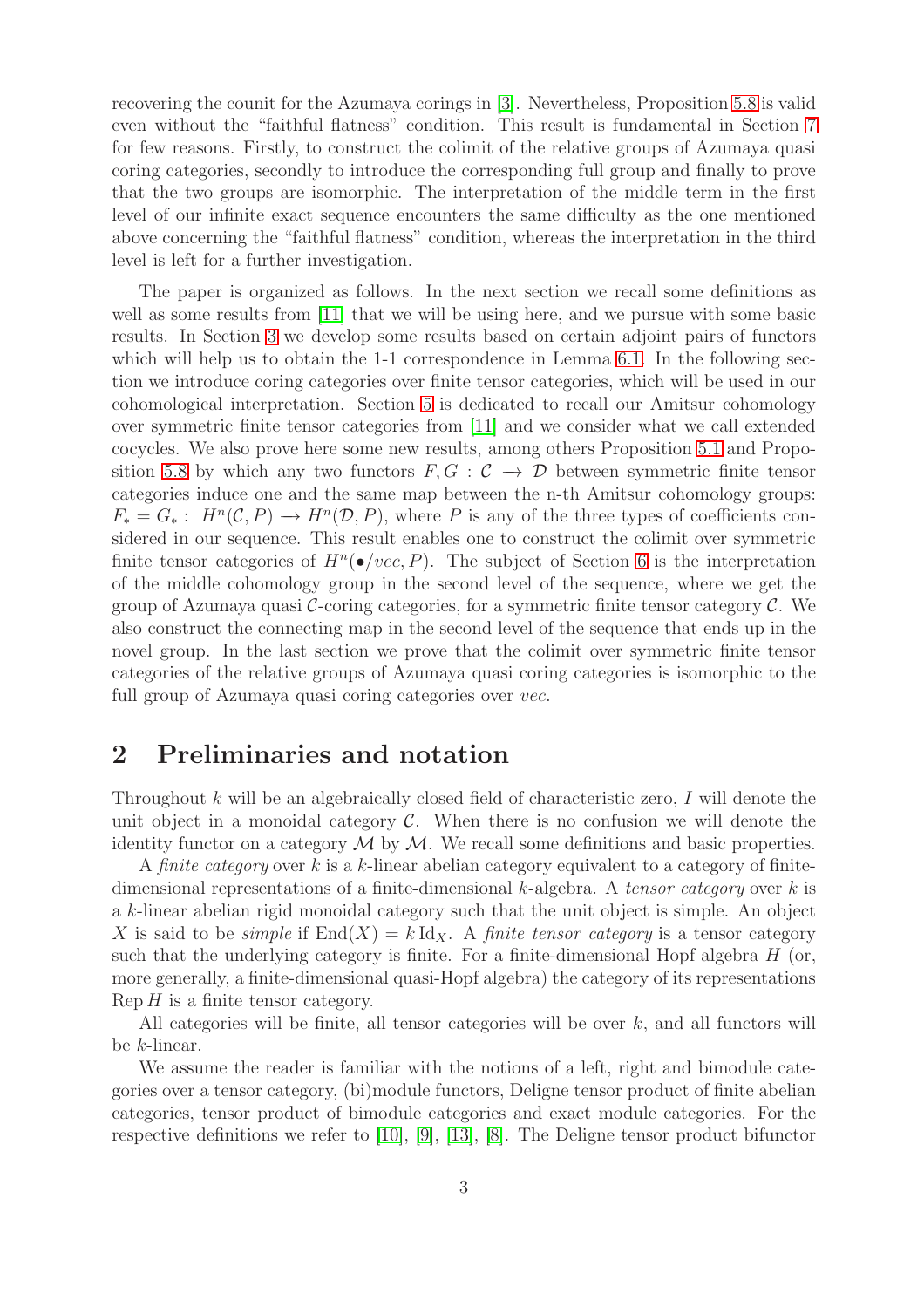$-\boxtimes -$  and the action bifunctor for module categories  $-\overline{\otimes}-$  are biexact in both variables [\[8,](#page-40-9) Proposition 1.46.2].

For finite tensor categories C, D, E, a C-D-bimodule category M and a  $(D, \mathcal{E})$ -bimodule category N, the tensor product over D:  $\mathcal{M} \boxtimes_{\mathcal{D}} \mathcal{N}$  is a  $(\mathcal{C}, \mathcal{E})$ -bimodule category. Given an  $\mathcal{E}\text{-}\mathcal{F}\text{-bimodule category }\mathcal{P},$  there is a canonical equivalence of  $\mathcal{C}\text{-}\mathcal{F}\text{-bimodule categories:}$  $(\mathcal{M} \boxtimes_{\mathcal{D}} \mathcal{N}) \boxtimes_{\mathcal{E}} \mathcal{P} \simeq \mathcal{M} \boxtimes_{\mathcal{D}} (\mathcal{N} \boxtimes_{\mathcal{E}} \mathcal{P}),$  [\[9,](#page-40-2) Remark 3.6].

Given a tensor functor  $\eta: \mathcal{C} \to \mathcal{E}$ , then  $\mathcal{E}$  is a left (and similarly a right) C-module category. The action bifunctor  $\mathcal{C} \times \mathcal{E} \to \mathcal{E}$  is given by  $\otimes (\eta \times \mathrm{Id}_{\mathcal{E}})$ , where  $\otimes$  is the tensor product in  $\mathcal{E}$ , and the associator functor is

<span id="page-3-4"></span>
$$
m_{X,Y,F} = \alpha_{\eta(X),\eta(Y),E}(\xi_{X,Y} \otimes E)
$$
\n<sup>(1)</sup>

for every  $X, Y \in \mathcal{C}$  and  $E \in \mathcal{E}$ , where  $\xi_{X,Y} : \eta(X \otimes Y) \to \eta(X) \otimes \eta(Y)$  determines the monoidal structure of the functor  $\eta$  and  $\alpha$  is the associativity constraint for  $\mathcal{E}$ . The constraint for the action of the unit is defined in the obvious manner. Moreover,  $\mathcal E$  is a C-E-bimodule category with the bimodule constraint  $\gamma_{X,E,F} : (X \overline{\otimes} E) \otimes F \to X \overline{\otimes} (E \otimes F)$ for  $X \in \mathcal{C}, E, F \in \mathcal{E}$ , given via  $\gamma_{X,E,F} = \alpha_{\eta(X),E,F}$ .

**C-balanced functors.** Let  $M$  be a right C-module and  $N$  a left C-module category. For any abelian category A a bifunctor  $F : \mathcal{M} \times \mathcal{N} \to \mathcal{A}$  additive in every argument is called C-balanced if there are natural isomorphisms  $b_{M,X,N}: F(M\overline{\otimes}X, N) \stackrel{\cong}{\to} F(M, X\overline{\otimes}N)$ for all  $M \in \mathcal{M}, X \in \mathcal{C}, N \in \mathcal{N}$  s.t.

$$
F((M \overline{\otimes} X) \overline{\otimes} Y, N) \xleftarrow{F(m_{M,X,Y}^r, N)} F(M \overline{\otimes} (X \otimes Y), N) \xrightarrow{b_{M,X \otimes Y,N}} F(M, (X \otimes Y) \overline{\otimes} N)
$$
  
\n
$$
F(M, m_{X,Y,N}^l)
$$
\n
$$
F(M, m_{X,Y,N}^l)
$$
\n
$$
F(M, X \overline{\otimes} (Y \overline{\otimes} N))
$$
\n
$$
(2)
$$

<span id="page-3-2"></span>commutes.

A C-balanced natural transformation  $\Psi : F \to G$  between two C-balanced functors  $F, G: \mathcal{M} \times \mathcal{N} \to \mathcal{A}$  with their respective balancing isomorphisms  $f_X$  and  $g_X$ , is a natural transformation such that the following diagram commutes:

<span id="page-3-3"></span>
$$
F((M \overline{\otimes} X), N) \xrightarrow{f_{M,X,N}} F(M, (X \overline{\otimes} N))
$$
  
\n
$$
\Psi(M \overline{\otimes} X, N) \downarrow \qquad \qquad \downarrow \Psi(M, X \overline{\otimes} N)
$$
  
\n
$$
G((M \overline{\otimes} X), N) \xrightarrow{g_{M,X,N}} G(M, (X \overline{\otimes} N)).
$$
\n(3)

A right C-module category M gives rise to a left C-module category  $\mathcal{M}^{op}$  with the action given by [\(4\)](#page-3-0) and associativity isomorphisms  $m_{X,Y,M}^{op} = m_{M,*Y,*X}$  for all  $X,Y \in$  $\mathcal{C}, M \in \mathcal{M}$ . Similarly, a left C-module category  $\mathcal M$  gives rise to a right C-module category  $\mathcal{M}^{op}$  with the action given via [\(5\)](#page-3-1). Here \*X denotes the left dual object and  $X^*$  the right dual object for  $X \in \mathcal{C}$ . If M is a  $(\mathcal{C}, \mathcal{D})$ -bimodule category then  $\mathcal{M}^{op}$  is a  $(\mathcal{D}, \mathcal{C})$ -bimodule category and  $(\mathcal{M}^{op})^{op} \cong \mathcal{M}$  as  $(\mathcal{C}, \mathcal{D})$ -bimodule categories.

<span id="page-3-1"></span><span id="page-3-0"></span>
$$
X \overline{\otimes}^{op} M = M \overline{\otimes}^* X \qquad (4) \qquad \qquad M \overline{\otimes}^{op} X = X^* \overline{\otimes} M \qquad (5)
$$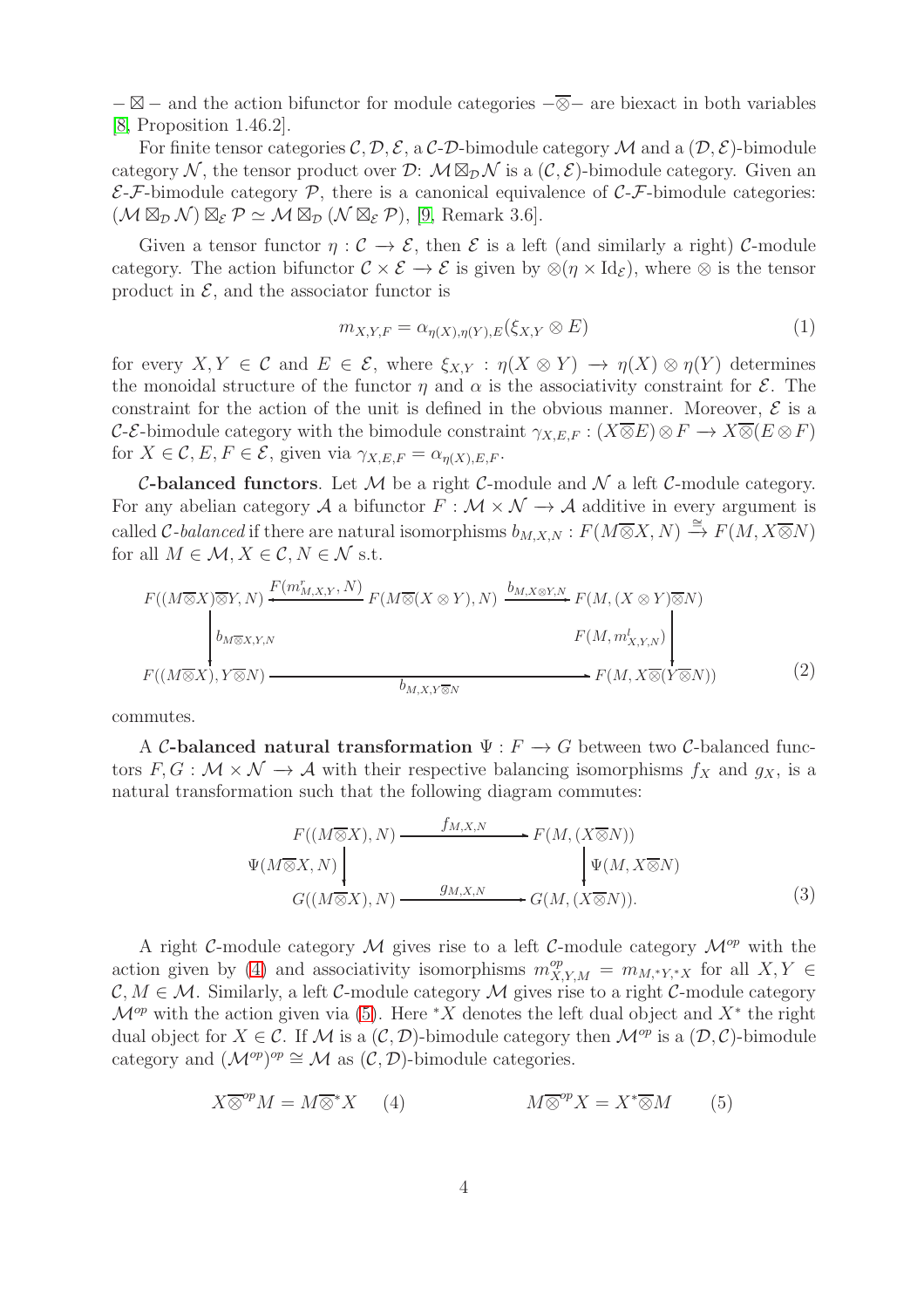For a C-D-bimodule functor  $\mathcal{F}: \mathcal{M} \to \mathcal{N}$  the D-C-bimodule functor  ${}^{op}\mathcal{F}: {}^{op}\mathcal{N}$  $\rightarrow$  <sup>op</sup>M is given by <sup>op</sup> $\mathcal{F} = \sigma_{\mathcal{M}}^{-1}$  $\mathcal{L}_{\mathcal{M},\mathcal{C}}^{-1} \circ \mathcal{F}^* \circ \sigma_{\mathcal{N},\mathcal{C}}.$  Here  $\mathcal{F}^*$  :  $\text{Fun}_{\mathcal{C}}(\mathcal{N},\mathcal{C}) \to \text{Fun}_{\mathcal{C}}(\mathcal{M},\mathcal{C})$  is given by  $\mathcal{F}^*(G) = G \circ \mathcal{F}$  and  $\sigma$  is the equivalence proved in [\[11,](#page-40-1) Lemma 4.3] and given by  $\sigma_{\mathcal{M},\mathcal{N}} : \mathcal{M} \boxtimes_{\mathcal{C}} {}^{op} \mathcal{N} \to \text{Fun}(\mathcal{N},\mathcal{M})_{\mathcal{C}}, \sigma(M \boxtimes_{\mathcal{C}} N) = M \overline{\otimes \text{Hom}}_{\mathcal{N}}(-,N)$ . If F is an equivalence, it is  $(\mathcal{F}^*)^{-1} = (\mathcal{F}^{-1})^* = - \circ \mathcal{F}^{-1}$  and consequently:  $({}^{\text{op}}\mathcal{F})^{-1} = {}^{\text{op}}(\mathcal{F}^{-1})$ .

A  $(C, D)$ -bimodule category M is called *invertible* [\[9\]](#page-40-2) if there are equivalences of bimodule categories

$$
\mathcal{M}^{op} \boxtimes_{\mathcal{C}} \mathcal{M} \simeq \mathcal{D}, \quad \mathcal{M} \boxtimes_{\mathcal{D}} \mathcal{M}^{op} \simeq \mathcal{C}.
$$

The group of equivalence classes of exact invertible module categories over a finite tensor category  $\mathcal C$  is called the Brauer-Picard group. It was introduced in [\[9\]](#page-40-2) and it is denoted by  $BrPic(\mathcal{C})$ .

**One-sided C-bimodule categories.** When C is braided with a braiding  $\Phi$ , then every left C-module category is a right and a C-bimodule category:  $M\overline{\otimes}X = X\overline{\otimes}M$  with the isomorphism functors  $m_{M,X,Y}^r : M \overline{\otimes} (X \otimes Y) \to (M \overline{\otimes} X) \overline{\otimes} Y$  defined via:



see  $[6, Section 2.8]$ . Moreover, the C-bimodule associativity constraint is given by:

$$
(X \overline{\otimes} M) \overline{\otimes} Y \longrightarrow X \overline{\otimes} (M \overline{\otimes} Y)
$$
  
=
$$
\downarrow
$$
  

$$
Y \overline{\otimes} (X \overline{\otimes} M) \xrightarrow{(m^l)^{-1}_{Y, X, M}} (Y \otimes X) \overline{\otimes} M \xrightarrow{\overline{\Phi}_{Y, X} \otimes M} (X \otimes Y) \overline{\otimes} M \xrightarrow{\overline{m^l_{X, Y, M}}} X \overline{\otimes} (Y \overline{\otimes} M) \tag{7}
$$

for all  $X, Y \in \mathcal{C}, M \in \mathcal{M}$ . The C-bimodule categories obtained in this way are called *one-sided* C-bimodule categories. We denote their category by  $\mathcal{C}^{br}$ -Mod. We have that  $(\mathcal{C}^{br}\text{-}\underline{\mathrm{Mod}}, \boxtimes_{\mathcal{C}}, \mathcal{C})$  is monoidal.

For a braided finite tensor category  $\mathcal C$  we denote by  $Pic(\mathcal C)$  the monoidal category  $(\text{Pic}(\mathcal{C}), \boxtimes_{\mathcal{C}}, \mathcal{C})$  of exact invertible one-sided  $\mathcal{C}$ -bimodule categories. The Grothendieck group of  $Pic(\mathcal{C})$  – the Picard group of equivalence classes of exact invertible one-sided C-bimodule categories – is denoted by Pic(C). It is a subgroup of  $BrPic(\mathcal{C})$ , [\[9,](#page-40-2) Section 4.4], [\[6,](#page-40-5) Section 2.8]. Moreover,  $Inv(\mathcal{C})$  will denote the group of isomorphism classes of invertible objects in C (objects X such that there exists an object  $Y \in \mathcal{C}$  such that  $X \otimes Y \cong I \cong Y \otimes X$ ). The inverse object of X we will denote by  $X^{-1}$ . The product is induced by the tensor product in C. If C is braided  $\text{Inv}(\mathcal{C})$  is an abelian group (in two ways).

In [\[11,](#page-40-1) Proposition 4.2 and Proposition 4.7] we proved that given a  $C$ -bimodule category  $M$  its left and right dual objects in the monoidal category of  $C$ -bimodule categories  $(C- Bimod, C, \boxtimes_C)$  are  $\mathcal{M}^{op}$  and  $^{op}\mathcal{M}$ , respectively. The corresponding dual basis functors are given as follows.

$$
\mathrm{ev}: \mathcal{M} \boxtimes_{\mathcal{C}} \mathcal{M}^{\mathrm{op}} \to \mathcal{C} \quad \text{and} \quad \mathrm{coev}: \mathcal{C} \to \mathcal{M}^{\mathrm{op}} \boxtimes_{\mathcal{C}} \mathcal{M}
$$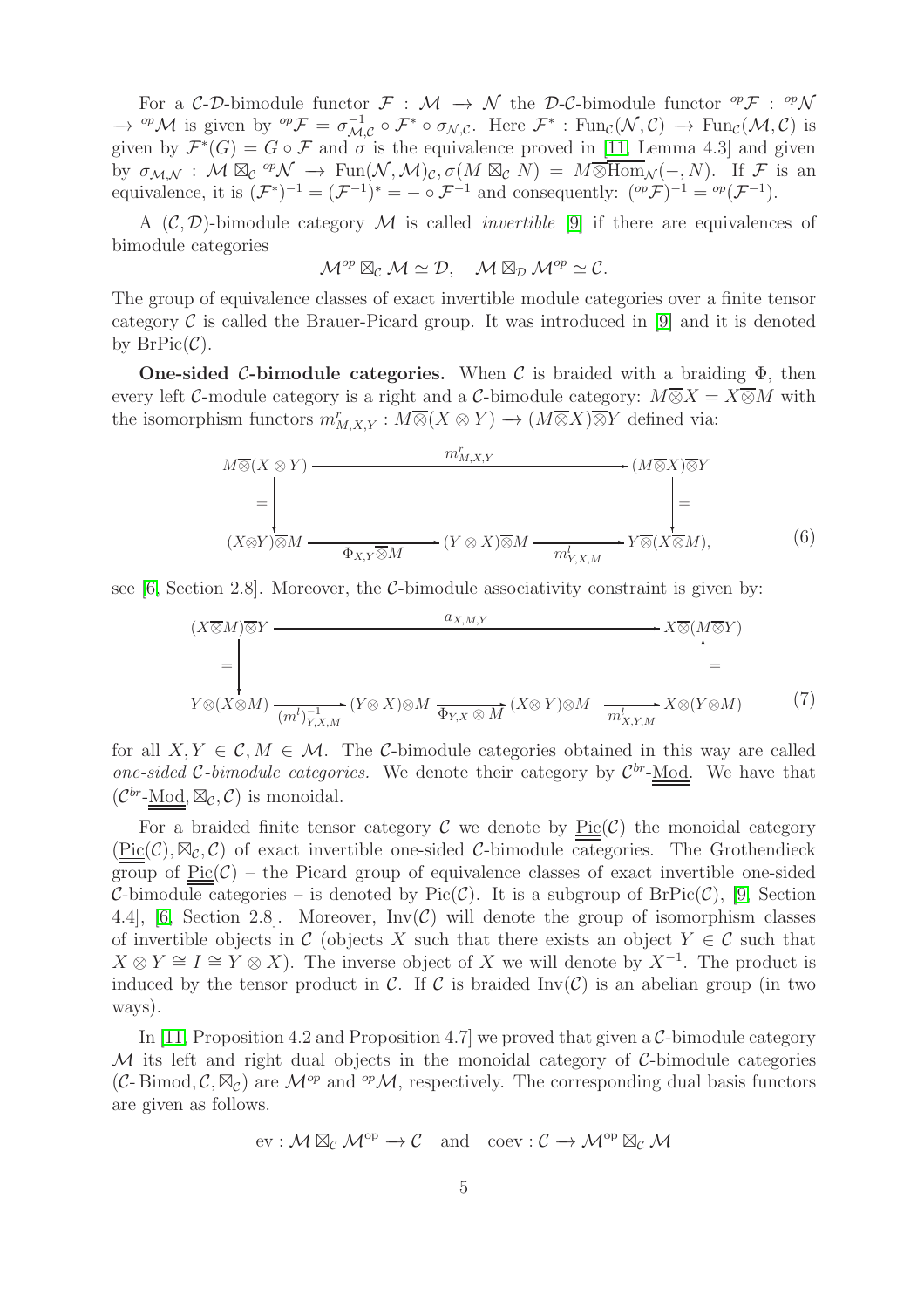where  $ev(M \boxtimes_{\mathcal{C}} N) = \underline{Hom}_{\mathcal{M}}(M, N)$  and  $coev(I) = \bigoplus_{i \in J} W_i \boxtimes_{\mathcal{C}} V_i$  is such an object in  $\mathcal{M}^{op} \boxtimes_{\mathcal{C}} \mathcal{M}$  that  $\text{Id}_{\mathcal{M}} = \bigoplus_{i \in J} \underline{\text{Hom}}_{\mathcal{M}}(-, W_i) \overline{\otimes} V_i$ . Similarly, for

$$
\overline{\operatorname{ev}}:{^{op}}{\cal M}\boxtimes_{{\cal C}}{\cal M}\to{\cal C}\quad\text{and}\quad\overline{\operatorname{coev}}:{\cal C}\to{\cal M}\boxtimes_{{\cal C}}{^{op}}{\cal M}
$$

one has:  $\overline{ev}(M \boxtimes_{\mathcal{C}} N) = \overline{\text{Hom}}_{\mathcal{M}}(N, M)$  and  $\overline{\text{coev}}(I) = \bigoplus_{i \in J} V_i \boxtimes_{\mathcal{C}} W_i$  is such an object in  $\mathcal{M} \boxtimes_{\mathcal{C}} {}^{op} \mathcal{M}$  that

<span id="page-5-1"></span>
$$
Id_{\mathcal{M}} = \bigoplus_{i \in J} V_i \overline{\otimes} \overline{Hom}_{\mathcal{M}}(-, W_i). \tag{8}
$$

Here  $\underline{\text{Hom}}_{\mathcal{M}}(M, N)$  and  $\overline{\text{Hom}}_{\mathcal{M}}(M, N)$  are inner hom objects in C determined as follows:  $\underline{\mathrm{Hom}}_{\mathcal{M}}(M,-): \mathcal{M} \to \mathcal{C}$  is a right adjoint functor to  $-\overline{\otimes}M:\mathcal{C} \to \mathcal{M}$ , and  $\overline{\mathrm{Hom}}_{\mathcal{M}}(M,-)$ is a right adjoint functor to  $M\overline{\otimes}-$ . We also proved that if M is an invertible C-bimodule category, the evaluation and coevaluation functors are equivalences. Moreover, if  $\mathcal C$  is symmetric, the left and the right dual objects coincide:  $\mathcal{M}^{op} = {}^{op}\mathcal{M}$ . We also have:

<span id="page-5-2"></span>Corollary 2.1 *[\[11,](#page-40-1) Corollary 4.11] For a symmetric finite tensor category*  $C$  *and*  $M \in$  $\underline{\text{Pic}}(\mathcal{C})$ *, it is* ev<sup>-1</sup> ~ coev. In particular, it is  $\bigoplus_{i\in J} \underline{\text{Hom}}_{\mathcal{M}}(V_i, W_i) \cong I$ .

Corollary 2.2 *[\[11,](#page-40-1) Corollary 3.3] If* C *is a symmetric finite tensor category, then every* C*-bimodule category* M *is a one-sided* C ⊠ C*-bimodule category.*

As we commented after [\[11,](#page-40-1) Corollary 3.3], for a symmetric finite tensor category  $\mathcal C$ we have:

<span id="page-5-0"></span>
$$
\mathcal{M} \in \mathcal{C} \text{ Bimod} \quad \Leftrightarrow \quad \mathcal{M} \in \mathcal{C} \boxtimes \mathcal{C} \text{-} \text{Mod} \quad \Leftrightarrow \quad \mathcal{M} \in \text{Mod-}\mathcal{C} \boxtimes \mathcal{C} \tag{9}
$$

and moreover M is a one-sided  $\mathcal{C} \boxtimes \mathcal{C}$ -bimodule category.

For any finite tensor category  $\mathcal{C}$ , in order to simplify the notation we will often write:  $X_1 \cdots X_n$  for the tensor product  $X_1 \otimes \ldots \otimes X_n$  in C. We will write an object  $X \in C^{\boxtimes n}$ as  $X = X^1 \boxtimes X^2 \boxtimes \cdots \boxtimes X^n$ , where the direct summation we understand implicitly. The category  $\mathcal{C}^{\boxtimes n}$  is a finite tensor category with unit object  $I^{\boxtimes n}$  and the componentwise tensor product:  $(X^1 \boxtimes X^2 \boxtimes \cdots \boxtimes X^n) \odot (Y^1 \boxtimes Y^2 \boxtimes \cdots \boxtimes Y^n) = X_1 Y_1 \boxtimes \cdots \boxtimes X_n Y_n$ .

For a braided (symmetric) finite tensor category  $\mathcal C$  the category  $\mathcal C^{\boxtimes n}$  is a braided (symmetric) finite tensor category for every  $n \in \mathbb{N}$ . If C is braided, every left  $\mathcal{C}^{\boxtimes n}$ -module category is a  $\mathcal{C}^{\boxtimes n}$ -bimodule category so we may consider the Picard group Pic( $\mathcal{C}^{\boxtimes n}$ ). We proved:

<span id="page-5-4"></span>**Proposition 2.3** [\[11,](#page-40-1) Proposition 3.4] For a symmetric finite tensor category  $\mathcal C$  the category  $(\mathcal{C}^{br}$ -Mod,  $\mathbb{Z}_{\mathcal{C}}, \mathcal{C})$  is symmetric monoidal.

Consequently, for a symmetric finite tensor category C the Picard group Pic( $\mathcal{C}^{\boxtimes n}$ ) is abelian for every  $n \in \mathbb{N}$ . The main result of our previous paper is:

Theorem 2.4 *[\[11,](#page-40-1) Theorem 8.2] Let* C *be a symmetric finite tensor category. There is a long exact sequence*

<span id="page-5-3"></span>
$$
1 \longrightarrow H^{2}(\mathcal{C}, \text{Inv}) \xrightarrow{\alpha_{2}} H^{1}(\mathcal{C}, \underline{\text{Pic}}) \xrightarrow{\beta_{2}} H^{1}(\mathcal{C}, \text{Pic})
$$
\n
$$
\xrightarrow{\gamma_{2}} H^{3}(\mathcal{C}, \text{Inv}) \xrightarrow{\alpha_{3}} H^{2}(\mathcal{C}, \underline{\text{Pic}}) \xrightarrow{\beta_{3}} H^{2}(\mathcal{C}, \text{Pic})
$$
\n
$$
\xrightarrow{\gamma_{3}} H^{4}(\mathcal{C}, \text{Inv}) \xrightarrow{\alpha_{4}} H^{3}(\mathcal{C}, \underline{\text{Pic}}) \xrightarrow{\beta_{4}} H^{3}(\mathcal{C}, \text{Pic})
$$
\n
$$
\xrightarrow{\gamma_{4}} \cdots
$$
\n
$$
(10)
$$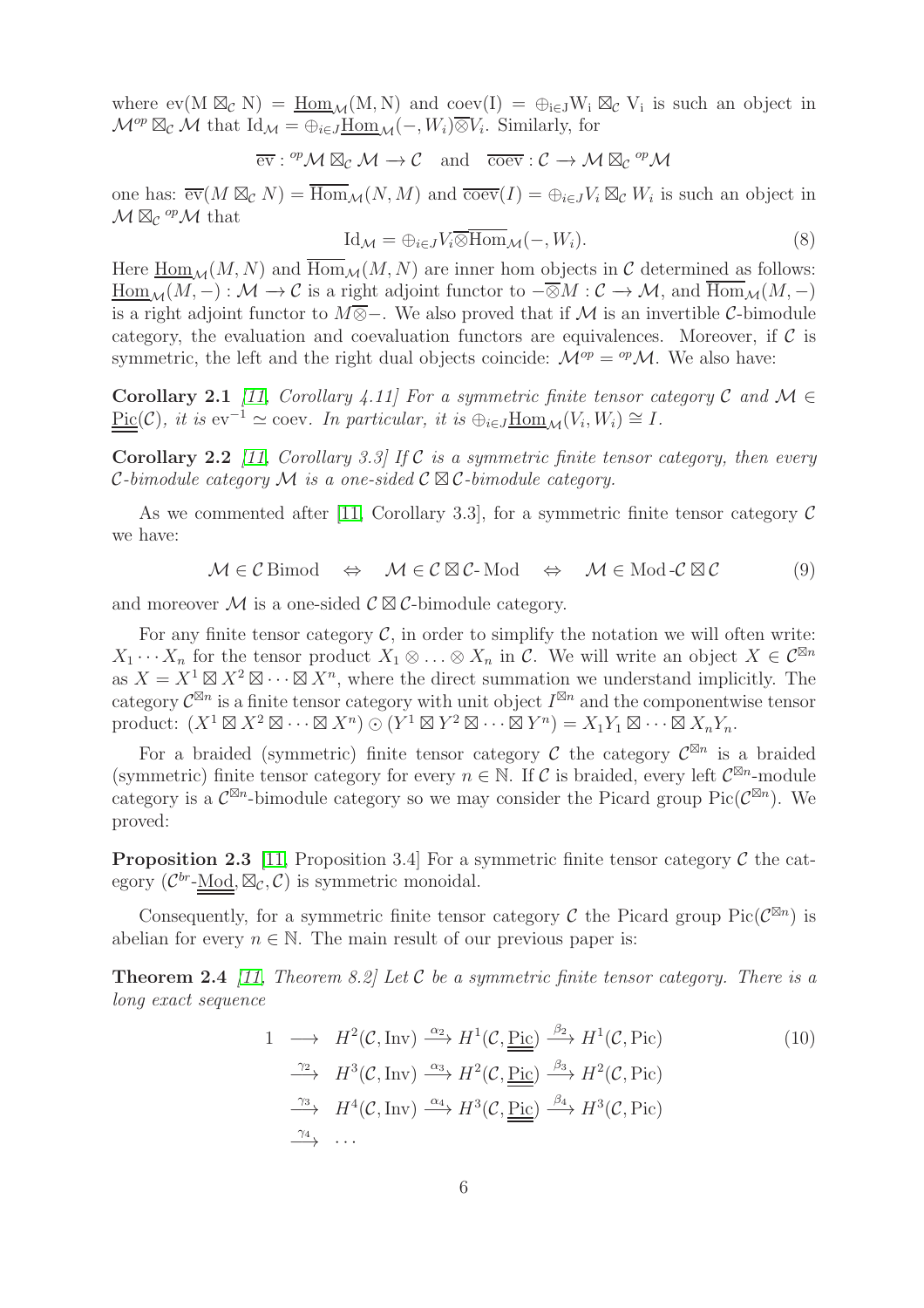<span id="page-6-3"></span>In Section [5](#page-16-0) we will recall the construction of the category  $Pic(\mathcal{C})$ . The following will be useful throughout the paper:

Lemma 2.5 *[\[11,](#page-40-1) Lemma 2.1] Let* C *and* D *be finite tensor categories. Given a right* C*-module category* M*, a left* C*-module category* M′ *, a right* D*-module category* N *and a left*  $D$ -module category  $N'$ , there is an isomorphism of categories:

$$
(\mathcal{M} \boxtimes_{\mathcal{C}} \mathcal{M}') \boxtimes (\mathcal{N} \boxtimes_{\mathcal{D}} \mathcal{N}') \cong (\mathcal{M} \boxtimes \mathcal{N}) \boxtimes_{\mathcal{C} \boxtimes \mathcal{D}} (\mathcal{M}' \boxtimes \mathcal{N}').
$$

<span id="page-6-0"></span>**Lemma 2.6** *[\[11,](#page-40-1) Lemma 4.9]* Let  $\mathcal{F}, \mathcal{G} : \mathcal{M} \to \mathcal{N}$  be  $\mathcal{D}\text{-}\mathcal{C}\text{-bimodule functors and let } \mathcal{P}$ *be an invertible* C*-bimodule category.*

- *1. It is*  $\mathcal{F} \boxtimes_{\mathcal{C}} \mathrm{Id}_{\mathcal{P}} = \mathcal{G} \boxtimes_{\mathcal{C}} \mathrm{Id}_{\mathcal{P}}$  *if and only if*  $\mathcal{F} = \mathcal{G}$ *.*
- 2. If  $H: \mathcal{P} \to \mathcal{L}$  *is a*  $\mathcal{C}\text{-bimodule equivalence functor, it is  $\mathcal{F} \boxtimes_{\mathcal{C}} \mathcal{H} = \mathcal{G} \boxtimes_{\mathcal{C}} \mathcal{H}$  if and$ *only if*  $\mathcal{F} = \mathcal{G}$ *.*

<span id="page-6-2"></span>Now we prove:

Lemma 2.7 *Let* C *be a finite tensor category and* M *an exact* C*-bimodule category and let*  $\alpha : \mathcal{M} \to \mathcal{C}$  *be a*  $\mathcal{C}\text{-bimodule equivalence.}$  *Define*  $\alpha^{\dagger} = \overline{\text{ev}}(id_{\text{op}} \mathcal{M} \boxtimes_{\mathcal{C}} \alpha^{-1}) : \text{op} \mathcal{M} \to \mathcal{C}$ . *Then:*

*1.*  $\overline{ev} = \alpha^{\dagger} \boxtimes_{\mathcal{C}} \alpha$  *as right C*-linear functors.

2.  $\alpha^{\dagger} = ({}^{\text{op}} \alpha)^{-1}$  *as* C-bimodule functors.

*Proof.* Take  $M \in \mathcal{M}$  and  $N \in \mathcal{M}$ . 1). Observe that  $\alpha^{\dagger}$  is the composition:

$$
\alpha^{\dagger} = ({}^{op}\mathcal{M} \simeq {}^{op}\mathcal{M} \boxtimes_{\mathcal{C}} \mathcal{C} \xrightarrow{{op}\mathcal{M} \boxtimes_{\mathcal{C}} \alpha^{-1}} {}^{op}\mathcal{M} \boxtimes_{\mathcal{C}} \mathcal{M} \xrightarrow{\overline{ev}} \mathcal{C}).
$$

We compute:

$$
(\alpha^{\dagger} \boxtimes_{\mathcal{C}} \alpha)(M \boxtimes_{\mathcal{C}} N) = \alpha^{\dagger}(M) \boxtimes_{\mathcal{C}} \alpha(N)
$$
  
\n
$$
= \overline{\text{ev}}(M \boxtimes_{\mathcal{C}} \alpha^{-1}(I)) \boxtimes_{\mathcal{C}} \alpha(N)
$$
  
\n
$$
= \overline{\text{ev}}(M \boxtimes_{\mathcal{C}} \alpha^{-1}(I) \overline{\otimes} \alpha(N))
$$
  
\n
$$
= \overline{\text{ev}}(M \boxtimes_{\mathcal{C}} \alpha^{-1}(I \otimes \alpha(N)))
$$
  
\n
$$
= \overline{\text{ev}}(M \boxtimes_{\mathcal{C}} N).
$$

In the third and the fourth equality we used that  $\overline{ev}$ , respectively  $\alpha^{-1}$ , is right C-linear. The second claim follows by Lemma [2.6](#page-6-0) from the parts 1) and 2).  $\Box$ 

### 2.1 Tensor product of bimodule categories as a braided monoidal category

<span id="page-6-1"></span>In [\[11\]](#page-40-1) we introduced Amitsur cohomology associated to Deligne tensor powers  $\mathcal{C}^{\boxtimes n}$ , which is a braided monoidal category if so is  $C$ . In Subsection [5.2](#page-20-0) we will want to consider Amitsur complex assotiated to Deligne tensor powers of the form  $(C \boxtimes C)^{\boxtimes_{\mathcal{C}} n}$ . For this purpose let us see how the braided monoidal structure of such a category looks like.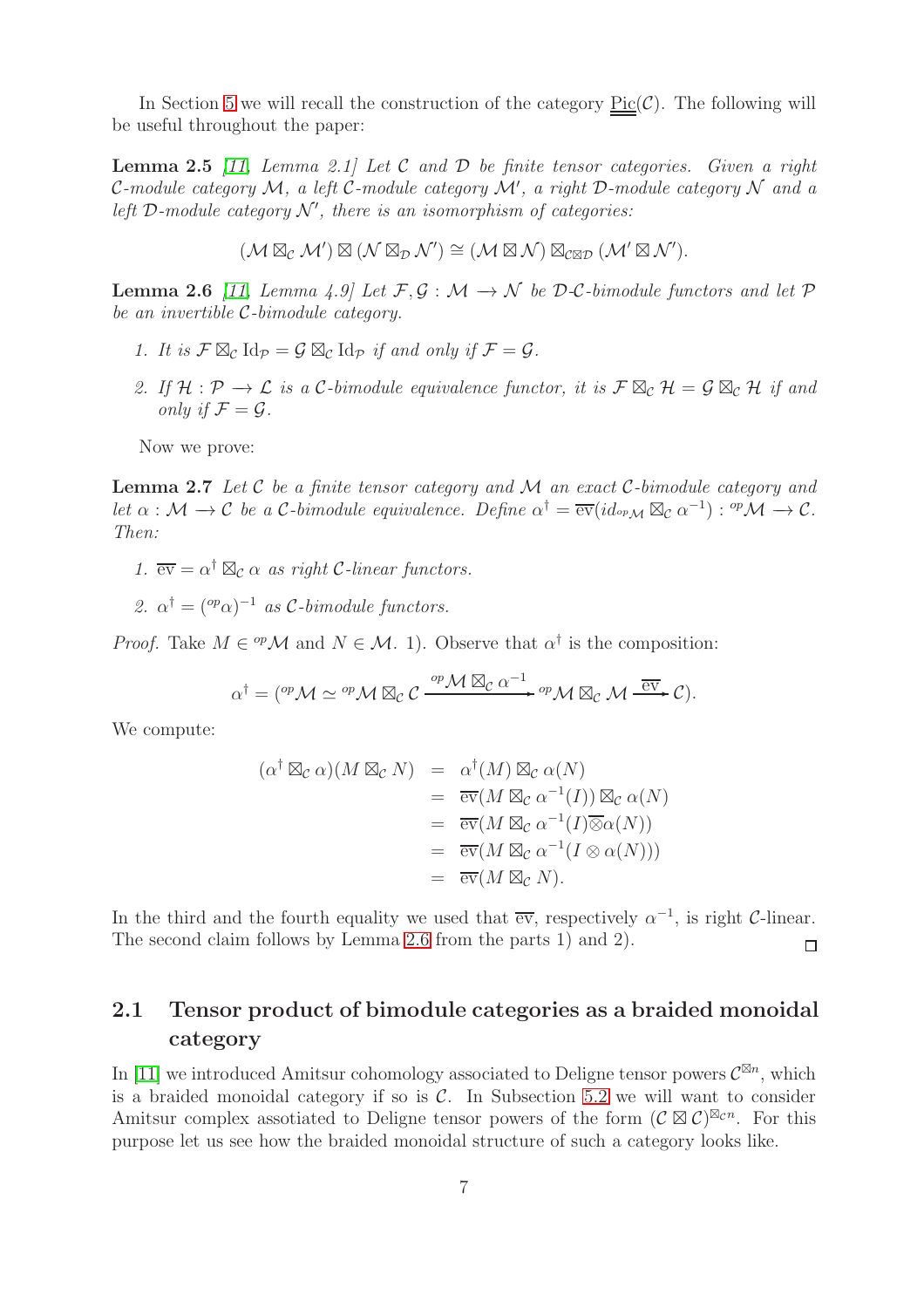Lemma 2.8 *Let* D *be a* C*-bimodule category which is a left and a right* C*-module category through two tensor functors*  $\sigma, \tau : C \to D$ , respectively. Suppose that D is braided. Then  $\mathcal{D} \boxtimes_{\mathcal{C}} \mathcal{D}$  *is a braided finite tensor category.* 

*Proof.* We define the tensor product  $\Box$  between two objects  $D \boxtimes_{\mathcal{C}} D'$  and  $E \boxtimes_{\mathcal{C}} E'$  in  $\mathcal{D} \boxtimes_{\mathcal{C}} \mathcal{D}$  as follows:

$$
(D \boxtimes_{\mathcal{C}} D') \boxdot (E \boxtimes_{\mathcal{C}} E') := DE \boxdot D'E'
$$

(or, what is the same, so that the following diagram commutes:

$$
\mathcal{D} \boxtimes \mathcal{D} \times \mathcal{D} \boxtimes \mathcal{D} \longrightarrow \mathcal{D} \boxtimes_{\mathcal{C}} \mathcal{D} \times \mathcal{D} \boxtimes_{\mathcal{C}} \mathcal{D}
$$
\n
$$
\odot \downarrow \qquad \qquad \downarrow \Box
$$
\n
$$
\mathcal{D} \boxtimes \mathcal{D} \longrightarrow \mathcal{D} \longrightarrow \mathcal{D} \boxtimes_{\mathcal{C}} \mathcal{D}.
$$

In order to see that this is a well-defined operation, we need to check that it is  $C$ -balanced at two places, so that

$$
((D\overline{\otimes}X)\boxtimes_{\mathcal{C}} D')\boxdot (E\boxtimes_{\mathcal{C}} E')\cong (D\boxtimes_{\mathcal{C}} (X\overline{\otimes}D'))\boxdot (E\boxtimes_{\mathcal{C}} E')
$$

and

$$
(D \boxtimes_{\mathcal{C}} D') \boxdot ((E \overline{\otimes} X) \boxtimes_{\mathcal{C}} E') \cong (D \boxtimes_{\mathcal{C}} D') \boxdot (E \boxtimes_{\mathcal{C}} (X \overline{\otimes} E'))
$$

for all  $X \in \mathcal{C}$ . We will consider the corresponding isomorphisms defined as follows:

$$
((D \overline{\otimes} X) \boxtimes_{\mathcal{C}} D') \boxdot (E \boxtimes_{\mathcal{C}} E') \longrightarrow (D \boxtimes_{\mathcal{C}} (X \overline{\otimes} D')) \boxdot (E \boxtimes_{\mathcal{C}} E')= \downarrow \qquad \qquad \downarrow
$$
  

$$
D\tau(X)E \boxtimes_{\mathcal{C}} D'E' \xrightarrow{D \otimes \tilde{\Phi}_{\tau(X),E} \boxtimes_{\mathcal{C}} D'E'} DE\tau(X) \boxtimes_{\mathcal{C}} D'E' = DE \boxtimes_{\mathcal{C}} \sigma(X)D'E'
$$
 (11)

<span id="page-7-0"></span>and

$$
(D \boxtimes_{\mathcal{C}} D') \boxdot ((E \boxtimes X) \boxtimes_{\mathcal{C}} E') \longrightarrow (\widetilde{D} \boxtimes_{\mathcal{C}} D') \boxdot (E \boxtimes_{\mathcal{C}} (X \overline{\otimes} E'))
$$
  
= 
$$
\downarrow
$$
  

$$
DE\tau(X) \boxtimes_{\mathcal{C}} D'E' = DE \boxtimes_{\mathcal{C}} \sigma(X)D'E' \xrightarrow{DE \boxtimes_{\mathcal{C}} \tilde{\Phi}_{\sigma(X),D'} \otimes E'} DE \boxtimes_{\mathcal{C}} D'\sigma(X)E'.
$$
 (12)

<span id="page-7-1"></span>We only show that the isomorphism  $b_{D,X,D'}$  satisfies the coherence diagram [\(2\)](#page-3-2), the check for  $b_{E,X,E'}$  is done similarly. For this purpose we should prove that



commutes. This turns out to be fulfilled, as we have:

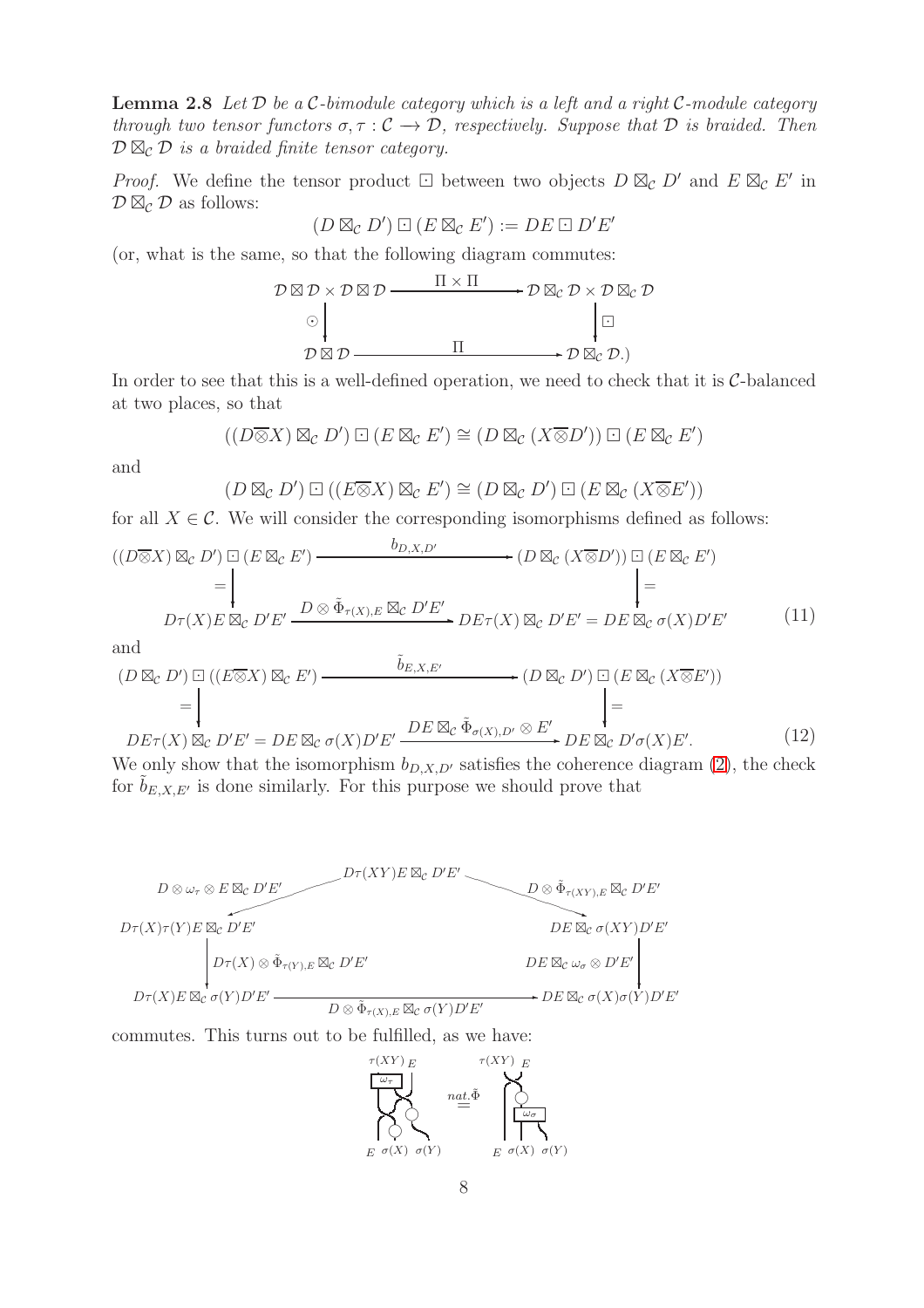(here the empty circle denotes that  $\tau$  switches to  $\sigma$  because the corresponding object from C passes to act from the other side of  $\mathbb{Z}_{\mathcal{C}}$ ). The associativity constraint on  $\mathcal{D}\boxtimes_{\mathcal{C}}\mathcal{D}$  is induced by  $\alpha \boxtimes_{\mathcal{C}} \alpha$ , where  $\alpha$  is the associativity constraint for  $\mathcal{D}$ . Then it is clear that  $\mathcal{D} \boxtimes_{\mathcal{C}} \mathcal{D}$  is a monoidal category.

The braiding  $\Psi$  in  $\mathcal{D} \boxtimes_{\mathcal{C}} \mathcal{D}$  between two objects  $D \boxtimes_{\mathcal{C}} D'$  and  $E \boxtimes_{\mathcal{C}} E'$  is given by the following morphism in  $\mathcal{D} \boxtimes_{\mathcal{C}} \mathcal{D}$ :

<span id="page-8-1"></span>
$$
(D \boxtimes_{\mathcal{C}} D') \boxdot (E \boxtimes_{\mathcal{C}} E') \longrightarrow (E \boxtimes_{\mathcal{C}} E') \boxdot (D \boxtimes_{\mathcal{C}} D')
$$
  
= 
$$
\downarrow
$$
  

$$
DE \boxtimes_{\mathcal{C}} D'E' \longrightarrow \tilde{\Phi} \boxtimes_{\mathcal{C}} \tilde{\Phi} \longrightarrow ED \boxtimes_{\mathcal{C}} E'D'.
$$
 (13)

We have to check that  $\Psi$  is a C-balanced natural transformation at two places. This means that two coherence diagrams like [\(3\)](#page-3-3) should commute, one of which we show and it is the following:

$$
\tilde{\Phi}_{D\tau(X),E} \boxtimes_{\mathcal{C}} \tilde{\Phi}_{D',E'} \downarrow \qquad \qquad DE \boxtimes_{\mathcal{C}} (\sigma(X)D')E' \\
\tilde{\Phi}_{D\tau(X),E} \boxtimes_{\mathcal{C}} \tilde{\Phi}_{D',E'} \downarrow \qquad \qquad \downarrow \tilde{\Phi}_{D,E} \boxtimes_{\mathcal{C}} \tilde{\Phi}_{\sigma(X)D',E'} \\
E(D\tau(X)) \boxtimes_{\mathcal{C}} E'D' \xrightarrow{\tilde{b}_{D,X,D'}} ED \boxtimes_{\mathcal{C}} E'(\sigma(X)D').
$$

with b and  $\tilde{b}$  from [\(11\)](#page-7-0) and [\(12\)](#page-7-1), respectively. It commutes indeed, since:

$$
\sum_{E D E' \sigma(X) D'}^{D \tau(X) E D' E'} = \sum_{E D E' \sigma(X) D'}^{D \tau(X) E D' E'}
$$

 $\Box$ 

by a braiding axiom. The braiding axioms for  $\Psi$  follow by those for  $\Phi$  in  $\mathcal D$ .

Remark 2.9 Similar structures to the ones presented in the proof of Lemma [2.8](#page-6-1) were considered in [\[5\]](#page-40-10) and [\[14\]](#page-40-11). Recall that given a braided monoidal category  $\mathcal D$  the Müger's center category  $\mathcal{D}'$  is a braided subcategory of  $\mathcal D$  such that for all  $M \in \mathcal{D}'$  and all  $D \in \mathcal{D}$  the braiding  $\tilde{\Phi}$  of  $\mathcal D$  is symmetric when acting between M and D, that is:  $\tilde{\Phi}_{M,X} =$  $(\tilde{\Phi}_{M,X})^{-1}$ , [\[18,](#page-40-12) Definition 2.9]. Another term used in the literature for such objects (of  $\mathcal{D}'$ ) is that they are *transparent*, (see [\[1\]](#page-39-1)). In Lemma [2.8](#page-6-1) we do not require that the functors σ and τ factor through the Müger's center category  $\mathcal{D}'$ , that is that  $\tilde{\Phi}$  be symmetric when acting between  $\tau(X)$ , for every  $X \in \mathcal{C}$ , and any  $D \in \mathcal{D}$  (and the same for  $\sigma$ ).

### <span id="page-8-0"></span>3 Some equivalences of categories of functors

The next result can be seen as a special case of [\[11,](#page-40-1) Proposition 4.5]. Suppose a finite tensor category  $\mathcal E$  is a left C-module category via a monoidal functor  $\eta : \mathcal C \to \mathcal E$ , as in [\(1\)](#page-3-4). Then  $-\boxtimes_{\mathcal{C}} \mathcal{E}$  has a right adjoint  $\text{Fun}(\mathcal{E}, -)_{\mathcal{E}} \simeq \text{Id}$  : Mod- $\mathcal{E} \to \text{Mod-}\mathcal{C}$ . Given a right E-module category A, the category  $\text{Fun}(\mathcal{E},\mathcal{A})_{\mathcal{E}} \simeq \mathcal{A}$  is a right C-module category via the left C-module structure of  $\mathcal E$  (by  $(F\overline{\otimes}X)(E) = F(X\overline{\otimes}E)$  for  $F \in \text{Fun}(\mathcal E,\mathcal A)_{\mathcal E}$  and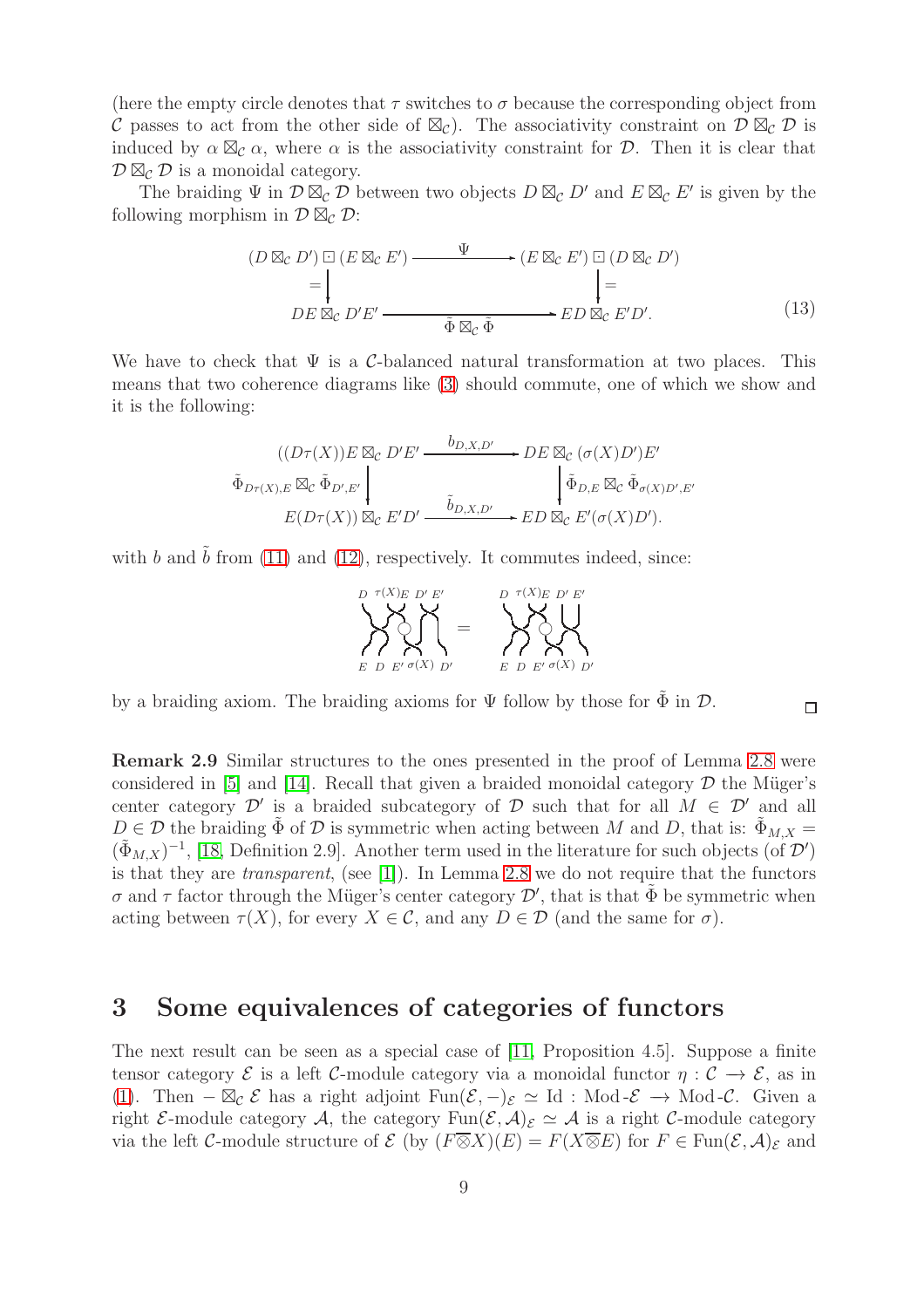$X \in \mathcal{C}, E \in \mathcal{E}$ , that is, via  $\eta : \mathcal{C} \to \mathcal{E}$ . Otherwise stated,  $\mathcal{A} \in \text{Mod-}\mathcal{E}$  is a right  $\mathcal{C}$ -module category via  $A\overline{\otimes}C = A\overline{\otimes}n(C)$ , for  $A \in \mathcal{A}, C \in \mathcal{C}$ . We denote this C-module by  $\mathcal{G}(\mathcal{A})$ . This right adjoint functor Mod  $-\mathcal{E} \rightarrow$  Mod  $-\mathcal{C}$  we will call the *restriction of scalars functor*.

<span id="page-9-0"></span>By the notation  $\mathcal{F} : \mathcal{C} \to \mathcal{D} : \mathcal{G}$  we will mean that a functor  $\mathcal{F}$  is left adjoint to  $\mathcal{G}$ .

**Corollary 3.1** *Given a functor of tensor categories*  $\eta : \mathcal{C} \to \mathcal{E}$ *, there is an adjoint pair of functors*  $\mathcal{F} = -\boxtimes_{\mathcal{C}} \mathcal{E}$ : Mod  $-\mathcal{C} \to \text{Mod} - \mathcal{E}$ :  $\mathcal{G}$ , where  $\mathcal{F}$  *is the* induction functor *and*  $\mathcal{G}$  *the* restriction of scalars functor*, so that there is an isomorphism of* F*-*D*-bimodule categories:*

$$
\operatorname{Fun}(\mathcal{N} \boxtimes_{\mathcal{C}} \mathcal{E}, \mathcal{A})_{\mathcal{E}} \cong \operatorname{Fun}(\mathcal{N}, \mathcal{G}(\mathcal{A}))_{\mathcal{C}}
$$

*for every*  $\mathcal{N} \in \mathcal{D}\text{-}\mathcal{C}\text{-Bimod}$  *and*  $\mathcal{A} \in \mathcal{F}\text{-}\mathcal{E}\text{-Bimod}$ .

*Given a right* C-module functor  $\mathcal{H}: \mathcal{N} \to \mathcal{G}(\mathcal{A})$ , a right  $\mathcal{E}\text{-module functor } \widetilde{\mathcal{H}}: \mathcal{N} \boxtimes_{\mathcal{C}} \mathcal{E}$  $\rightarrow$  *A is given by* 

<span id="page-9-1"></span>
$$
\tilde{\mathcal{H}}(N \boxtimes_{\mathcal{C}} E) = \mathcal{H}(N) \overline{\otimes} E = \mathcal{H}(N) \boxtimes_{\mathcal{C}} E \tag{14}
$$

*for every*  $N \in \mathcal{N}$ ,  $E \in \mathcal{E}$ .

**Definition and Lemma 3.2** *[\[11,](#page-40-1) Definition and Lemma 5.2] Let*  $\mathcal{F}: \mathcal{D} \to \mathcal{C}$  *be a tensor functor.*

• *Given another tensor functor* G : D′ −→ C *and a* C*-bimodule category* M*, the category* <sup>F</sup>M<sup>G</sup> *equal to* M *as an abelian category with actions:*

$$
X \overline{\otimes} M \overline{\otimes} X' = \mathcal{F}(X) \overline{\otimes} M \overline{\otimes} \mathcal{G}(X')
$$

*for all*  $X \in \mathcal{D}, X' \in \mathcal{D}'$  *and*  $M \in \mathcal{M}$  *is a*  $\mathcal{D}\text{-}\mathcal{D}'\text{-bimodule category.}$ 

• *If* H : C −→ E *is another tensor functor and* M *is a left* E*-module category, then there is an obvious equivalence of left* D*-modules categories:*

$$
{}_{\mathcal{F}}\mathcal{C}\boxtimes_{\mathcal{C}} {}_{\mathcal{H}}\mathcal{M} \simeq {}_{\mathcal{H}\mathcal{F}}\mathcal{M}.
$$
 (15)

Let  $e_i^n$ :  $\mathcal{C}^{\boxtimes n} \to \mathcal{C}^{\boxtimes (n+1)}$  with  $i = 1, \cdots, n+1$ , denote the tensor functors that we introduced in [\[11,](#page-40-1) Section 5] and which are given by:

<span id="page-9-2"></span>
$$
e_i^n(X^1 \boxtimes \cdots \boxtimes X^n) = X^1 \boxtimes \cdots \boxtimes I \boxtimes X^i \boxtimes \cdots \boxtimes X^n \tag{16}
$$

Let us now consider  $\eta = e_i^2 : \mathcal{C} \boxtimes \mathcal{C} \to \mathcal{C} \boxtimes \mathcal{C} \boxtimes \mathcal{C}, i = 1, 2, 3$  in Corollary [3.1](#page-9-0) and let us write the corresponding adjoint pair of functors as  $(\mathcal{F}_i, \mathcal{G}_i)$ . Denote by  $\mathcal{M}_i = \mathcal{F}_i(\mathcal{M})$  $\mathcal{M} \boxtimes_{\mathcal{C} \boxtimes \mathcal{C}} e_i^2(\mathcal{C} \boxtimes \mathcal{C})$  for  $i = 1, 2, 3$ . In particular, an object in  $\mathcal{M}_3$  is of the form:

$$
M \boxtimes_{\mathcal{C}\boxtimes\mathcal{C}} {}_{e_3^2}(X^1 \boxtimes X^2 \boxtimes X^3) = M \overline{\otimes} (X^1 \boxtimes X^2) \boxtimes_{\mathcal{C}\boxtimes\mathcal{C}} {}_{e_3^2}(I \boxtimes I \boxtimes X^3) \cong (M \overline{\otimes} (X^1 \boxtimes X^2)) \boxtimes X^3
$$

for some  $M \in \mathcal{M}, X^1, X^2, X^3 \in \mathcal{C}$ . Therefore,  $\mathcal{M}_3 \simeq \mathcal{M} \boxtimes \mathcal{C}$ . Similarly, an object in  $\mathcal{M}_1$ is of the form:  $X \boxtimes M$  for some  $X \in \mathcal{C}$ , and  $\mathcal{M}_1 \simeq \mathcal{C} \boxtimes \mathcal{M}$ .

We will also denote:  $M_i = (\mathcal{M} \boxtimes_{\mathcal{CRC} e_i^2})(M)$  for some  $M \in \mathcal{M}$  and  $i = 1, 2, 3$ . In particular,

$$
M_3 = M \boxtimes_{\mathcal{C} \boxtimes \mathcal{C}} {}_{e_3^2}(I \boxtimes I \boxtimes I) = M \boxtimes I \text{ and } M_1 = M \boxtimes_{\mathcal{C} \boxtimes \mathcal{C}} {}_{e_1^2}(I \boxtimes I \boxtimes I) = I \boxtimes M.
$$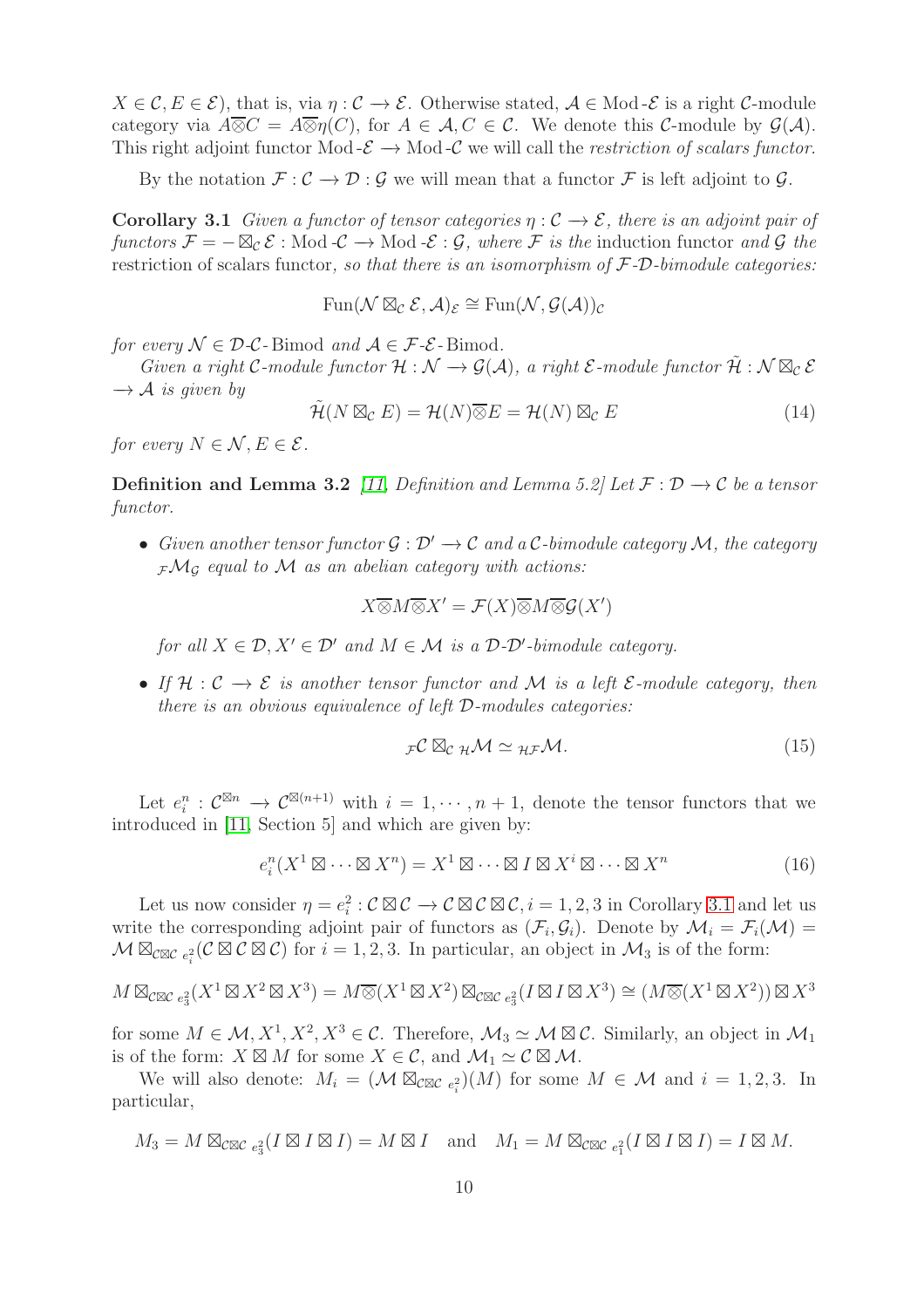To simplify the calculations in the following lemmas we introduce the Sweedler-type notation. For a functor  $H : \mathcal{M} \to \mathcal{M} \boxtimes_{\mathcal{C}} \mathcal{M}$  and  $M \in \mathcal{M}$  we will write:

$$
H(M) = M_{(1)} \boxtimes_{\mathcal{C}} M_{(2)},
$$

<span id="page-10-0"></span>where the direct sums are understood implicitly.

**Lemma 3.3** Let C be a symmetric finite tensor category and let  $M \in \mathcal{C} \boxtimes \mathcal{C}$ -Mod. There *is an isomorphism of categories*

$$
\mathrm{Fun}_{\mathcal{C}}(\mathcal{M},\mathcal{M}\boxtimes_{\mathcal{C}}\mathcal{M})_{\mathcal{C}}\cong \mathrm{Fun}_{\mathcal{C}^{\boxtimes 3}}(\mathcal{M}_2,\mathcal{M}_3\boxtimes_{\mathcal{C}^{\boxtimes 3}}\mathcal{M}_1).
$$

*The functor*  $\hat{H}$  *corresponding to the functor*  $H \in \text{Fun}_{\mathcal{C}}(\mathcal{M}, \mathcal{M} \boxtimes_{\mathcal{C}} \mathcal{M})_{\mathcal{C}}$ *, with*  $H(M) =$  $M_{(1)} \boxtimes_{\mathcal{C}} M_{(2)}$  *is given by the formula:* 

<span id="page-10-1"></span>
$$
\tilde{H}(M_2) = M_{(1)3} \boxtimes_{\mathcal{C}^{\otimes 3}} M_{(2)1}.
$$
\n(17)

*Proof.* Observe that the property [\(9\)](#page-5-0) applies. First we will show the isomorphism:  $\mathcal{G}_2(\mathcal{M}_3 \boxtimes_{\mathcal{C}^{\boxtimes 3}} \mathcal{M}_1) \cong \mathcal{M} \boxtimes_{\mathcal{C}} \mathcal{M}$ . We consider M as a C-bimodule category, with its left and right  $\mathcal{C} \boxtimes \mathcal{C}$ -module structures as in [\[11,](#page-40-1) Proposition 3.1]. Then  $\mathcal{M}_i$  are (onesided)  $\mathcal{C} \boxtimes \mathcal{C}$  Solution-Solution  $\mathcal{C} \boxtimes \mathcal{C}$ -bimodule categories. Let  $A : \mathcal{M}_3 \boxtimes \mathcal{M}_1 \to \mathcal{M} \boxtimes_{\mathcal{C}} \mathcal{M}$  be defined by  $A((M \boxtimes X) \boxtimes (Y \boxtimes N)) := (Y \overline{\otimes} M) \boxtimes_{\mathcal{C}} (N \overline{\otimes} X)$ . Let us show that it induces a functor  $\overline{A}: \mathcal{M}_3 \boxtimes_{\mathcal{C}^{\boxtimes 3}} \mathcal{M}_1 \to \mathcal{M} \boxtimes_{\mathcal{C}} \mathcal{M}$ . For this, we need to check if A is  $\mathcal{C}^{\boxtimes 3}$ -balanced, that is, that there is a natural isomorphism between

$$
\Sigma := A\left(((M \boxtimes X) \overline{\otimes} (Z^1 \boxtimes Z^2 \boxtimes Z^3)) \boxtimes (Y \boxtimes N)\right)
$$

and

$$
\Omega := A\left( (M \boxtimes X) \boxtimes ((Z^1 \boxtimes Z^2 \boxtimes Z^3) \overline{\otimes} (Y \boxtimes N)) \right)
$$

satisfying condition [\(2\)](#page-3-2). We first note that  $(M \boxtimes X) \overline{\otimes} (Z^1 \boxtimes Z^2 \boxtimes Z^3) \cong (M \overline{\otimes} (Z^1 \boxtimes Z^2)) \boxtimes$  $(X \otimes Z^3) \cong (Z^1 \overline{\otimes} M \overline{\otimes} Z^2) \boxtimes (X \otimes Z^3)$  and  $(Z^1 \boxtimes Z^2 \boxtimes Z^3) \overline{\otimes} (Y \boxtimes N) \cong (Z^1 \otimes Y) \boxtimes ((Z^2 \boxtimes$  $(Z^3)\overline{\otimes}N) \cong (Z^1\otimes Y) \boxtimes (Z^2\overline{\otimes}N\overline{\otimes}Z^3)$ . Now we have:

$$
\Sigma = A((Z^1 \overline{\otimes} M \overline{\otimes} Z^2) \boxtimes (X \otimes Z^3)) \boxtimes (Y \boxtimes N))
$$
  
\n
$$
= (Y \overline{\otimes} (Z^1 \overline{\otimes} M \overline{\otimes} Z^2)) \boxtimes_{\mathcal{C}} (N \overline{\otimes} (X \otimes Z^3))
$$
  
\n
$$
\cong ((Y \otimes Z^1) \overline{\otimes} M) \boxtimes_{\mathcal{C}} ((Z^2 \overline{\otimes} N) \overline{\otimes} (X \otimes Z^3))
$$

and

$$
\Omega = A((M \boxtimes X) \boxtimes ((Z^1 \otimes Y) \boxtimes (Z^2 \overline{\otimes} N \overline{\otimes} Z^3)))
$$
  
= ((Z<sup>1</sup> \otimes Y) \overline{\otimes} M) \boxtimes\_{\mathcal{C}} ((Z^2 \overline{\otimes} N \overline{\otimes} Z^3) \overline{\otimes} X)  

$$
\cong ((Z^1 \otimes Y) \overline{\otimes} M) \boxtimes_{\mathcal{C}} (Z^2 \overline{\otimes} N \overline{\otimes} (Z^3 \otimes X)).
$$

We define the wanted isomorphism  $b_{M\boxtimes X,Z,Y\boxtimes N}$  between  $\Sigma$  and  $\Omega$  as:

$$
A(((M \boxtimes X) \overline{\otimes} Z) \boxtimes (Y \boxtimes N)) \xrightarrow{\qquad b_{M \boxtimes X, Z, Y \boxtimes N} \qquad A((M \boxtimes X) \boxtimes (Z \overline{\otimes} (Y \boxtimes N)))
$$
\n
$$
= \begin{vmatrix}\n\vdots \\
\downarrow \\
(Y \overline{\otimes} (Z^1 \overline{\otimes} M \overline{\otimes} Z^2)) \boxtimes_{\mathcal{C}} (N \overline{\otimes} (X \otimes Z^3)) \xrightarrow{\qquad \qquad \Phi_{Y, Z^1}^{-1} \boxtimes \text{Id} \boxtimes \Phi_{X, Z^3}} ((Z^1 \otimes Y) \overline{\otimes} M) \boxtimes_{\mathcal{C}} ((Z^2 \overline{\otimes} N \overline{\otimes} Z^3) \overline{\otimes} X)\n\end{vmatrix}
$$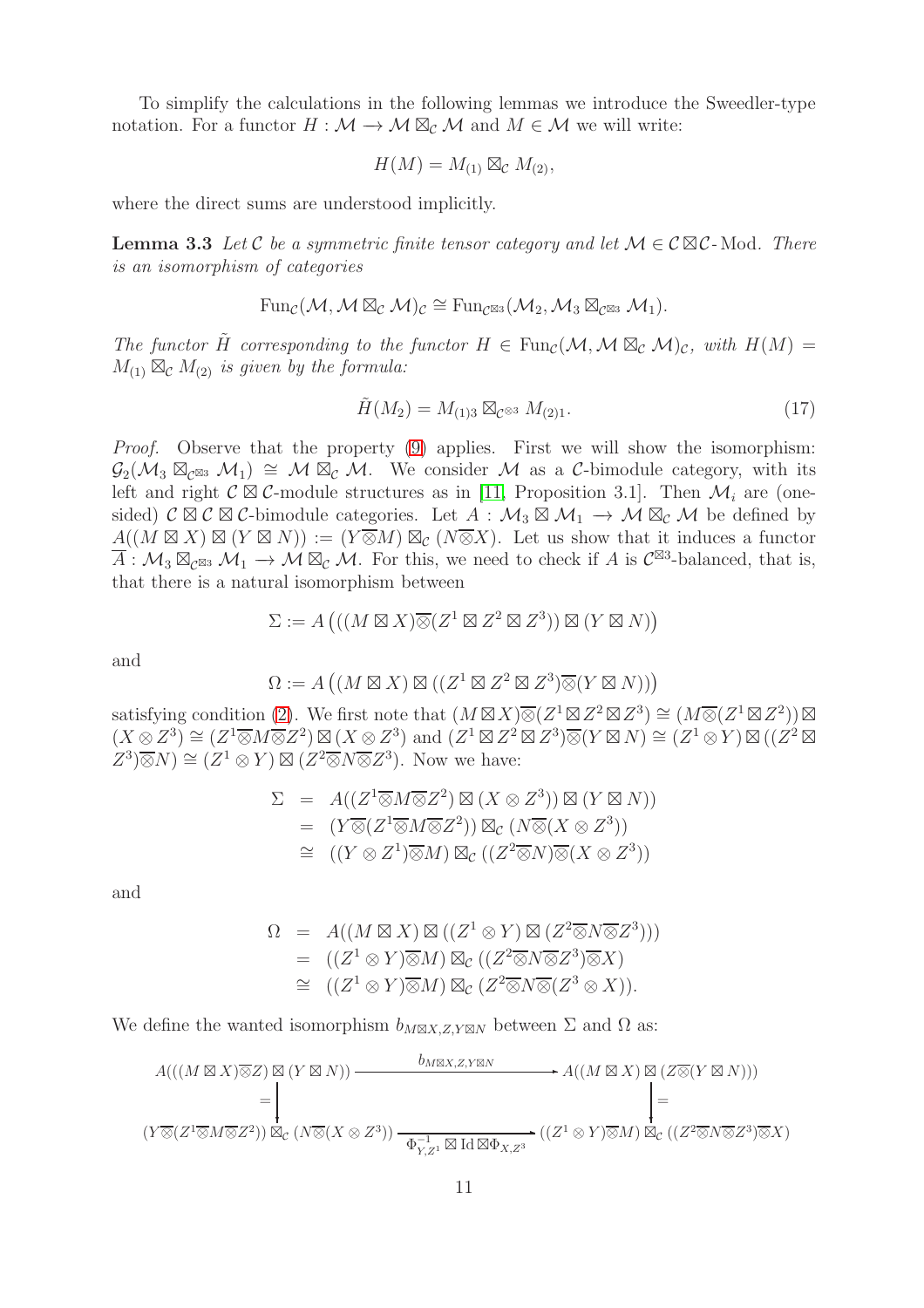where  $Z = Z^1 \boxtimes Z^2 \boxtimes Z^3$ . In the coherence condition [\(2\)](#page-3-2) the left and right associator functors that are to apply are  $m<sup>L</sup>$  and  $m<sup>R</sup>$  defined in [\[11,](#page-40-1) Proposition 3.1]. Apart from the compatibilities of the left, right and bimodule associators, the coherence condition comes down to:



where  $W = W^1 \boxtimes W^2 \boxtimes W^3$  is another object from  $\mathcal{C}^{\boxtimes 3}$ . This identity is fulfilled by naturality.

The functor  $B : \mathcal{M} \boxtimes \mathcal{M} \to \mathcal{M}_3 \boxtimes_{\mathcal{C}^{\boxtimes 3}} \mathcal{M}_1$  given by  $B(M \boxtimes N) = M_3 \boxtimes_{\mathcal{C}^{\boxtimes 3}} N_1$  induces the functor  $\overline{B}: \mathcal{M} \boxtimes_{\mathcal{C}} \mathcal{M} \to \mathcal{M}_3 \boxtimes_{\mathcal{C}^{\boxtimes 3}} \mathcal{M}_1$ . To see that B is C-balanced, observe that the identity  $B((M\overline{\otimes}X)\boxtimes N)=M_3\overline{\otimes}(I\boxtimes X\boxtimes I)\boxtimes_{\mathcal{C}^{\boxtimes 3}}N_1=M_3\boxtimes_{\mathcal{C}^{\boxtimes 3}}(I\boxtimes X\boxtimes I)\overline{\otimes}N_1=$  $B(M \otimes (X \overline{\otimes} N))$  satisfies condition [\(2\)](#page-3-2) as the identity functor on  $\mathcal{M}_3 \boxtimes_{\mathcal{C}^{\boxtimes 3}} \mathcal{N}_1$  is  $\mathcal{C}^{\boxtimes 3}$ balanced. Now, we easily see that  $\overline{A}((M \boxtimes X) \boxtimes_{\mathcal{C}^{\boxtimes 3}} (Y \boxtimes N)) = (Y \overline{\otimes} M) \boxtimes_{\mathcal{C}} (N \overline{\otimes} X)$  and  $\overline{B}(M \boxtimes_{\mathcal{C}} N) = (M \boxtimes I) \boxtimes_{\mathcal{C}^{\boxtimes 3}} (I \boxtimes N)$  are inverse to each other:

$$
\overline{BA}((M \boxtimes X) \boxtimes_{\mathcal{C}^{\boxtimes 3}} (Y \boxtimes N)) = \overline{B}((Y \overline{\otimes} M) \boxtimes_{\mathcal{C}} (N \overline{\otimes} X))
$$
  
= ((Y \overline{\otimes} M) \boxtimes I) \boxtimes\_{\mathcal{C}^{\boxtimes 3}} (I \boxtimes (N \overline{\otimes} X))  

$$
\cong (M \boxtimes X) \boxtimes_{\mathcal{C}^{\boxtimes 3}} (Y \boxtimes N)
$$

and

$$
\overline{AB}((M \boxtimes_{\mathcal{C}} N) = \overline{A}((M \boxtimes I) \boxtimes_{\mathcal{C}^{\boxtimes 3}} (I \boxtimes N))
$$
  
= 
$$
(I \overline{\otimes} M) \boxtimes_{\mathcal{C}} (N \overline{\otimes} I) = M \boxtimes_{\mathcal{C}} N.
$$

On morphisms we define  $\overline{A}$  as follows. Let  $f : (M \boxtimes X) \boxtimes_{\mathcal{C}^{\boxtimes 3}} (Y \boxtimes N) \longrightarrow (M' \boxtimes X') \boxtimes_{\mathcal{C}^{\boxtimes 3}}$  $(Y' \boxtimes N')$  be a morphism in  $\mathcal{M}_3 \boxtimes_{\mathcal{C}^{\boxtimes 3}} \mathcal{M}_1$ . Then  $\overline{A}(f) = \alpha \circ f \circ \beta : (Y \overline{\otimes} M) \boxtimes_{\mathcal{C}} (N \overline{\otimes} X)$  $\rightarrow (Y'\overline{\otimes}M')\boxtimes_{\mathcal{C}} (N'\overline{\otimes}X')$  - here  $\alpha:(M'\boxtimes X')\boxtimes_{\mathcal{C}^{\boxtimes 3}} (Y'\boxtimes N')\rightarrow (Y'\overline{\otimes}M')\boxtimes_{\mathcal{C}} (N'\overline{\otimes}X')$ is given by  $\alpha((m' \boxtimes x') \boxtimes_{\mathcal{C}^{\boxtimes 3}} (y' \boxtimes n')) = (y' \overline{\otimes} m') \boxtimes_{\mathcal{C}} (n' \overline{\otimes} x')$  and  $\beta : (Y \overline{\otimes} M) \boxtimes_{\mathcal{C}} (N \overline{\otimes} X)$  $\rightarrow (M \boxtimes X) \boxtimes_{\mathcal{C}^{\boxtimes 3}} (Y \boxtimes N)$  by  $\beta((y\overline{\otimes} m) \boxtimes_{\mathcal{C}} (n\overline{\otimes} x)) = (m \boxtimes x) \boxtimes_{\mathcal{C}^{\boxtimes 3}} (y \boxtimes n)$ , with  $x \in$  $X, x' \in X', y \in Y, y' \in Y', m \in M, m' \in M', n \in N, n' \in N'.$ 

On the other hand,  $\overline{B}$  is defined on morphisms as follows. For  $f : M \boxtimes_{\mathcal{C}} N \to M' \boxtimes_{\mathcal{C}} N'$ a morphism in  $M \boxtimes_{\mathcal{C}} M$  we define  $\overline{B}(f)$  as the composition:

$$
M_3 \boxtimes_{\mathcal{C}^{\boxtimes 3}} N_1 \longrightarrow M_3' \boxtimes_{\mathcal{C}^{\boxtimes 3}} N_1' \longrightarrow M_3' \boxtimes_{\mathcal{C}^{\boxtimes 3}} N_1' \longrightarrow M_3' \boxtimes_{\mathcal{C}^{\boxtimes 3}} N_1' \longrightarrow M_3' \boxtimes_{\mathcal{C}^{\boxtimes 3}} N_1' \longrightarrow M_3' \boxtimes_{\mathcal{C}^{\boxtimes 3}} N_1' \longrightarrow M_3' \boxtimes_{\mathcal{C}^{\boxtimes 3}} N_1' \longrightarrow M_3' \boxtimes_{\mathcal{C}^{\boxtimes 3}} N_1' \longrightarrow M_3' \boxtimes_{\mathcal{C}^{\boxtimes 3}} N_1' \longrightarrow M_3' \boxtimes_{\mathcal{C}^{\boxtimes 3}} N_1' \longrightarrow M_3' \boxtimes_{\mathcal{C}^{\boxtimes 3}} N_1' \longrightarrow M_3' \boxtimes_{\mathcal{C}^{\boxtimes 3}} N_1' \longrightarrow M_3' \boxtimes_{\mathcal{C}^{\boxtimes 3}} N_1' \longrightarrow M_3' \boxtimes_{\mathcal{C}^{\boxtimes 3}} N_1' \longrightarrow M_3' \boxtimes_{\mathcal{C}^{\boxtimes 3}} N_1' \longrightarrow M_3' \boxtimes_{\mathcal{C}^{\boxtimes 3}} N_1' \longrightarrow M_3' \boxtimes_{\mathcal{C}^{\boxtimes 3}} N_1' \longrightarrow M_3' \boxtimes_{\mathcal{C}^{\boxtimes 3}} N_1' \longrightarrow M_3' \boxtimes_{\mathcal{C}^{\boxtimes 3}} N_1' \longrightarrow M_3' \boxtimes_{\mathcal{C}^{\boxtimes 3}} N_1' \longrightarrow M_3' \boxtimes_{\mathcal{C}^{\boxtimes 3}} N_1' \longrightarrow M_3' \boxtimes_{\mathcal{C}^{\boxtimes 3}} N_1' \longrightarrow M_3' \boxtimes_{\mathcal{C}^{\boxtimes 3}} N_1' \longrightarrow M_3' \boxtimes_{\mathcal{C}^{\boxtimes 3}} N_1' \longrightarrow M_3' \boxtimes_{\mathcal{C}^{\boxtimes 3}} N_1' \longrightarrow M_3' \boxtimes_{\mathcal{C}^{\boxtimes 3}} N_1' \longrightarrow M_3' \boxtimes_{\mathcal{C}^{\boxtimes 3}} N_1' \longrightarrow M_3' \boxtimes_{\mathcal{C}^{\boxtimes 3}} N_1' \longrightarrow M_3' \
$$

where  $\alpha_I^{-1}$  $I_I^{-1}$  and  $\beta_I^{-1}$  $I_I^{-1}$  are obvious maps arising from  $\alpha$  and  $\beta$  with  $X = Y = I$ .

Then  $M\boxtimes_{\mathcal{C}} M$  and  $M_3\boxtimes_{\mathcal{C}^{\boxtimes 3}} M_1$  are isomorphic as abelian categories. Let us see that  $\overline{A}$  is an isomorphism of C-bimodule categories, where  $\mathcal{M}_3 \boxtimes_{\mathcal{C}^{\boxtimes 3}} \mathcal{M}_1$  is seen as a C-bimodule category through  $\mathcal{F}_2$ : Mod - $\mathcal{C}^{\boxtimes 2} \to \text{Mod}$  - $\mathcal{C}^{\boxtimes 3}$ . For this purpose observe the isomorphism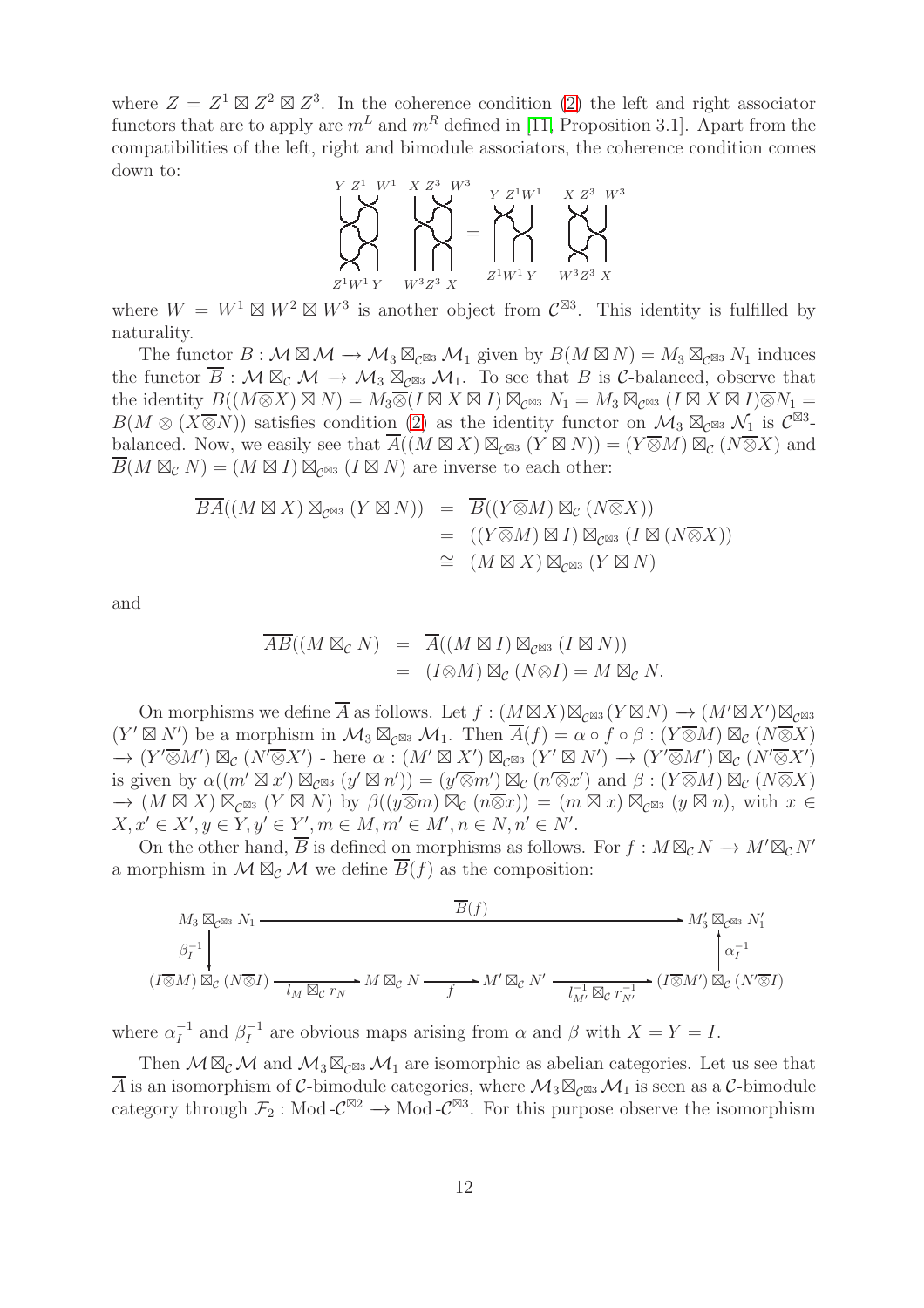$s_c$  defined via:

$$
\overline{A}(C \overline{\otimes} (M \boxtimes X) \boxtimes_{C^{\boxtimes 3}} (Y \boxtimes N)) - \longrightarrow C \overline{\otimes} A((M \boxtimes X) \boxtimes_{C^{\boxtimes 3}} (Y \boxtimes N))
$$
\n
$$
= \qquad \qquad + \qquad \qquad + \qquad \qquad + \qquad \qquad + \qquad \qquad + \qquad \qquad + \qquad \qquad + \qquad \qquad + \qquad \qquad + \qquad \qquad + \qquad \qquad + \qquad \qquad + \qquad \qquad + \qquad \qquad + \qquad \qquad + \qquad \qquad + \qquad \qquad + \qquad \qquad + \qquad \qquad + \qquad \qquad + \qquad \qquad + \qquad \qquad + \qquad \qquad + \qquad \qquad + \qquad \qquad + \qquad \qquad + \qquad \qquad + \qquad \qquad + \qquad \qquad + \qquad \qquad + \qquad \qquad + \qquad \qquad + \qquad \qquad + \qquad \qquad + \qquad \qquad + \qquad \qquad + \qquad \qquad + \qquad \qquad + \qquad \qquad + \qquad \qquad + \qquad \qquad + \qquad \qquad + \qquad \qquad + \qquad \qquad + \qquad \qquad + \qquad \qquad + \qquad \qquad + \qquad \qquad + \qquad \qquad + \qquad \qquad + \qquad \qquad + \qquad \qquad + \qquad \qquad + \qquad \qquad + \qquad \qquad + \qquad \qquad + \qquad \qquad + \qquad \qquad + \qquad \qquad + \qquad \qquad + \qquad \qquad + \qquad \qquad + \qquad \qquad + \qquad \qquad + \qquad \qquad + \qquad \qquad + \qquad \qquad + \qquad \qquad + \qquad \qquad + \qquad \qquad + \qquad \qquad + \qquad \qquad + \qquad \qquad + \qquad \qquad + \qquad \qquad + \qquad \qquad + \qquad \qquad + \qquad \qquad + \qquad \qquad + \qquad \qquad + \qquad \qquad + \qquad \qquad + \qquad \qquad + \qquad \qquad + \qquad \qquad + \qquad \qquad + \qquad \qquad + \qquad \qquad + \qquad \qquad + \qquad \qquad + \qquad \qquad + \qquad \qquad + \qquad \qquad + \qquad \qquad + \qquad \qquad + \qquad \qquad
$$

The check that it satisfies the coherence for a left C-linear functor comes down to:  $(C \otimes$  $\Phi_{Y,D}(\Phi_{Y,C} \otimes D) = \Phi_{Y,C \otimes D}$ , which is fulfilled by an axiom for the braiding. (The rest in the coherence check holds by naturality and the coherence of the left associator functor  $m<sup>l</sup>$ .) The proof that A is right C-linear is similar. This yields that  $\mathcal{G}_2(\mathcal{M}_3\boxtimes_{\mathcal{C}^{\boxtimes 3}}\mathcal{M}_1) \cong \mathcal{M}\boxtimes_{\mathcal{C}}\mathcal{M}$ as C-bimodule categories.

Finally, the adjunction  $\mathcal{F}_2 = - \boxtimes_{\mathcal{C}\boxtimes\mathcal{C}} e_2^2(\mathcal{C}^{\boxtimes 3})$  : Mod- $\mathcal{C}^{\boxtimes 2} \to \text{Mod-}\mathcal{C}^{\boxtimes 3}$  :  $\mathcal{G}_2$  yields that there is an isomorphism:

$$
\begin{array}{rcl}\n\operatorname{Fun}_{\mathcal{C}}(\mathcal{M},\mathcal{M} \boxtimes_{\mathcal{C}} \mathcal{M})_{\mathcal{C}} & \cong & \operatorname{Fun}_{\mathcal{C}}(\mathcal{M},\mathcal{G}_2(\mathcal{M}_3 \boxtimes_{\mathcal{C}^{\boxtimes 3}} \mathcal{M}_1))_{\mathcal{C}} \\
& \cong & \operatorname{Fun}_{\mathcal{C}^{\boxtimes 3}}(\mathcal{F}_2(\mathcal{M}),\mathcal{M}_3 \boxtimes_{\mathcal{C}^{\boxtimes 3}} \mathcal{M}_1) \\
& = & \operatorname{Fun}_{\mathcal{C}^{\boxtimes 3}}(\mathcal{M}_2,\mathcal{M}_3 \boxtimes_{\mathcal{C}^{\boxtimes 3}} \mathcal{M}_1).\n\end{array}
$$

In particular, given a C-bimodule functor  $H : \mathcal{M} \to \mathcal{M} \boxtimes_{\mathcal{C}} \mathcal{M}$  and  $M \in \mathcal{M}$ , we have by [\(14\)](#page-9-1) that  $\widetilde{H}(M_2) = \overline{B}(H(M)) = M_{(1)3} \boxtimes_{\mathcal{C}^{\otimes 3}} M_{(2)1}$ . Since  $\widetilde{H}$  is  $\mathcal{C}^{\boxtimes 3}$ -linear, it extends to all  $\mathcal{M}_2$  (an arbitrary object in  $\mathcal{M}_2$  is of the form:  $\overline{M} = M \boxtimes_{\mathcal{C} \boxtimes \mathcal{C}} e_2^2(X^1 \boxtimes X^2 \boxtimes X^3) =$  $M_2\overline{\otimes}(X^1\boxtimes X^2\boxtimes X^3),$  so  $\widetilde{H}(\overline{M})=\widetilde{H}(M_2)\overline{\otimes}(X^1\boxtimes X^2\boxtimes X^3)).$  $\Box$ 

**Lemma 3.4** *Let* C *be a symmetric finite tensor category and let*  $M \in \mathcal{C} \boxtimes \mathcal{C}$ -Mod. There *is an isomorphism of categories*

$$
\mathrm{Fun}_{\mathcal{C}}(\mathcal{M},\mathcal{M}\boxtimes_{\mathcal{C}}\mathcal{M}\boxtimes_{\mathcal{C}}\mathcal{M})_{\mathcal{C}}\cong \mathrm{Fun}_{\mathcal{C}^{\boxtimes 4}}(\mathcal{M}_{23},\mathcal{M}_{34}\boxtimes_{\mathcal{C}^{\boxtimes 4}}\mathcal{M}_{14}\boxtimes_{\mathcal{C}^{\boxtimes 4}}\mathcal{M}_{12}).
$$

 $Given H \in \text{Fun}_{\mathcal{C}}(\mathcal{M}, \mathcal{M} \boxtimes_{\mathcal{C}} \mathcal{M} \boxtimes_{\mathcal{C}} \mathcal{M})_{\mathcal{C}}, with H(M) = M_{(1)} \boxtimes_{\mathcal{C}} M_{(2)} \boxtimes_{\mathcal{C}} M_{(3)}, its corre$ *sponding functor*  $H$  *is given by:* 

<span id="page-12-0"></span>
$$
\tilde{H}(M_{23}) = M_{(1)34} \boxtimes_{\mathcal{C}^{\otimes 4}} M_{(2)14} \boxtimes_{\mathcal{C}^{\otimes 4}} M_{(3)12}.
$$
\n(18)

*Proof.* As in the proof of Lemma [3.3,](#page-10-0) one proves that  $\overline{A}$  :  $\mathcal{M}_{34} \boxtimes_{\mathcal{C}^{\boxtimes 4}} \mathcal{M}_{14} \boxtimes_{\mathcal{C}^{\boxtimes 4}} \mathcal{M}_{12}$  $\rightarrow$  M  $\boxtimes_{\mathcal{C}} M \boxtimes_{\mathcal{C}} M$  given by

$$
\overline{A}((M \boxtimes X \boxtimes Y) \boxtimes_{\mathcal{C}^{\boxtimes 4}} (X' \boxtimes N \boxtimes Y') \boxtimes_{\mathcal{C}^{\boxtimes 4}} (X'' \boxtimes Y'' \boxtimes P)) =
$$

$$
((X'' \otimes X') \overline{\otimes} M) \boxtimes_{\mathcal{C}} (Y'' \overline{\otimes} N \overline{\otimes} X) \boxtimes_{\mathcal{C}} (P \overline{\otimes} (Y \otimes Y'))
$$

and

$$
\overline{B}: \mathcal{M} \boxtimes_{\mathcal{C}} \mathcal{M} \boxtimes_{\mathcal{C}} \mathcal{M} \rightarrow \mathcal{M}_{34} \boxtimes_{\mathcal{C}^{\boxtimes 4}} \mathcal{M}_{14} \boxtimes_{\mathcal{C}^{\boxtimes 4}} \mathcal{M}_{12}
$$

given by

$$
\overline{B}(M \boxtimes_{\mathcal{C}} N \boxtimes_{\mathcal{C}} P) := M_{34} \boxtimes_{\mathcal{C}^{\boxtimes 4}} N_{14} \boxtimes_{\mathcal{C}^{\boxtimes 4}} P_{12}
$$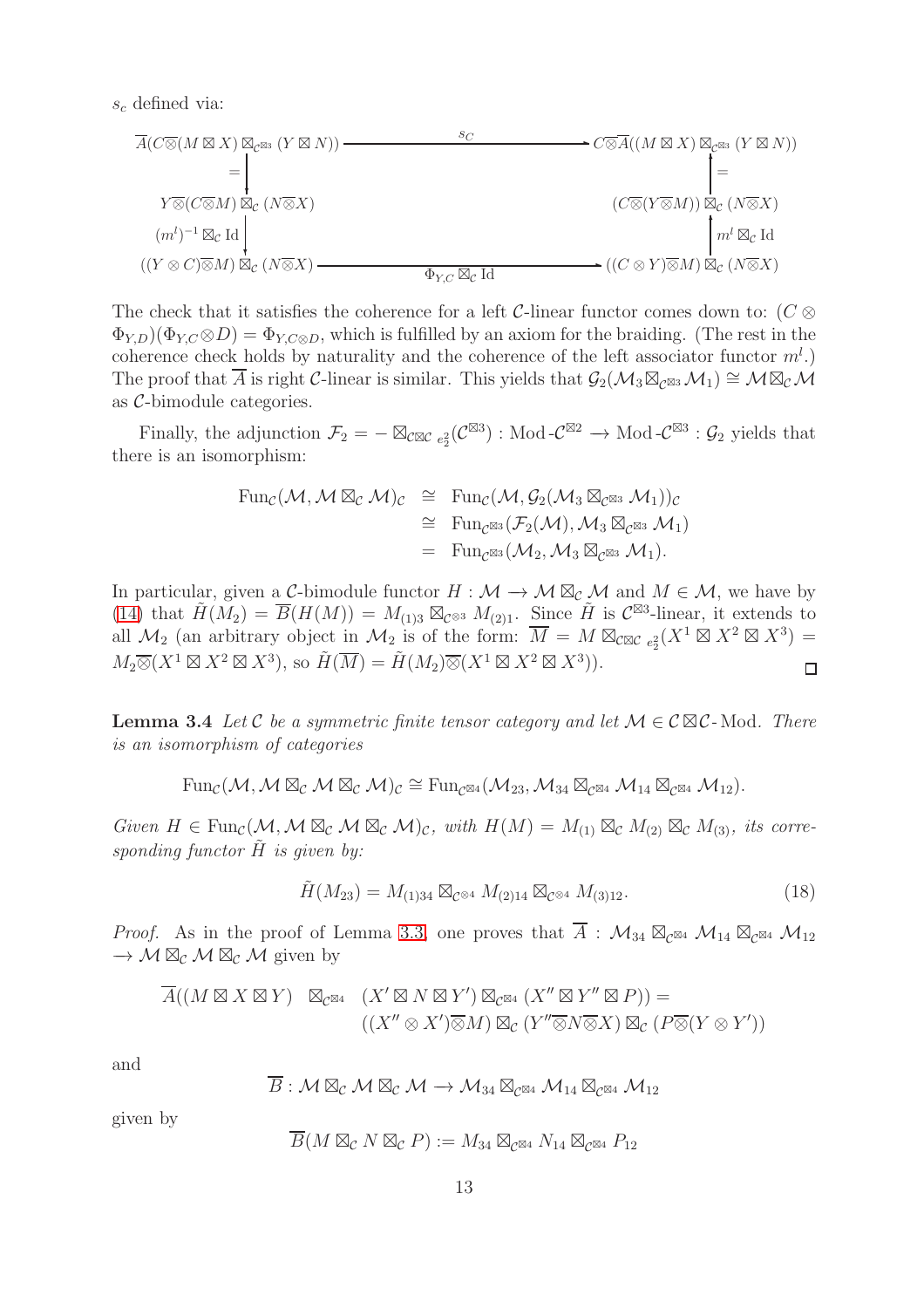are well-defined C-bilinear functors inverse to each other, where  $\mathcal{M}_{34} \boxtimes_{\mathcal{C}^{\boxtimes 4}} \mathcal{M}_{14} \boxtimes_{\mathcal{C}^{\boxtimes 4}}$  $\mathcal{M}_{12}$  is a C-bimodule category through  $\mathcal{F}_{23}$  :  $\mathcal{C} \boxtimes \mathcal{C} \rightarrow \mathcal{C} \boxtimes \mathcal{C} \boxtimes \mathcal{C} \boxtimes \mathcal{C}$ . Observe that  $\mathcal{F}_{23} = - \boxtimes_{\mathcal{C} \boxtimes \mathcal{C}} e_2^2(\mathcal{C}^{\boxtimes 3}) \boxtimes_{\mathcal{C}^{\boxtimes 3}} e_3^3(\mathcal{C}^{\boxtimes 4}) = - \boxtimes_{\mathcal{C} \boxtimes \mathcal{C}} (e_2^2 \circ e_3^3)(\mathcal{C}^{\boxtimes 4}) : \text{Mod-}\mathcal{C}^{\boxtimes 2} \longrightarrow \text{Mod-}\mathcal{C}^{\boxtimes 4}.$  Then  $M \boxtimes_{\mathcal{C}} M \boxtimes_{\mathcal{C}} M \cong \mathcal{G}_{23}(M_{34} \boxtimes_{\mathcal{C}^{\boxtimes 4}} M_{14} \boxtimes_{\mathcal{C}^{\boxtimes 4}} M_{12})$  as C-bimodule categories and by the adjunction  $(\mathcal{F}_{23}, \mathcal{G}_{23})$  we have the isomorphism:

$$
\begin{array}{rcl}\n\operatorname{Fun}_{\mathcal C}({\mathcal M},{\mathcal M}\boxtimes_{\mathcal C} {\mathcal M}\boxtimes_{\mathcal C} {\mathcal M})_{\mathcal C}&\cong& \operatorname{Fun}_{\mathcal C}({\mathcal M}, {\mathcal G}_{23}({\mathcal M}_{34}\boxtimes_{\mathcal C} {\mathbb S}^4 \ {\mathcal M}_{14}\boxtimes_{\mathcal C} {\mathbb S}^4 \ {\mathcal M}_{12}))_{\mathcal C}\\ &\cong& \operatorname{Fun}_{\mathcal C} {\mathbb S}^4({\mathcal F}_{23}({\mathcal M}), {\mathcal M}_{34}\boxtimes_{\mathcal C} {\mathbb S}^4 \ {\mathcal M}_{14}\boxtimes_{\mathcal C} {\mathbb S}^4 \ {\mathcal M}_{12})\\ &=& \operatorname{Fun}_{\mathcal C} {\mathbb S}^4({\mathcal M}_{23}, {\mathcal M}_{34}\boxtimes_{\mathcal C} {\mathbb S}^4 \ {\mathcal M}_{14}\boxtimes_{\mathcal C} {\mathbb S}^4 \ {\mathcal M}_{12}).\n\end{array}
$$

By [\(14\)](#page-9-1), if  $H \in \text{Fun}_{\mathcal{C}}(\mathcal{M},\mathcal{M} \boxtimes_{\mathcal{C}} \mathcal{M} \boxtimes_{\mathcal{C}} \mathcal{M})_{\mathcal{C}}$ , its corresponding functor  $H$  in  $\text{Fun}_{\mathcal{C}} \boxtimes 4(\mathcal{M}_{23},\mathcal{M})$  $\mathcal{M}_{34} \boxtimes_{\mathcal{C}} \mathbb{S}_4 \mathcal{M}_{14} \boxtimes_{\mathcal{C}} \mathbb{S}_4 \mathcal{M}_{12}$  is given by  $\widetilde{H}(M_{23}) = \overline{B}(H(M))$  which extends as a  $\mathcal{C}^{\boxtimes 4}$ -module functor to all  $\mathcal{M}_{23}$  and we get [\(18\)](#page-12-0).  $\Box$ 

## 4 Comonoidal categories and coring categories over finite tensor categories

Let k be an algebraically closed field and let  $\mathfrak{C}_k$  denote the 2-category of (small) finite abelian categories. We will denote by *vec* the category of finite-dimensional  $k$ -vector spaces. Then  $(\mathfrak{C}_k, \boxtimes, vec)$  is a symmetric monoidal 2-category ([\[20,](#page-40-13) Lemma 2.6], [\[17,](#page-40-14) Proposition 2.9.10, Ejercicio 2.9.8]). We also have that given a finite tensor category  $\mathcal C$ the 2-category of C-bimodule categories (C-Bimod,  $\mathbb{Z}_{\mathcal{C}}$ , C) is a monoidal 2-category, [\[13,](#page-40-8) Theorem 1.1]. We will consider their truncations to usual monoidal categories.

Comonoidal categories were introduced in [\[20,](#page-40-13) Chapter 3]. A finite abelian category  $\mathcal C$ is comonoidal if there are k-linear functors  $\Delta: \mathcal{C} \to \mathcal{C} \boxtimes \mathcal{C}$  and  $\varepsilon: \mathcal{C} \to vec$  with natural isomorphisms:

$$
a: (\mathrm{Id}_{\mathcal{C}} \boxtimes \Delta) \Delta \to (\Delta \boxtimes \mathrm{Id}_{\mathcal{C}}) \Delta
$$

$$
l: (\varepsilon \boxtimes \mathrm{Id}_{\mathcal{C}}) \Delta \to \mathrm{Id}_{\mathcal{C}}
$$

$$
r: (\mathrm{Id}_{\mathcal{C}} \boxtimes \varepsilon) \Delta \to \mathrm{Id}_{\mathcal{C}}
$$

which satisfy 2 coherence diagrams:

$$
(\mathcal{C} \boxtimes \mathcal{C} \boxtimes \Delta)(\mathcal{C} \boxtimes \Delta)\Delta \xrightarrow{(\mathcal{C} \boxtimes a)\Delta} (\mathcal{C} \boxtimes \Delta \boxtimes \mathcal{C})(\mathcal{C} \boxtimes \Delta)\Delta \xrightarrow{(\mathcal{C} \boxtimes \Delta \boxtimes \mathcal{C})(\mathcal{C} \boxtimes \Delta) \Delta} (\mathcal{C} \boxtimes \Delta \boxtimes \mathcal{C})(\Delta \boxtimes \mathcal{C})\Delta
$$
\n
$$
(\Delta \boxtimes \mathcal{C})\Delta \xrightarrow{(\Delta \boxtimes \mathcal{C})a} (\Delta \boxtimes \mathcal{C})\Delta \xrightarrow{(\Delta \boxtimes \mathcal{C})a} (\Delta \boxtimes \mathcal{C})\Delta \xrightarrow{(\Delta \boxtimes \mathcal{C})a} (\Delta \boxtimes \mathcal{C})\Delta \xrightarrow{(\Delta \boxtimes \mathcal{C})a} (\Delta \boxtimes \mathcal{C})\Delta \xrightarrow{(\Delta \boxtimes \mathcal{C})a} (\Delta \boxtimes \mathcal{C})\Delta \xrightarrow{(\Delta \boxtimes \mathcal{C})a} (\Delta \boxtimes \mathcal{C})\Delta \xrightarrow{(\Delta \boxtimes \mathcal{C})a} (\Delta \boxtimes \mathcal{C})\Delta \xrightarrow{(\Delta \boxtimes \mathcal{C})a} (\Delta \boxtimes \mathcal{C})\Delta \xrightarrow{(\Delta \boxtimes \mathcal{C})a} (\Delta \boxtimes \mathcal{C})\Delta \xrightarrow{(\Delta \boxtimes \mathcal{C})a} (\Delta \boxtimes \mathcal{C})\Delta \xrightarrow{(\Delta \boxtimes \mathcal{C})a} (\Delta \boxtimes \mathcal{C})\Delta \xrightarrow{(\Delta \boxtimes \mathcal{C})a} (\Delta \boxtimes \mathcal{C})\Delta \xrightarrow{(\Delta \boxtimes \mathcal{C})a} (\Delta \boxtimes \mathcal{C})\Delta \xrightarrow{(\Delta \boxtimes \mathcal{C})a} (\Delta \boxtimes \mathcal{C})\Delta \xrightarrow{(\Delta \boxtimes \mathcal{C})a} (\Delta \boxtimes \mathcal{C})\Delta \xrightarrow{(\Delta \boxtimes \mathcal{C})a} (\Delta \boxtimes \mathcal{C})\Delta \xrightarrow{(\Delta \boxtimes \mathcal{C})a} (\Delta \boxtimes \mathcal{C})\Delta \xrightarrow{(\Delta \boxtimes \mathcal{C})a} (\Delta \boxtimes \mathcal{C})\Delta \xrightarrow{(\Delta \boxtimes \mathcal{C})a} (\Delta \boxtimes \mathcal{C})\Delta \xrightarrow{(\Delta \boxtimes \
$$

and

$$
(\mathcal{C} \boxtimes (\varepsilon \boxtimes \mathcal{C}))(\mathcal{C} \boxtimes \Delta) \Delta \frac{(\mathcal{C} \boxtimes \varepsilon \boxtimes \mathcal{C})a}{(\mathcal{C} \boxtimes \varepsilon) \boxtimes \mathcal{C}) (\Delta \boxtimes \mathcal{C}) \Delta} ((\mathcal{C} \boxtimes \varepsilon) \boxtimes \mathcal{C}) (\Delta \boxtimes \mathcal{C}) \Delta
$$

In other words, a comonoidal category is a coalgebra object in the monoidal 2-category  $(\mathfrak{C}_k, \boxtimes, vec).$ 

The coherence theorem for comonoidal categories holds, see [\[4,](#page-40-15) Theorem 3.1]. We generalize the above definition: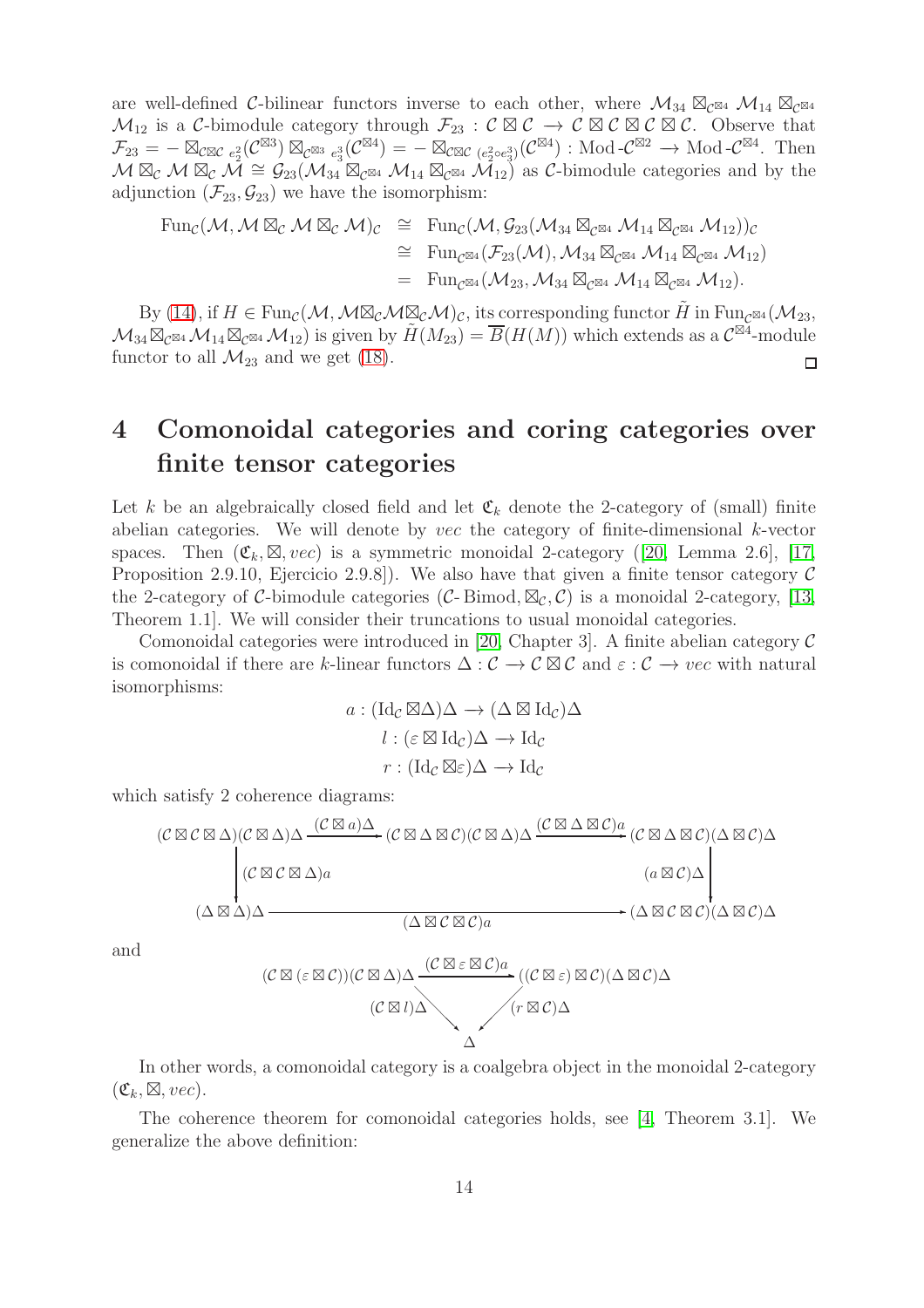Definition 4.1 *Let* C *be a finite tensor category and* A *an abelian finite category. We say that*  $\mathcal A$  *is a* comonoidal C-category *if there are* C-bimodule functors  $\Delta : \mathcal A \to \mathcal A \boxtimes_{\mathcal C} \mathcal A$  $\alpha$ *and*  $\varepsilon$  :  $\mathcal{A} \rightarrow \mathcal{C}$  *with*  $\mathcal{C}\text{-bimodule natural isomorphisms:}$ 

$$
a: (\mathrm{Id}_{\mathcal{A}} \boxtimes_{\mathcal{C}} \Delta) \Delta \to (\Delta \boxtimes_{\mathcal{C}} \mathrm{Id}_{\mathcal{A}}) \Delta
$$

$$
l: (\varepsilon \boxtimes_{\mathcal{C}} \mathrm{Id}_{\mathcal{A}}) \Delta \to \mathrm{Id}_{\mathcal{A}}
$$

$$
r: (\mathrm{Id}_{\mathcal{A}} \boxtimes_{\mathcal{C}} \varepsilon) \Delta \to \mathrm{Id}_{\mathcal{A}}
$$

*which satisfy 2 coherence diagrams:*

$$
(\mathcal{A}\boxtimes_{\mathcal{C}}\mathcal{A}\boxtimes_{\mathcal{C}}\Delta)(\mathcal{A}\boxtimes_{\mathcal{C}}\Delta)\Delta \xrightarrow{(\mathcal{A}\boxtimes_{\mathcal{C}}a)\Delta} (\mathcal{A}\boxtimes_{\mathcal{C}}\Delta\boxtimes_{\mathcal{C}}\mathcal{A})(\mathcal{A}\boxtimes_{\mathcal{C}}\Delta)\Delta \xrightarrow{(\mathcal{A}\boxtimes_{\mathcal{C}}\Delta\boxtimes_{\mathcal{C}}\mathcal{A})a} (\mathcal{A}\boxtimes_{\mathcal{C}}\Delta\boxtimes_{\mathcal{C}}\mathcal{A})(\Delta\boxtimes_{\mathcal{C}}\mathcal{A})\Delta
$$
\n
$$
(\Delta\boxtimes_{\mathcal{C}}\mathcal{A}\boxtimes_{\mathcal{C}}\Delta)a \xrightarrow{(\Delta\boxtimes_{\mathcal{C}}\mathcal{A})a} (\Delta\boxtimes_{\mathcal{C}}\mathcal{A})\Delta \xrightarrow{(\Delta\boxtimes_{\mathcal{C}}\mathcal{A})a} (\Delta\boxtimes_{\mathcal{C}}\mathcal{A})\Delta
$$

*and*

$$
(A \boxtimes_{\mathcal{C}} (\varepsilon \boxtimes_{\mathcal{C}} \mathcal{A})) (A \boxtimes_{\mathcal{C}} \Delta) \Delta \frac{(A \boxtimes_{\mathcal{C}} \varepsilon \boxtimes_{\mathcal{C}} A)a}{(A \boxtimes_{\mathcal{C}} l)\Delta} ((A \boxtimes_{\mathcal{C}} \varepsilon) \boxtimes_{\mathcal{C}} A)(\Delta \boxtimes_{\mathcal{C}} A)\Delta
$$

<span id="page-14-0"></span>Otherwise stated, a comonoidal  $\mathcal{C}\text{-category}$  is a coalgebra object in the monoidal 2category ( $\mathcal{C}\text{-Bimod}, \boxtimes_{\mathcal{C}} \mathcal{C}$ ).

**Example 4.2** Let  $\mathcal{C}$  be a finite tensor category, take an invertible  $\mathcal{C}$ -bimodule category N and consider  $\mathcal{A} = \text{Can}(\mathcal{N}; \mathcal{C})_c = {}^{op}\mathcal{N} \boxtimes \mathcal{N}$  with the C-bimodule functors  $\Delta : {}^{op}\mathcal{N} \boxtimes \mathcal{N}$  $\rightarrow$  (<sup>op</sup>N  $\boxtimes$  N)  $\boxtimes$  (<sup>op</sup>N  $\boxtimes$  N)  $\simeq$  <sup>op</sup>N  $\boxtimes$  C  $\boxtimes$  N and  $\varepsilon$  : <sup>op</sup>N  $\boxtimes$  N  $\rightarrow$  C given on objects as follows. Let  $\Delta(M \boxtimes N) = M \boxtimes \overline{\text{coev}}(I) \boxtimes N \cong M \boxtimes I \boxtimes N$  and let  $\varepsilon$  be the composition:

$$
^{op}\mathcal{N}\boxtimes\mathcal{N}\xrightarrow{\pi}\ ^{op}\mathcal{N}\boxtimes_{\mathcal{C}}\mathcal{N}\xrightarrow{\overline{\mathrm{ev}}}\mathcal{C}
$$

which is given by  $\varepsilon(M \boxtimes N) = \overline{\text{Hom}}_{\mathcal{N}}(N, M)$ . On a morphism  $f : M \boxtimes N \to M' \boxtimes N'$  in  $\mathcal{M} \boxtimes \mathcal{N}$  we define  $\Delta(f) = f_2 : M \boxtimes I \boxtimes N \to M' \boxtimes I \boxtimes M'$ . We lack of the definition of  $\varepsilon$  on morphisms:  $\varepsilon(f)$ :  $\overline{\text{Hom}}_{\mathcal{N}}(N,M) \to \overline{\text{Hom}}_{\mathcal{N}}(N',M')$ ). Let us see that (up to the lack of the definition of the functor  $\varepsilon$  on morphisms)  $\text{Can}(\mathcal{N};\mathcal{C})_{\mathcal{C}}$  is a comonoidal  $\mathcal{C}\text{-category.}$  For the coassociativity of  $\Delta$  the associativity isomorphism  $a : (\mathrm{Id}_A \boxtimes_{\mathcal{C}} \Delta) \Delta \to (\Delta \boxtimes_{\mathcal{C}} \mathrm{Id}_A) \Delta$ for every  $M \boxtimes N \in {}^{op} \mathcal{N} \boxtimes \mathcal{N}$  is a morphism in  $({}^{op} \mathcal{N} \boxtimes \mathcal{N})^{\boxtimes c^3}$ :

$$
a(M \boxtimes N) : \bigoplus_{\substack{j \in J \\ i \in J}} (M \boxtimes V_i) \boxtimes_{\mathcal{C}} ((W_i \boxtimes V_j) \boxtimes_{\mathcal{C}} (W_j \boxtimes N)) \longrightarrow \bigoplus_{\substack{i \in J \\ j \in J}} ((M \boxtimes V_i) \boxtimes_{\mathcal{C}} (W_i \boxtimes V_j)) \boxtimes_{\mathcal{C}} (W_j \boxtimes N)
$$

induced by the canonical associativity equivalence, which clearly satisfies the pentagon axiom. The natural isomorphism  $r : (\text{Id}_A \boxtimes_{\mathcal{C}} \mathcal{E})\Delta \to \text{Id}_A$  is given by the identity functor, because of  $(8)$ . In other words, r is identity because of one axiom for the dual object:  $(\mathcal{N} \boxtimes_{\mathcal{C}} \overline{\text{ev}})(\overline{\text{coev}} \boxtimes_{\mathcal{C}} \mathcal{N}) \cong \text{Id}_{\mathcal{N}}$ . On the other hand, the natural isomorphism  $l : (\varepsilon \boxtimes_{\mathcal{C}} \text{Id}_{\mathcal{A}}) \Delta$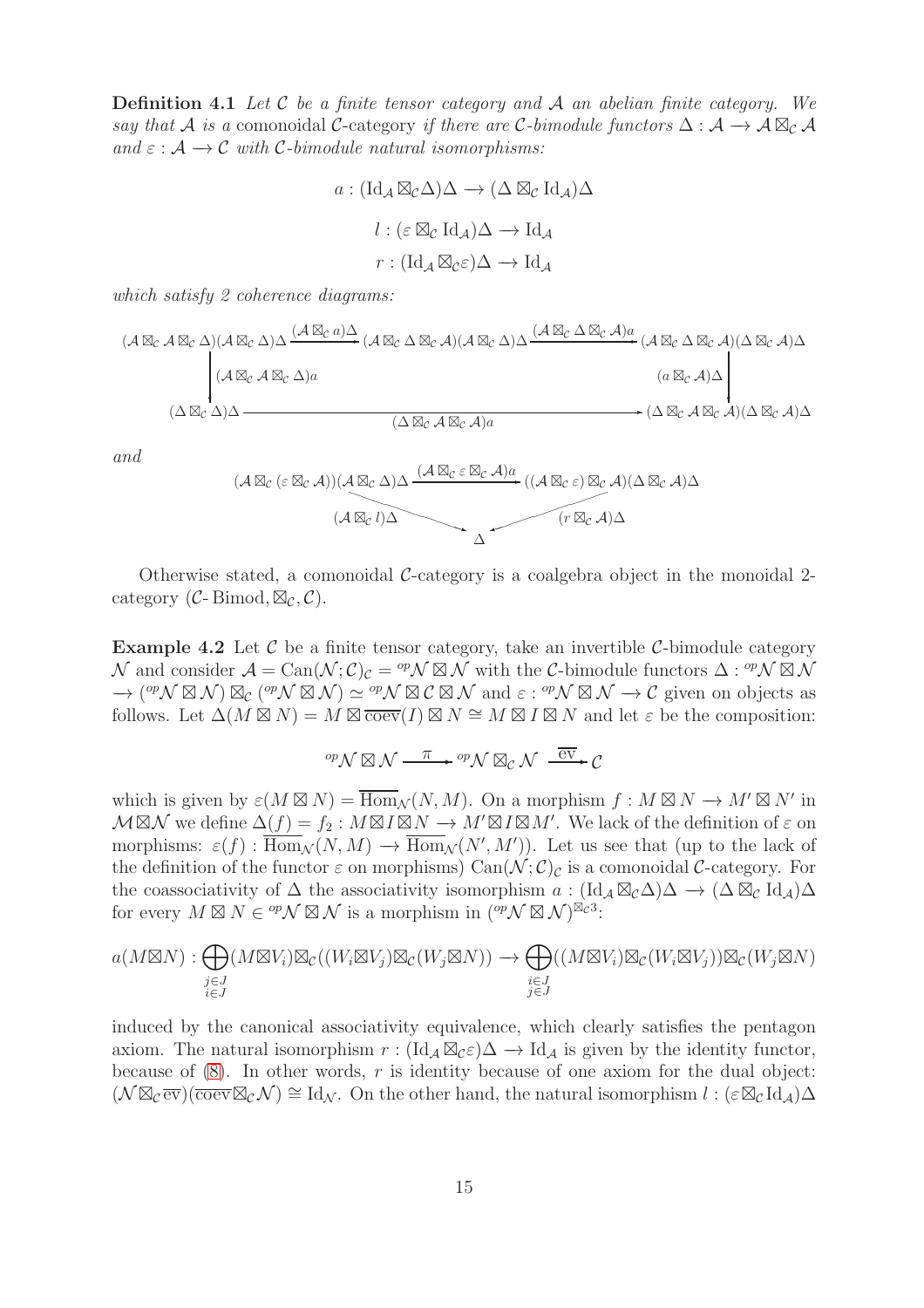$\rightarrow$  Id<sub>A</sub> is identity because of the other dual object axiom:  $(\overline{ev} \boxtimes_{\mathcal{C}} {}^{op} \mathcal{N})({}^{op} \mathcal{N} \boxtimes_{\mathcal{C}} \overline{coev}) \cong$ Id<sub>op</sub> $\mathcal{N}$ , as we see here:



Here the inner diagrams  $\langle 1 \rangle$  and  $\langle 2 \rangle$  commute by the definitions of  $\Delta$  and  $\varepsilon$ , respectively, and the triangle  $\langle 3 \rangle$  commutes by the latter axiom for the dual object  $^{\text{op}}\mathcal{N}$ . The compatibility condition for a, l and r is easily proved, as well as that they all are C-bimodule natural isomorphisms.

Similarly, there is a structure of an (almost) comonoidal C-category on Can  $_{\mathcal{C}}(\mathcal{N}; \mathcal{C}) =$  $\mathcal{N} \boxtimes \mathcal{N}^{op}$ , induced by the functors coev and ev (up to the lack of the definition of the counit functor on morphisms).

<span id="page-15-0"></span>In the particular case when  $\mathcal{N} = \mathcal{C}$  in the above example, we obtain indeed a comonoidal C-category (with properly defined counit functor).

**Lemma 4.3** For any finite tensor category C the category  $A = C \boxtimes C$  is a comonoidal C-category with the functors  $\Delta : \mathcal{C} \boxtimes \mathcal{C} \to (\mathcal{C} \boxtimes \mathcal{C}) \boxtimes_{\mathcal{C}} (\mathcal{C} \boxtimes \mathcal{C}) \simeq \mathcal{C} \boxtimes \mathcal{C} \boxtimes \mathcal{C}$  and  $\varepsilon : \mathcal{C} \boxtimes \mathcal{C}$  $\rightarrow$  *C* given by

$$
\Delta(X \boxtimes Y) = (X \boxtimes I) \boxtimes_{\mathcal{C}} (I \boxtimes Y) \text{ and } \varepsilon(X \boxtimes Y) = X \otimes Y
$$

*on objects and*  $\Delta(f) = f_2 : X \boxtimes I \boxtimes Y \rightarrow X' \boxtimes I \boxtimes Y'$  *and*  $\varepsilon(f)$  *is the induced morphism between*  $X \otimes Y \to X' \otimes Y'$ , for  $f : X \boxtimes Y \to X' \boxtimes Y'$ .

*Proof.* The tensor product functor of  $\mathcal{C}$  is biexact, hence it induces a well-defined functor  $\otimes$ :  $\mathcal{C} \boxtimes \mathcal{C} \to \mathcal{C}$  given by  $X \boxtimes Y \to X \otimes Y$ . Thus  $\varepsilon(f)$  is given by the commuting diagram:



The functors  $\Delta$  and  $\varepsilon$  are directly proved to be C-bilinear. For the coassociativity we find:  $(\Delta \boxtimes_C id)\Delta(X \boxtimes Y) = \Delta(X \boxtimes I) \boxtimes_C (I \boxtimes Y) = (X \boxtimes I) \boxtimes_C (I \boxtimes I) \boxtimes_C (I \boxtimes Y)$  and  $(id \boxtimes_{\mathcal{C}} \Delta) \Delta(X \boxtimes Y) = (X \boxtimes I) \boxtimes_{\mathcal{C}} \Delta(I \boxtimes Y) = (X \boxtimes I) \boxtimes_{\mathcal{C}} (I \boxtimes I) \boxtimes_{\mathcal{C}} (I \boxtimes Y)$ , for  $X, Y \in \mathcal{C}$ . Then the natural isomorphism  $\alpha$  is the identity. For the compatibility with the counit functor we find:  $(\varepsilon \boxtimes_{\mathcal{C}} id)\Delta(X \boxtimes Y) = \varepsilon(X \boxtimes I) \boxtimes_{\mathcal{C}} (I \boxtimes Y) = (X \otimes I) \boxtimes_{\mathcal{C}} (I \boxtimes Y) \cong X \boxtimes Y$ and  $(id \boxtimes_{\mathcal{C}} \varepsilon) \Delta(X \boxtimes Y) = (X \boxtimes I) \boxtimes_{\mathcal{C}} \varepsilon(I \boxtimes Y) = (X \boxtimes I) \boxtimes_{\mathcal{C}} (I \otimes Y) \cong X \boxtimes Y$ . So we may take the natural isomorphisms  $l$  and  $r$  to be identities, then all the coherence diagrams are trivially satisfied. The rest of the proof is direct.  $\Box$ 

We will be interested in the following: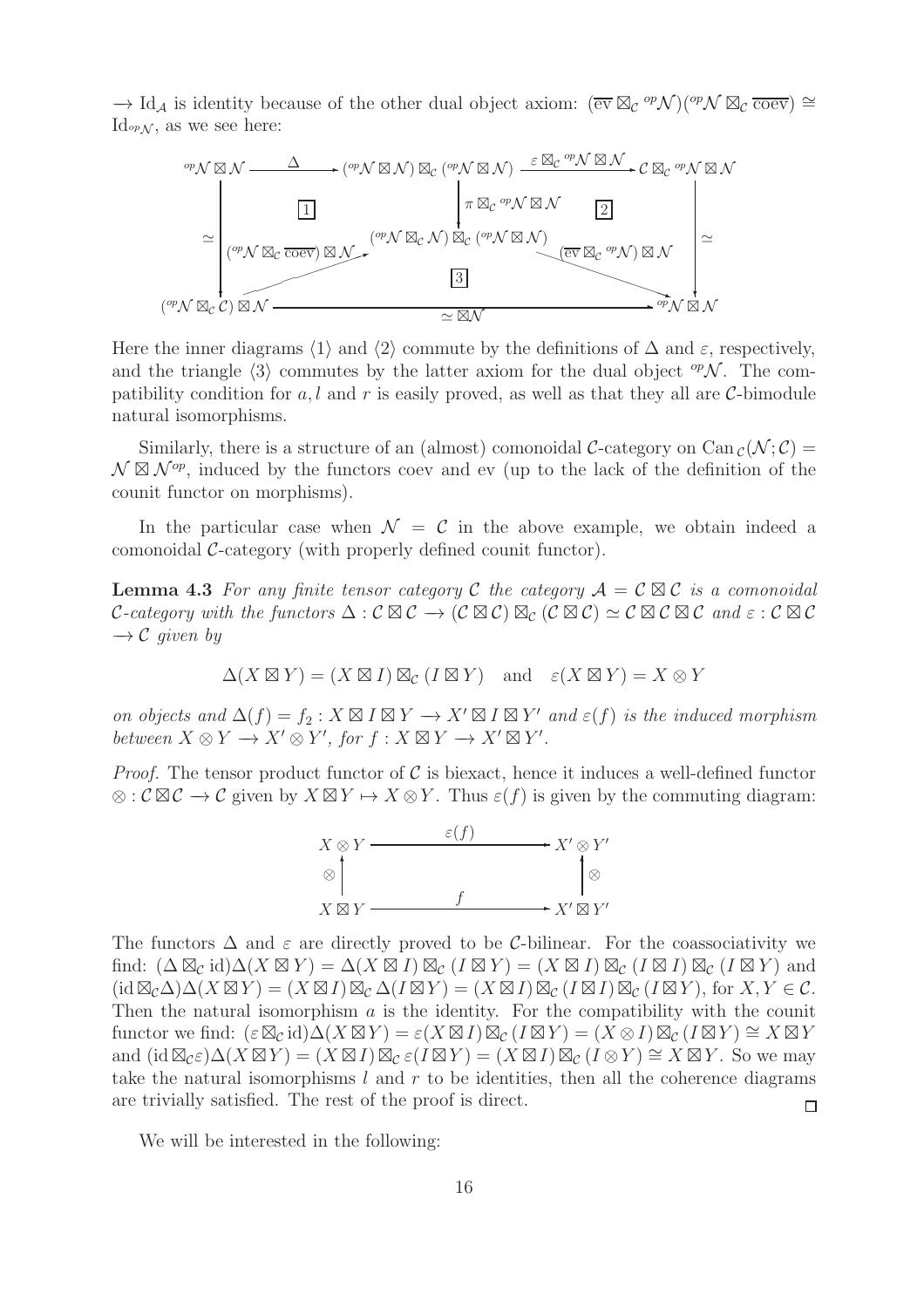Definition 4.4 *Let* C *be a finite tensor category and* A *an abelian finite category. We say that* A *is a* C-coring category *if* A *is a coalgebra in the monoidal category* (C-Bimod,  $\mathbb{Z}_{c}$ , C).

That is, if there are C-bimodule functors  $\Delta : \mathcal{A} \to \mathcal{A} \boxtimes_{\mathcal{C}} \mathcal{A}$  and  $\varepsilon : \mathcal{A} \to \mathcal{C}$  with C-bimodule natural isomorphisms:

$$
a: (\mathrm{Id}_{\mathcal{A}} \boxtimes_{\mathcal{C}} \Delta) \Delta \to (\Delta \boxtimes_{\mathcal{C}} \mathrm{Id}_{\mathcal{A}}) \Delta
$$

$$
l: (\varepsilon \boxtimes_{\mathcal{C}} \mathrm{Id}_{\mathcal{A}}) \Delta \to \mathrm{Id}_{\mathcal{A}}
$$

$$
r: (\mathrm{Id}_{\mathcal{A}} \boxtimes_{\mathcal{C}} \varepsilon) \Delta \to \mathrm{Id}_{\mathcal{A}}.
$$

**Definition 4.5** A functor of two C-coring categories  $A_1$  and  $A_2$  is a C-bimodule functor  $F: \mathcal{A}_1 \longrightarrow \mathcal{A}_2$  *with two C-bimodule natural isomorphisms* 

$$
\gamma : \Delta_2 \circ F \to (F \boxtimes_{\mathcal{C}} F)\Delta_1
$$
 and  $\delta : \varepsilon_2 \circ F \to \varepsilon_1$ .

<span id="page-16-2"></span>**Example 4.6** The objects  $\text{Can}(\mathcal{N}; \mathcal{C})_{\mathcal{C}}$  and  $\text{Can}_{\mathcal{C}}(\mathcal{N}; \mathcal{C})$  from Example [4.2](#page-14-0) are examples of almost  $\mathcal{C}$ -coring categories (up to the lack of the definition of the counit functor on morphisms). If we consider them without the counit "functor"  $\varepsilon$ , we will call them *canonical quasi* C*-coring categories*. The structure discussed in Lemma [4.3](#page-15-0) we will call a proper *canonical* C*-coring category*.

## <span id="page-16-0"></span>5 Amitsur cohomology over symmetric finite tensor categories

Let us recall first the definition of the Amitsur cohomology groups for a symmetric finite tensor category  $\mathcal C$  that we introduced in [\[11,](#page-40-1) Section 7].

Let  $P$  be an additive covariant functor from a full subcategory of the category of symmetric tensor categories that contains all Deligne tensor powers  $\mathcal{C}^{\boxtimes n}$  of C to abelian groups. We define  $\mathcal{C}^{\boxtimes 0} = k$ . Then we consider

$$
\delta_n = \sum_{i=1}^{n+1} (-1)^{i-1} P(e_i^n) : P(\mathcal{C}^{\boxtimes n}) \to P(\mathcal{C}^{\boxtimes (n+1)})
$$

where  $e_i^n : C^{\boxtimes n} \to C^{\boxtimes (n+1)}$  for  $i = 1, \cdots, n+1$  are the augmentation functors from [\(16\)](#page-9-2):  $e_i^n(X^1 \boxtimes \cdots \boxtimes X^n) = X^1 \boxtimes \cdots \boxtimes I \boxtimes X^i \boxtimes \cdots \boxtimes X^n$ . One proves that  $\delta_{n+1} \circ \delta_n = 0$  is fulfilled, so we obtain a complex:

$$
0 \longrightarrow P(\mathcal{C}) \xrightarrow{\delta_1} P(\mathcal{C}^{\boxtimes 2}) \xrightarrow{\delta_2} P(\mathcal{C}^{\boxtimes 3}) \xrightarrow{\delta_3} \cdots
$$

which we call *Amitsur complex*  $C(C/vec, P)$ . We set:

 $Z^{n}(\mathcal{C}, P) = \text{Ker }\delta_{n}, \quad B^{n}(\mathcal{C}, P) = \text{Im }\delta_{n-1} \quad \text{and} \quad H^{n}(\mathcal{C}, P) = Z^{n}(\mathcal{C}, P)/B^{n}(\mathcal{C}, P)$ 

and we call the latter the *n*-th Amitsur cohomology group of  $\mathcal C$  with values in  $P$ . Elements in  $Z^{n}(\mathcal{C}, P)$  and  $B^{n}(\mathcal{C}, P)$  are called *n*-cocycles and *n*-coboundaries, respectively.

<span id="page-16-1"></span>We now prove: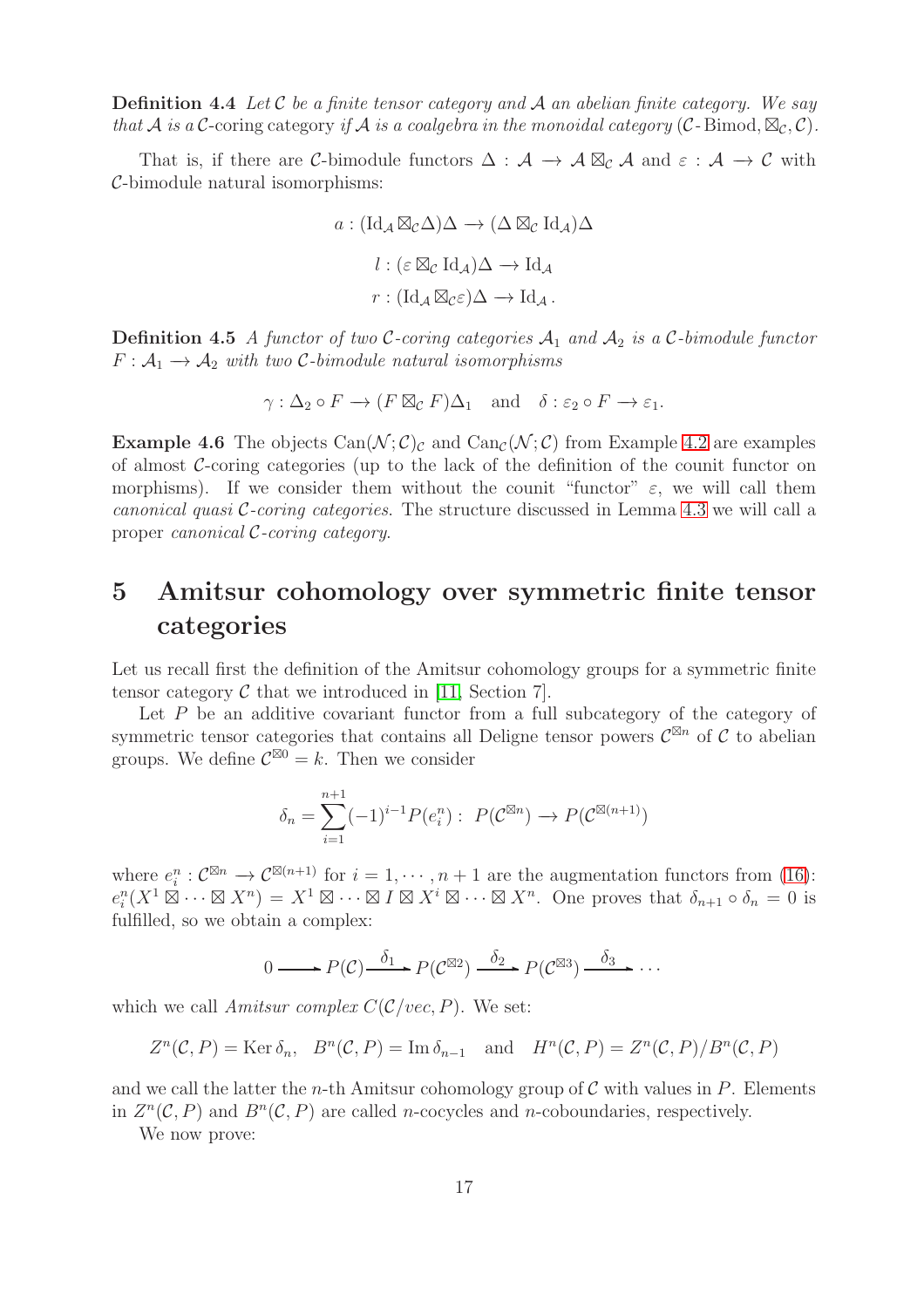**Proposition 5.1** Let  $F : C \to D$  be a functor between two symmetric finite tensor categories. Then F induces group maps  $F_*: H^n(\mathcal{C}, P) \to H^n(\mathcal{D}, P)$ . If  $G: \mathcal{C} \to \mathcal{D}$  is another symmetric tensor functor, then  $F_* = G_*$  (for  $n \geq 1$ ).

*Proof.* The functor F induces the functor  $F^n$  :  $\mathcal{C}^{\boxtimes n} \to \mathcal{D}^{\boxtimes n}$  given by  $F^n(X^1 \boxtimes ... \boxtimes ...)$  $X^{n}$  =  $F(X^{1}) \boxtimes ... \boxtimes F(X^{n})$ . It is a monoidal functor with the tensor functor structure  $\xi_{X,Y}^n : F^n(X \odot Y) \to F^n(X) \odot F^n(Y)$ , for  $X = X^1 \boxtimes \cdots \boxtimes X^n, Y = X^1 \boxtimes \cdots \boxtimes X^n \in \mathcal{C}^{\boxtimes n}$ , given by: n

$$
F^{n}(X \odot Y)
$$
\n
$$
= \left| \begin{array}{ccc} \xi_{X,Y}^{n} & \longrightarrow & F^{n}(X) \odot & F^{n}(Y) \\ \vdots & \vdots & \vdots \\ F(X^{1}Y^{1}) \boxtimes \cdots \boxtimes & F(X^{n}Y^{n}) & \xrightarrow{\xi_{X^{1},Y^{1}}} \boxtimes \cdots \boxtimes & \xi_{X^{n},Y^{n}} \end{array} \right| =
$$

where  $\xi_{-,-}: F(-\otimes -) \to F(-)\otimes F(-)$  is the monoidal structure of F. Set  $F'(n) = P(F^n)$ :  $P(\mathcal{C}^{\boxtimes n}) \to P(\mathcal{D}^{\boxtimes n})$  and  $F' : C(\mathcal{C}, P) \to C(\mathcal{D}, P)$  for the map induced on the Amitsur complexes. Then  $F_* : H^n(\mathcal{C}, P) \to H^n(\mathcal{D}, P)$  is given by  $F_*([X]) = [F^{(n)}(X)]$ . The proof that  $F_* = G_*$  is analogous to that of [\[16,](#page-40-16) Prop. 5.1.7]. We prove that the induced maps on the Amitsur complexes  $F', G' : C(C, P) \to C(D, P)$  are homotopic. Recall that a homotopy between F' and G' is a collection of maps  $\theta^{(n)}$ :  $C^{n+1}(\mathcal{C}, P) \to C^{n}(\mathcal{D}, P)$ such that  $\delta'_{n-1} \circ \theta^{(n-1)} + \theta^{(n)} \circ \delta_n = G'^{(n)} - F'^{(n)}$ , where  $\delta_n : P(\mathcal{C}^{\boxtimes n}) \to P(\mathcal{C}^{\boxtimes (n+1)})$  and  $\delta'_{n-1}: P(\mathcal{D}^{\boxtimes (n-1)}) \longrightarrow P(\mathcal{D}^{\boxtimes n}).$ 

For every  $i \in \{1,\ldots,n\}$  we define  $\theta_i^n : C^{\boxtimes (n+1)} \to \mathcal{D}^{\boxtimes n}$  to be the functor given by  $\theta_i^n(X^1 \boxtimes \cdots \boxtimes X^{n+1}) = F(X^1) \boxtimes \cdots \boxtimes F(X^i)G(X^{i+1}) \boxtimes \cdots \boxtimes G(X^{n+1})$ . Here the product  $F(X^i)G(X^{i+1})$  obviously is the tensor product in  $\mathcal{D}$ . Let us see that  $\theta_i^n$  is a symmetric tensor functor, with the tensor structure:  $c_{X,Y}^{n,i} : \theta_i^n(X \odot Y) \to \theta_i^n(X) \odot \theta_i^n(Y)$  given by:

<span id="page-17-0"></span>

where  $\Phi$  is the braiding in  $\mathcal{D}$ . To prove that  $c_{X,Y}^{n,i}$  defines a monoidal functor structure on  $\theta_i^n$  one uses the properties of the tensor structures  $\xi$  of F and  $\zeta$  of G and the properties of the braiding. The parts where only  $F$  (or only  $G$ ) appears will work since  $F$  (and  $G$ ) are braided monoidal functors, that, is,  $\xi$  and  $\zeta$  are compatible with the braidings of  $\mathcal C$ and  $\mathcal{D}$ . We only show here the part of the check that is affected by the braiding (where  $F(-)$  and  $G(-)$  interchange their places), which comes down to check that  $\Sigma = \Omega$  in the computation bellow. In this part  $\Phi$  acts on the components i and  $i + 1$  of objects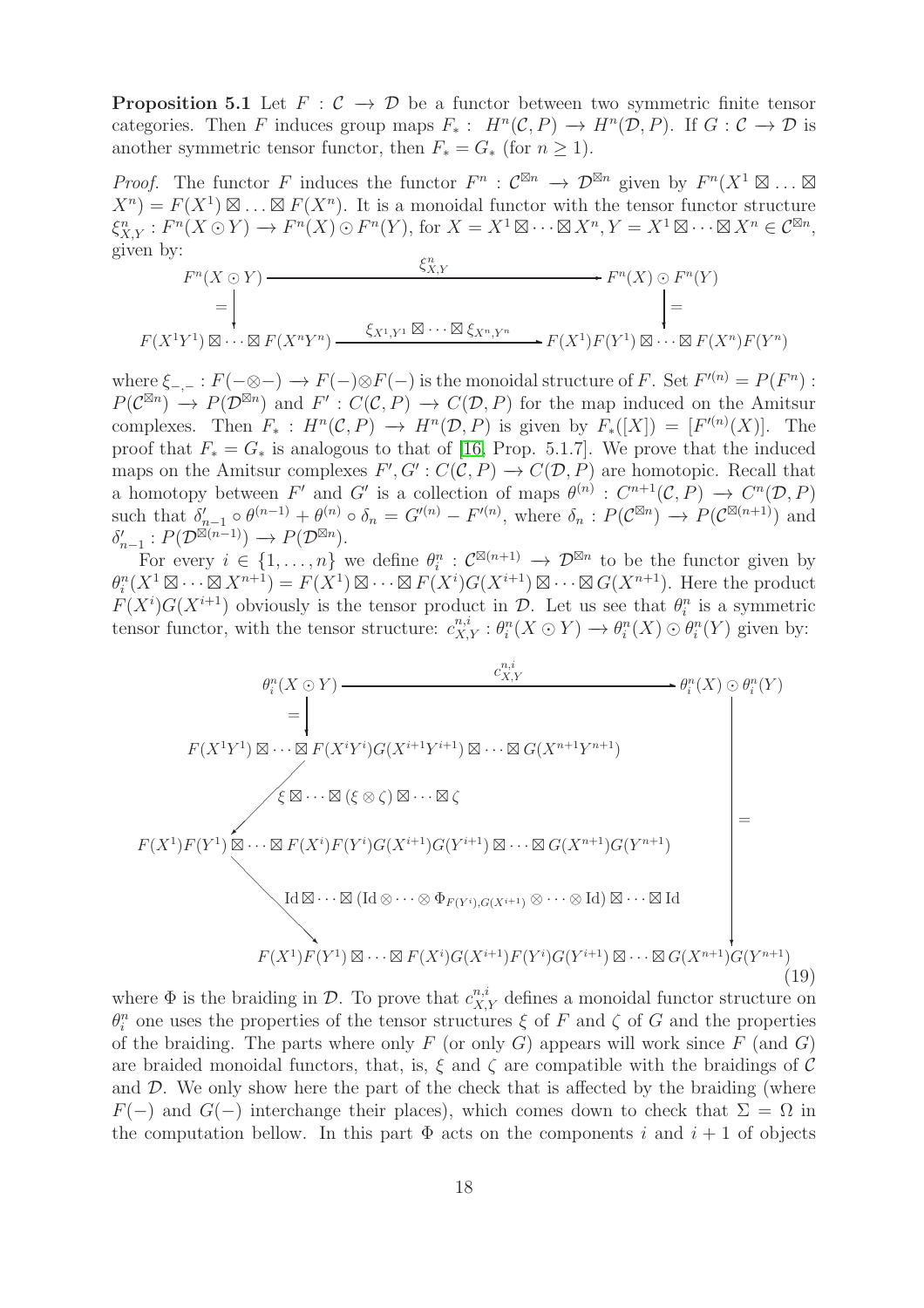$X, Y, Z \in \mathcal{C}^{\boxtimes n}$ . To simplify the notation, in the computation that follows we will identify:  $X = X<sup>i</sup>$  and  $X' = X<sup>i+1</sup>$  by abuse, where  $X<sup>i</sup>$  actually denotes the *i*-th component of an object  $X \in \mathcal{C}^{\boxtimes n}$ , and similarly for  $Y, Z \in \mathcal{C}^{\boxtimes n}$ . We find:



To prove that  $\theta_i^n$  is a symmetric monoidal functor, we should check if

$$
\begin{array}{ccc}\n\theta_i^n(X \odot Y) & \xrightarrow{\qquad \qquad} & \mathcal{C}_{X,Y}^{n,i} \\
\theta_i^n(\Phi) & & \downarrow \Phi_{\theta_i^n(X),\theta_i^n(Y)} \\
\theta_i^n(Y \odot X) & & \xrightarrow{\qquad \qquad} & \mathcal{C}_{Y,X}^{n,i} \\
\theta_i^n(Y \odot X) & & \xrightarrow{\qquad \qquad} & \theta_i^n(Y) \odot \theta_i^n(X)\n\end{array}
$$

commutes, where  $c_{X,Y}^{n,i}$  is the composition in the left hand-side of the diagram [\(19\)](#page-17-0). As above, the parts of the Deligne tensor powers in this computation where only F or G are present work since these are braided monoidal functors, let us see the places in the computation where  $F(-)$  and  $G(-)$  interchange their places. We find:



Here we used that the category  $\mathcal D$  (its braiding  $\Phi$ ) is symmetric. Thus  $\theta_i^n$  is indeed a symmetric monoidal functor.

Now the desired map  $\theta^{(n)}$  is given by  $\theta^{(n)} = \sum_{n=0}^{n} (-1)^{i-1} P(\theta_i^{(n)})$  $i=1$  $\binom{n}{i}$ .

Moreover, let  $\sigma_i^n: \mathcal{C}^{\boxtimes n} \to \mathcal{D}^{\boxtimes n}$  be the symmetric tensor functors given by  $\sigma_i(X^1 \boxtimes$  $\cdots \boxtimes X^n$  =  $F(X^1) \boxtimes \cdots \boxtimes F(X^{i-1}) \boxtimes G(X^i) \boxtimes \cdots \boxtimes G(X^n)$  for  $i = 1, \ldots, n+1$ . Its monoidal structure is similar to that of the functor  $F<sup>n</sup>$ . Then we obtain the relations:

$$
\theta_j^n e_i^n = \begin{cases} e_{i-1}^{n-1} \theta_j^{n-1}, & \text{for } j \leq i-2 \\ \sigma_i^n, & j = i-1 \text{ or } j = i \\ e_i^{n-1} \theta_{j-1}^{n-1}, & j \geq i+1 \end{cases}
$$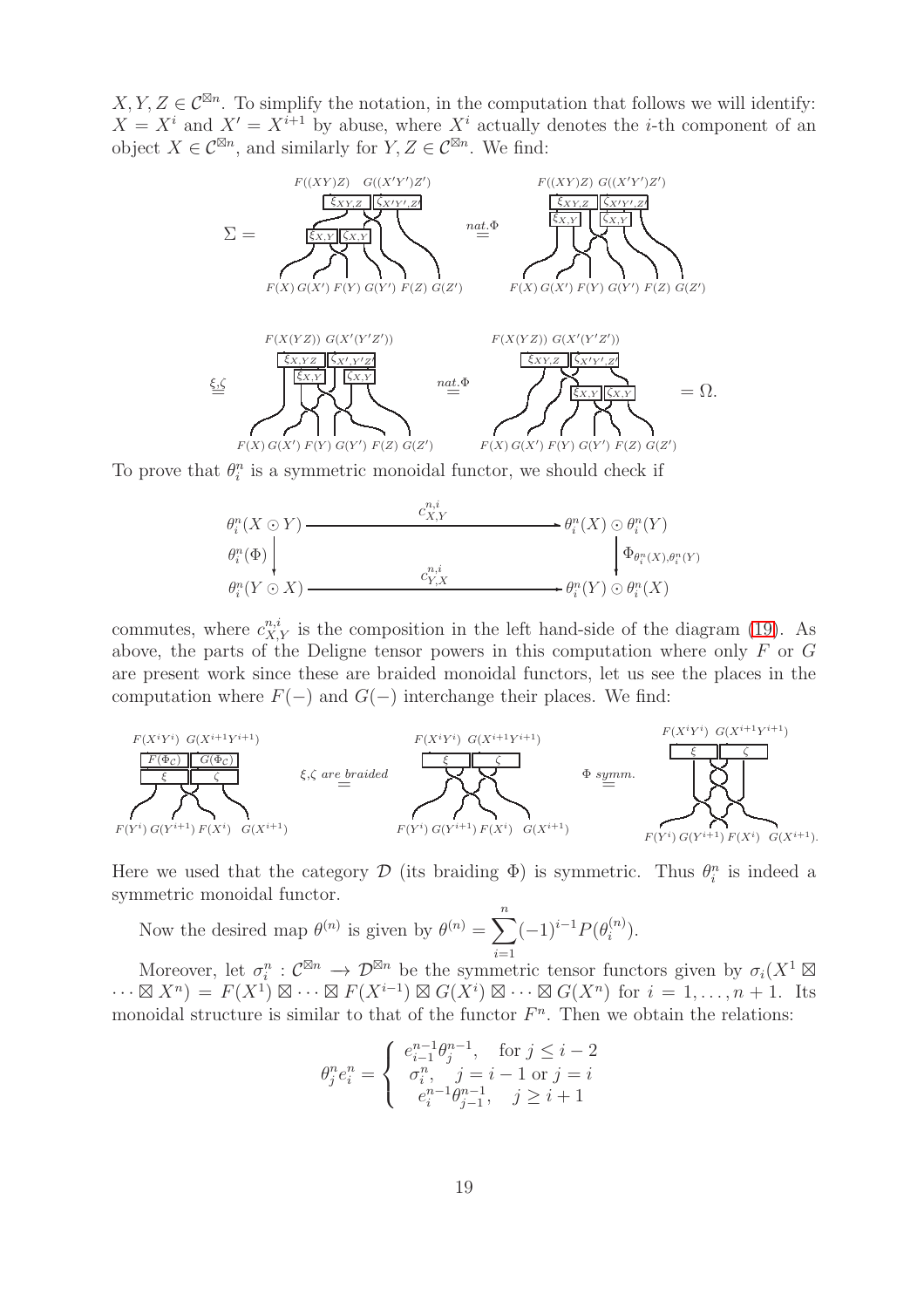Now let us prove the homotopy relation. We find:

$$
\theta^{(n)} \circ \delta_n = \sum_{\substack{1 \le i \le n+1 \\ 1 \le j \le n}} (-1)^{i+j} P(\theta_j^n e_i^n)
$$
  
= 
$$
\sum_{\substack{3 \le i \le n+1 \\ 1 \le j \le i-2 \\ j = i}} (-1)^{i+j} P(e_{i-1}^{n-1} \theta_j^{n-1}) + \sum_{\substack{2 \le i \le n+1 \\ j = i-1 \\ j = i}} (-1)^{i+j} P(\sigma_i^n)
$$
  
+ 
$$
\sum_{\substack{1 \le i \le n \\ j = i}} (-1)^{i+j} P(\sigma_i^n) + \sum_{\substack{1 \le i \le n-1 \\ i+1 \le j \le n}} (-1)^{i+j} P(e_i^{n-1} \theta_{j-1}^{n-1}).
$$

The two middle sums are equal to:  $-P(\sigma_2) - \cdots - P(\sigma_{n+1}) + P(\sigma_1) + \cdots + P(\sigma_n) =$  $P(\sigma_1) - P(\sigma_{n+1}) = G''^{(n)} - F^{(n)}$ . Then:

$$
\theta^{(n)} \circ \delta_n + F'^{(n)} - G'^{(n)} =
$$
\n
$$
- \sum_{\substack{3 \le i \le n+1 \\ 1 \le j \le (i-1)-1}} (-1)^{i+j-1} P(e_{i-1}^{n-1} \theta_j^{n-1}) - \sum_{\substack{1 \le i \le n-1 \\ i \le j-1 \le n-1}} (-1)^{i+j-1} P(e_i^{n-1} \theta_{j-1}^{n-1})
$$
\n
$$
= - \sum_{\substack{2 \le i \le n \\ 1 \le j \le i-1 \\ 1 \le j \le n-1}} (-1)^{i+j} P(e_i^{n-1} \theta_j^{n-1}) - \sum_{\substack{1 \le i \le n-1 \\ i \le j \le n-1}} (-1)^{i+j} P(e_i^{n-1} \theta_j^{n-1}) - \sum_{\substack{1 \le i \le n-1 \\ i \le j \le n-1}} (-1)^{i+j} P(e_1^{n-1} \theta_j^{n-1}) - \sum_{\substack{1 \le i \le n-1 \\ 1 \le j \le n-1}} (-1)^{i+j} P(e_i^{n-1} \theta_j^{n-1}) = \delta'_{n-1} \circ \theta^{n-1}.
$$

Thus the maps  $F', G' : C(\mathcal{C}, P) \to C(\mathcal{D}, P)$  are homotopic and this clearly implies that the induced group maps  $F_*$  and  $G_*$  are equal.  $\Box$ 

We will consider the cases:  $P = Pic$ , where  $Pic(C)$  is the Picard group of a symmetric finite tensor category C, and  $P = Inv$ , where Inv(C) is the group of invertible objects of  $\mathcal{C}.$ 

#### 5.1 On 3-cocycles on invertible objects

We start with a more general definition:

**Definition 5.2** Let  $X = X^1 \boxtimes \cdots \boxtimes X^n \in C^{\boxtimes n}$ . The object  $|X| := X^1 \cdots X^n \in C$  is called the norm of X*. For any cocycle we will say that it is* normalized *if its norm is isomorphic to the unit object* I*.*

Assume *from now on that* C *is symmetric.*

We will denote  $X_i = e_i^n(X)$  for  $i = 1, 2, ..., n + 1$  (mind the difference between upper and lower indeces). In particular,  $X \in Inv(\mathcal{C}^{\boxtimes 3})$  is a cocycle in  $Z^3(\mathcal{C}, \text{Inv})$  if and only if

$$
X_1 X_2^{-1} X_3 X_4^{-1} \cong I^{\boxtimes 4}.
$$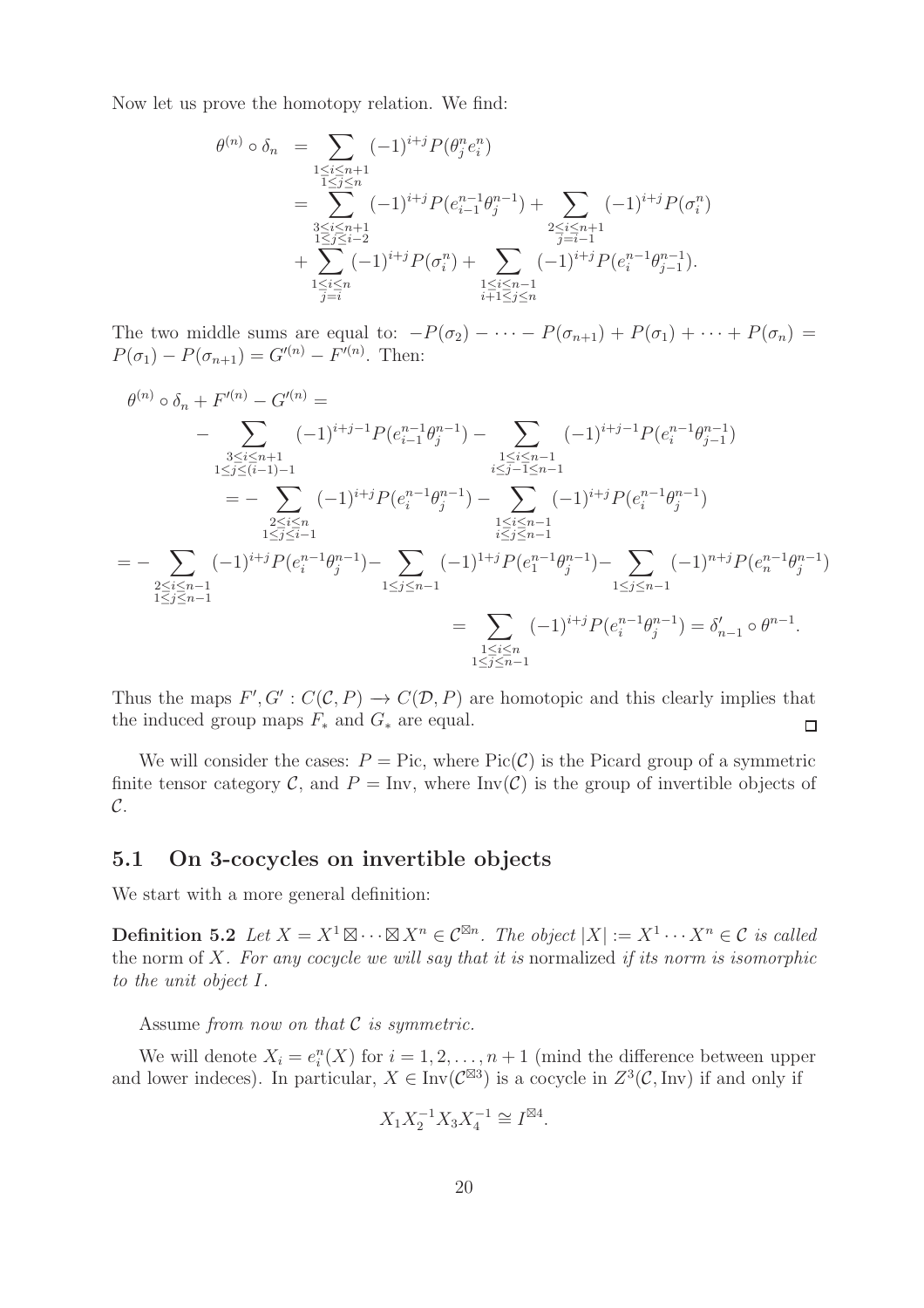Given that C is symmetric, this is equivalent to:  $X_1 X_3 \cong X_2 X_4$ , which means:

<span id="page-20-3"></span>
$$
X^{1} \boxtimes \overline{X^{1}} X^{2} \boxtimes \overline{X^{2}} \boxtimes \overline{X^{3}} X^{3} \cong X^{1} \overline{X^{1}} \boxtimes \overline{X^{2}} \boxtimes X^{2} \overline{X^{3}} \boxtimes X^{3}.
$$
 (20)

<span id="page-20-4"></span>**Lemma 5.3** For  $[X] \in Z^3(\mathcal{C}, \text{Inv})$  the following hold:

*1.*  $X^1 \boxtimes |X|^{-1} X^2 X^3 \cong I \boxtimes I \cong |X|^{-1} X^1 X^2 \boxtimes X^3$ .

*2.* X *is cohomologous to a normalized cocycle.*

*Proof.* Denote  $X = X^1 \boxtimes X^2 \boxtimes X^3 = U^1 \boxtimes U^2 \boxtimes U^3$  and  $Y = X^{-1} = Y^1 \boxtimes Y^2 \boxtimes Y^3 =$  $V^1 \boxtimes V^2 \boxtimes V^3$ . The 3-cocycle condition then reads:

$$
X^{1}U^{1}V^{1} \boxtimes U^{2}Y^{1}V^{2} \boxtimes X^{2}U^{3}Y^{2} \boxtimes X^{3}Y^{3}V^{3} \cong I \boxtimes I \boxtimes I \boxtimes I. \tag{21}
$$

Tensoring out the second, third and fourth Deligne tensor factors above we get:

$$
X^1U^1V^1\boxtimes|Y|~U^2V^2X^2U^3V^3X^3\cong X^1\boxtimes|X|^{-1}X^2X^3\cong I\boxtimes I
$$

which is the first equality that was to prove. The second one is obtained similarly, after tensoring out the first three Deligne tensor factors in the 3-cocycle condition.

For the second part, first note that  $\delta_2(|X|^{-1} \boxtimes I) \cong I \boxtimes |X|^{-1} \boxtimes I$ . The cocycle  $X\delta_2(|X|^{-1}\boxtimes I) \cong X^1\boxtimes |X|^{-1}X^2\boxtimes X^3$  is obviously normalized and cohomologous to X.  $\Box$ 

#### <span id="page-20-0"></span>5.2 Extended cocycles yield coboundaries

In this subsection we will consider the Amitsur complex  $C(C \boxtimes C/C, P)$  and we will show that cocycles from the complex  $C(\mathcal{C}/\text{vec}, P)$  give rise to coboundaries in the former complex.

Let  $\sigma, \tau : \mathcal{C} \to \mathcal{D}$  be two tensor functors. Consider a D-bimodule category N as a left C-module category through  $\sigma$  and a right C-module category through  $\tau$ . Then N is a C-bimodule category. If  $D$  is braided we may consider  $N$  as a one-sided  $D$ -bimodule category. If, moreover,  $\sigma$  and  $\tau$  are braided tensor functors,  $\mathcal N$  is a one-sided C-bimodule category in two ways - via  $\sigma$  and via  $\tau$ . As an example think of  $\mathcal{D} = \mathcal{C} \boxtimes \mathcal{C}$  with  $\sigma(X) = X \boxtimes I$  and  $\tau(X) = I \boxtimes X$  for all  $X \in \mathcal{C}$ .

Suppose D is braided and  $\mathcal{N} \in \text{Pic}(\mathcal{D})$ . The category  $\mathcal{N}^{op} \boxtimes_{\mathcal{C}} \mathcal{N}$  is a quasi D-coring category similarly as in Example [4.2.](#page-14-0) We will call it a *canonical quasi* D/C*-coring category* and will denote it by Can( $\mathcal{N}; \mathcal{D}/\mathcal{C}$ ). Moreover, by Lemma [2.8](#page-6-1) the category  $\mathcal{D} \boxtimes_{\mathcal{C}} \mathcal{D}$  is braided and  $\mathcal{N}^{op} \boxtimes_c \mathcal{N}$  is a one-sided  $\mathcal{D} \boxtimes_c \mathcal{D}$ -bimodule category.

Now, let  $\mathcal{D} = \mathcal{C} \boxtimes \mathcal{C}$ . The n-th Deligne tensor power of  $\mathcal{C} \boxtimes \mathcal{C}$  in the Amitsur complex  $C(C \boxtimes C/C, P)$  is  $(C \boxtimes C) \boxtimes_C \cdots \boxtimes_C (C \boxtimes C) = (C \boxtimes C)^{\boxtimes_C n}$ . The corresponding *n*-th  $\overbrace{ }^{n}$ 

cohomology group we will denote by  $H^n(\mathcal{C} \boxtimes \mathcal{C}/\mathcal{C}, P)$  for a suitable functor P.

Observe that there is a natural equivalence:

<span id="page-20-2"></span>
$$
(\mathcal{C}\boxtimes\mathcal{C})^{\boxtimes_{\mathcal{C}}n} \simeq \mathcal{C}^{\boxtimes(n+1)}\tag{22}
$$

<span id="page-20-1"></span>given by

$$
(X^1 \boxtimes Y^1) \boxtimes_{\mathcal{C}} \cdots \boxtimes_{\mathcal{C}} (X^n \boxtimes Y^n) \mapsto X^1 \boxtimes \cdots \boxtimes X^n \boxtimes Y^1 \cdots Y^n.
$$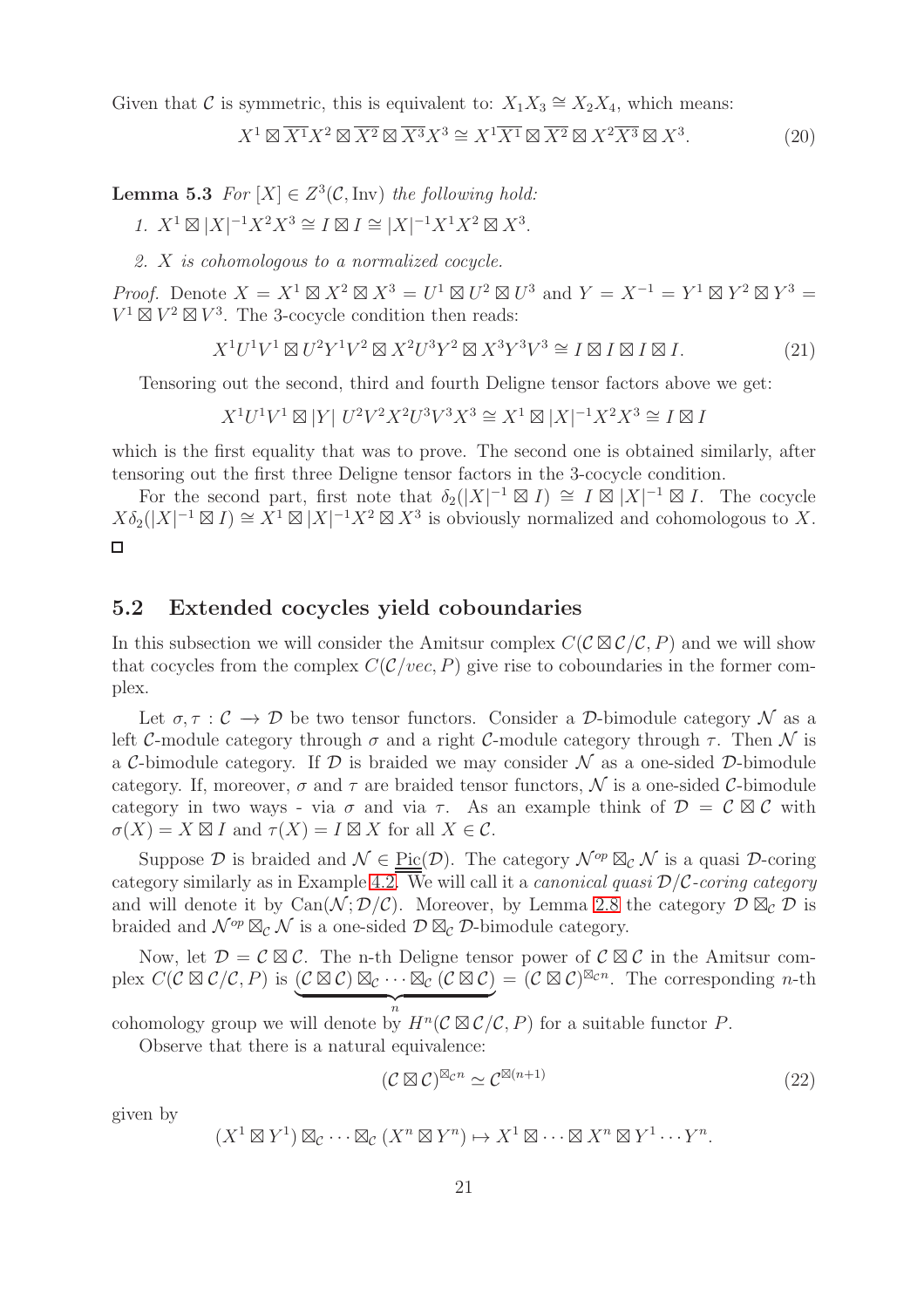Lemma 5.4 *For a braided finite tensor category* C *the above assignment defines a tensor equivalence. If* C *is symmetric, it is a braided monoidal equivalence of categories.*

*Proof.* It suffices to prove the claim for  $n = 2$ , let  $F : (\mathcal{C} \boxtimes \mathcal{C}) \boxtimes_{\mathcal{C}} (\mathcal{C} \boxtimes \mathcal{C}) \to \mathcal{C} \boxtimes \mathcal{C} \boxtimes \mathcal{C}$  denote the corresponding equivalence. Consider the morphism  $\omega$  defined via the commuting diagram:



To prove that  $\omega$  defines a monoidal structure on F we take a third object  $(C'' \boxtimes D'') \boxtimes_{\mathcal{C}} C$  $(E'' \boxtimes F'')$  and we should check that the identity  $(\mathrm{Id}\otimes\omega)\omega_{\bullet,\bullet\bullet}F(\alpha)=\alpha_{F,F,F}(\omega\otimes\mathrm{Id})\omega_{\bullet,\bullet}$ holds, where  $\alpha$  is the associativity constraint in  $\mathcal{D}\boxtimes_{\mathcal{C}}\mathcal{D}$ . Since  $\omega$  for the first two objects is basically given by  $\Phi_{D',F}$ , the above identity (neglecting the associativity constraint) will be fulfilled if we prove that:  $(FD' \otimes \Phi_{D'',F'})(\Phi_{D'D'',F} \otimes F') = (\Phi_{D',F} \otimes F'D'')(D' \otimes \Phi_{D'',FF'}).$ But this is true by the two braiding axioms and naturality.

Let us now prove that  $\omega$  is a braided tensor equivalence. Recall that the braiding  $\Psi$ in  $(C \boxtimes C) \boxtimes_C (C \boxtimes C)$  is given by  $\Psi = \tilde{\Phi} \boxtimes_C \tilde{\Phi}$  [\(13\)](#page-8-1), where  $\tilde{\Phi}$  is the braiding in  $C \boxtimes C$ , which is given by  $\tilde{\Phi} = \Phi \boxtimes \Phi$ , being  $\Phi$  the braiding in C, that is:

(X ⊠ Y ) ⊙ (X′ ⊠ Y ′ ) (X′ ⊠ Y ′ ✲ ) ⊙ (X ⊠ Y ) Φ˜ <sup>X</sup>⊠Y,X′⊠<sup>Y</sup> ′ (X ⊗ X′ ) ⊠ (Y ⊗ Y ′ ) (X′ ⊗ X) ⊠ (Y ✲ ′ ⊗ Y ). ❄ <sup>Φ</sup>X,X′ <sup>⊠</sup> <sup>Φ</sup>Y,Y ′ = ❄ =

Denote by  $X = (C \boxtimes D) \boxtimes_C (E \boxtimes F)$  and  $Y = (C' \boxtimes D') \boxtimes_C (E' \boxtimes F')$ , then we should check that



commutes. Observe that this is the same as:

$$
CC' \boxtimes EE' \boxtimes DD'FF' \xrightarrow{\text{Id} \otimes \Phi_{D',F} \otimes \text{Id}} CC' \boxtimes EE' \boxtimes (DF)(D'F')
$$
  
\n
$$
= \downarrow
$$
  
\n
$$
F((CC' \boxtimes DD') \boxtimes_{\mathcal{C}} (EE' \boxtimes FF'))
$$
  
\n
$$
F(\tilde{\Phi} \boxtimes_{\mathcal{C}} \tilde{\Phi}) \downarrow
$$
  
\n
$$
F((C'C \boxtimes D'D) \boxtimes_{\mathcal{C}} (E'E \boxtimes F'F))
$$
  
\n
$$
= \downarrow
$$
  
\n
$$
C'C \boxtimes E'E \boxtimes D'DF'F \xrightarrow{\text{Id} \otimes \Phi_{D,F'} \otimes \text{Id}} CC' \boxtimes E'E \boxtimes D'F'DF
$$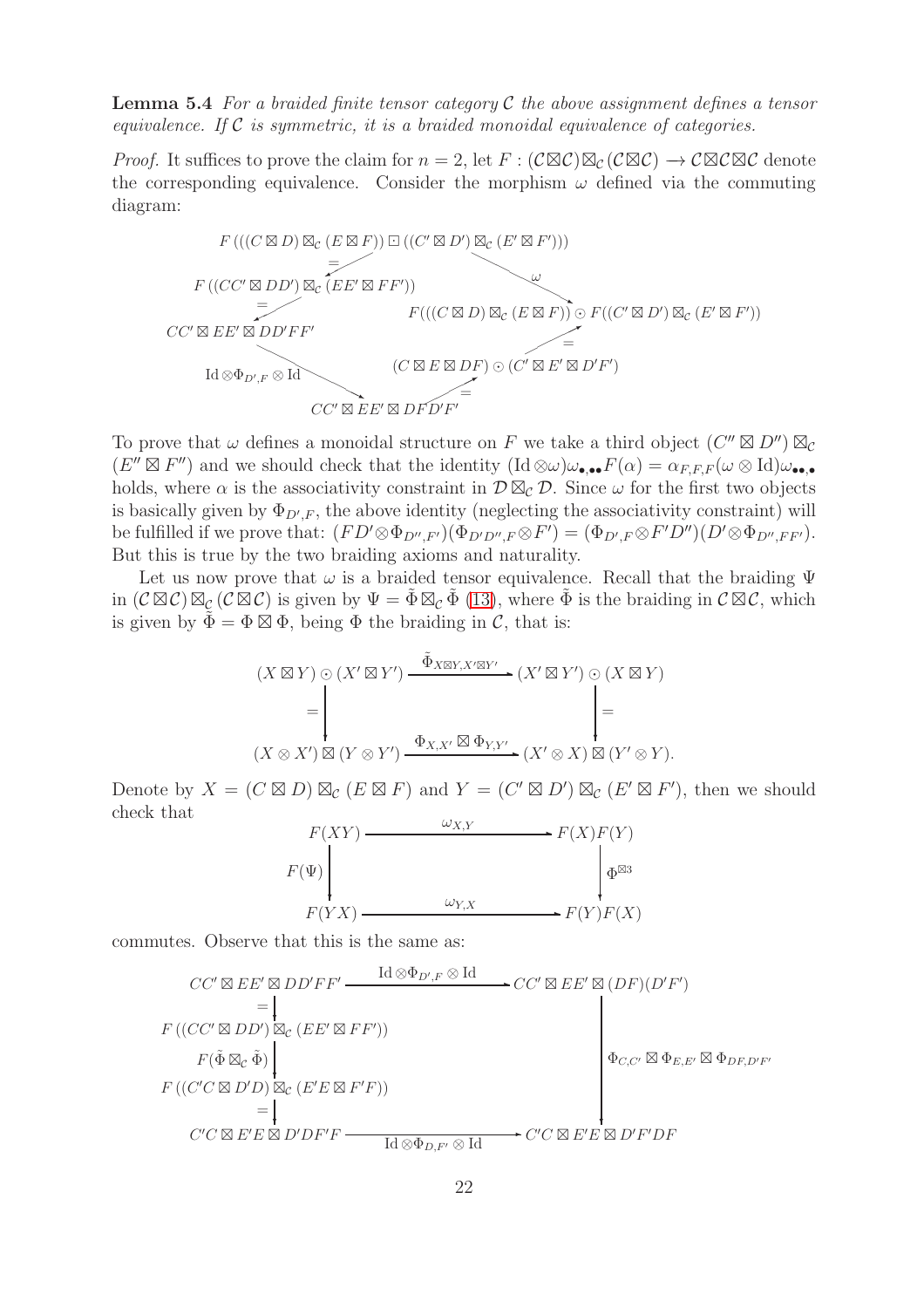Observe that the composition of the left three vertical arrows in the above diagram equals:  $\Phi_{C,C'} \boxtimes \Phi_{E,E'} \boxtimes \Phi_{D,D'} \Phi_{F,F'}.$  So, to check the commutativity of the above diagram, it is sufficient to see if  $(D' \otimes \Phi_{D,F'} \otimes F)(\Phi_{D,D'} \otimes \Phi_{F,F'}) = \Phi_{DF,D'F'}(D \otimes \Phi_{D',F} \otimes F')$ . Graphically this means that the identity



should hold true. Well, this is only possible if  $\Phi_{D',F} = (\Phi_{D',F})^{-1}$ , which is fulfilled if C is symmetric.  $\Box$ 

We defined in [\[11,](#page-40-1) Section 5.1] monoidal functors  $E_i^n$ ,  $\delta_n : \underline{\text{Pic}}(\mathcal{C}^{\boxtimes n}) \to \underline{\text{Pic}}(\mathcal{C}^{\boxtimes (n+1)})$  for  $i=1,\dotsm,n+1$  by  $E_i^n(\mathcal{M})=\mathcal{M}_i=\mathcal{M}\boxtimes_{\mathcal{C}^{\boxtimes n}} e_i^n \mathcal{C}^{\boxtimes (n+1)}$  and

$$
\delta_n(\mathcal{M}) = \mathcal{M}_1 \boxtimes_{\mathcal{C}^{\boxtimes (n+1)}} \mathcal{M}_2^{op} \boxtimes_{\mathcal{C}^{\boxtimes (n+1)}} \cdots \boxtimes_{\mathcal{C}^{\boxtimes (n+1)}} \mathcal{N}_{n+1}
$$

on objects. One computes that

$$
\delta_{n+1}\delta_n(\mathcal{M}) = \left(\boxtimes_{\mathcal{C}^{\boxtimes(n+2)}}\right)_{j=2}^{n+2} \left(\boxtimes_{\mathcal{C}^{\boxtimes(n+2)}}\right)_{i=1}^{j-1} \left(\mathcal{M}_{ij} \boxtimes_{\mathcal{C}^{\boxtimes(n+2)}} \mathcal{M}_{ij}^{op}\right),
$$

hence the functor

$$
\lambda_{\mathcal{M}} = (\boxtimes_{\mathcal{C}^{\boxtimes (n+2)}})^{n+2}_{j=2} (\boxtimes_{\mathcal{C}^{\boxtimes (n+2)}})^{j-1}_{i=1} \mathrm{ev}_{\mathcal{M}_{ij}} : \ \delta_{n+1} \delta_n(\mathcal{M}) \to \mathcal{C}^{\boxtimes (n+2)}
$$

is an equivalence (since so is ev, Corollary [2.1\)](#page-5-2). For  $\mathcal{M} \in \underline{\mathrm{Pic}}(\mathcal{C}^{\boxtimes n})$  we proved in [\[11,](#page-40-1) Lemma 5.6 and the identity  $(44)$  ibidem:

<span id="page-22-3"></span>
$$
\mathcal{M}_{ij} \cong \mathcal{M}_{j(i+1)} \tag{23}
$$

when  $i \geq j \in \{1, \ldots, n+1\}$ , where  $\mathcal{M}_{ij} = E_j^{n+1} \circ E_i^n(\mathcal{M})$ , and:

<span id="page-22-2"></span>
$$
\delta_{n+1}\delta_n(\mathrm{ev}_{\mathcal{M}}) = \lambda_{\mathcal{M}} \boxtimes_{\mathcal{C}^{\boxtimes(n+2)}} \overline{\lambda}_{\mathcal{M}}.\tag{24}
$$

Let us now denote the functors corresponding to  $E_i^n$  and  $\delta_n$  in the setting of the Amitsur complex  $C(\mathcal{C} \boxtimes \mathcal{C}/\mathcal{C}, \underline{\text{Pic}})$  by:

$$
E_i^{'n}, \delta_n': \underline{\underline{\mathrm{Pic}}}((\mathcal{C}\boxtimes\mathcal{C})^{\boxtimes_{\mathcal{C}} n}) \longrightarrow \underline{\underline{\mathrm{Pic}}}((\mathcal{C}\boxtimes\mathcal{C})^{\boxtimes_{\mathcal{C}} (n+1)}).
$$

Suppose that  $\mathcal C$  is symmetric. Due to Lemma [5.4](#page-20-1) the augmentation functors

$$
\tilde{\eta}_i^n: \ (\mathcal{C} \boxtimes \mathcal{C})^{\boxtimes_{\mathcal{C}} n} \longrightarrow (\mathcal{C} \boxtimes \mathcal{C})^{\boxtimes_{\mathcal{C}} (n+1)}
$$

<span id="page-22-1"></span>for  $i = 1, 2, \dots, n+1$  can be viewed as functors

<span id="page-22-0"></span>
$$
\eta_i^{n+1}: \mathcal{C}^{\boxtimes (n+1)} \to \mathcal{C}^{\boxtimes (n+2)}.
$$
\n
$$
(25)
$$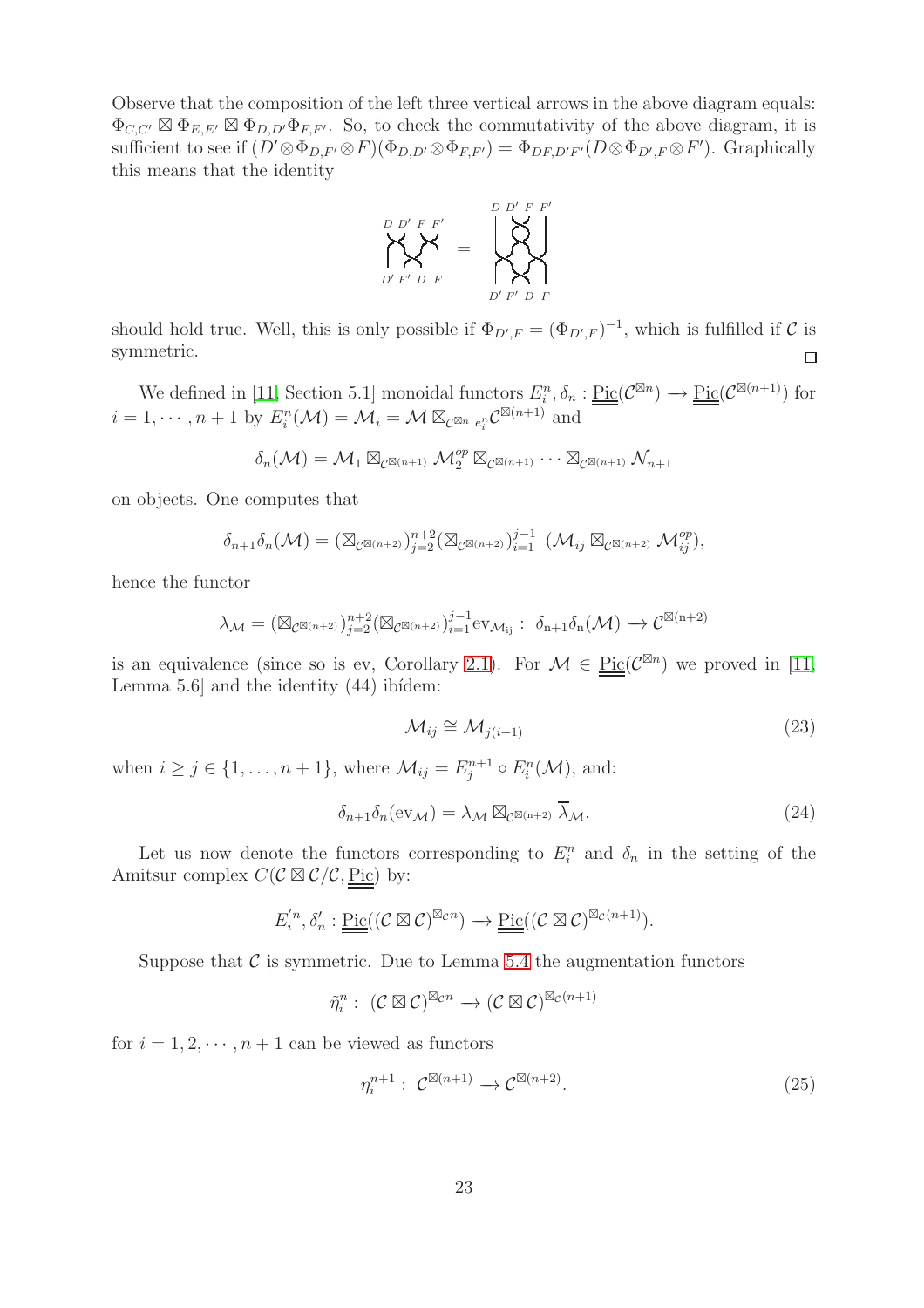**Lemma 5.5** For a symmetric category C the above functors  $\eta_i^n$  :  $C^{\boxtimes n} \to C^{\boxtimes (n+1)}$  [\(25\)](#page-22-0) *coincide with the augmentation functors*  $e_i^n : C^{\boxtimes n} \to C^{\boxtimes (n+1)}$  *from* [\(16\)](#page-9-2) for  $i = 1, 2, \cdots, n$ . *Consequently:*

- 1.  $e_i^n(X) = \tilde{\eta}_i^{n-1}(X)$ , for all  $X \in \text{Inv}(\mathcal{C}^{\boxtimes n}) \cong \text{Inv}((\mathcal{C} \boxtimes \mathcal{C})^{\boxtimes_{\mathcal{C}} (n-1)})$  for  $i = 1, 2, \cdots, n$ ;
- 2.  $E_i^n(\mathcal{M}) = \mathcal{M} \boxtimes_{\mathcal{C}^{\boxtimes n}} e_i^n \mathcal{C}^{\boxtimes (n+1)} \simeq \mathcal{M} \boxtimes_{(\mathcal{C} \boxtimes \mathcal{C})^{\boxtimes_{\mathcal{C}} (n-1)}} \tilde{\eta}_i^{n-1}(\mathcal{C} \boxtimes \mathcal{C})^{\boxtimes_{\mathcal{C}} n} = E_i^{'n-1}(\mathcal{M})$  for all  $\mathcal{M} \in \underline{\mathrm{Pic}}(\mathcal{C}^{\boxtimes n})$  for  $i = 1, 2, \cdots, n$ .

*Proof.* Since  $X = X^1 \boxtimes \cdots \boxtimes X^n$  corresponds to  $(X^1 \boxtimes I) \boxtimes_{\mathcal{C}} (X^{n-2} \boxtimes I) \boxtimes_{\mathcal{C}} (X^{n-1} \boxtimes X^n)$ in  $(C \boxtimes C)^{\boxtimes_C (n-1)}$  by the equivalence  $(22)$ , for every  $i = 1, 2, \cdots, n-1$  we have:  $\tilde{\eta}_i^{n-1}(X) =$  $(X^1 \boxtimes I) \boxtimes_{\mathcal{C}} \cdots \boxtimes_{\mathcal{C}} (I \boxtimes I) \boxtimes_{\mathcal{C}} (X^i \boxtimes I) \boxtimes_{\mathcal{C}} (X^{n-2} \boxtimes I) \boxtimes_{\mathcal{C}} (X^{n-1} \boxtimes X^n)$  which corresponds to  $X^1 \boxtimes \cdots \boxtimes I \boxtimes X^i \boxtimes \cdots \boxtimes X^{n-2} \boxtimes X^{n-1} \boxtimes X^n = e_i^n(X)$ , whereas for  $i = n$ we find:  $\tilde{\eta}_n^{n-1}(X) = (X^1 \boxtimes I) \boxtimes_{\mathcal{C}} \cdots \boxtimes_{\mathcal{C}} (X^{n-1} \boxtimes X^n) \boxtimes_{\mathcal{C}} (I \boxtimes I)$ , which corresponds to:  $X^1 \boxtimes \cdots \boxtimes X^{n-1} \boxtimes I \boxtimes X^n = e_n^n(X).$  $\Box$ 

We recall that in [\[11,](#page-40-1) Section 5.1] we defined the category  $Z^n(\mathcal{C}, \underline{\text{Pic}})$  whose objects are  $(\mathcal{M}, \alpha)$ , where  $\mathcal{M} \in \underline{\mathrm{Pic}}(\mathcal{C}^{\boxtimes n})$ , and  $\alpha: \delta_n(\mathcal{M}) \to \mathcal{C}^{\boxtimes (n+1)}$  is an equivalence of  $\mathcal{C}^{\boxtimes (n+1)}$ . module categories so that  $\delta_{n+1}(\alpha) \simeq \lambda_{\mathcal{M}}$ . A morphism  $(\mathcal{M}, \alpha) \to (\mathcal{N}, \beta)$  is an equivalence of  $\mathcal{C}^{\boxtimes n}$ -module categories  $F: \mathcal{M} \to \mathcal{N}$  fulfilling  $\beta \circ \delta_n(F) \simeq \alpha$ . Equipped with the tensor product  $(M, \alpha) \otimes (N, \beta) = (M \boxtimes_{\mathcal{C}^{\boxtimes n}} \mathcal{N}, \alpha \boxtimes_{\mathcal{C}^{\boxtimes (n+1)}} \beta)$  and the unit object  $(\mathcal{C}^{\boxtimes n}, \mathcal{C}^{\boxtimes (n+1)})$ the category  $\underline{Z}^n(C, \underline{Pic})$  is symmetric monoidal. Every object in this category is invertible and the corresponding Grothendieck group we denote by  $Z<sup>n</sup>(\mathcal{C}, \underline{\text{Pic}})$ . Furthermore, we denoted by  $d_{n-1}$ :  $\underline{\text{Pic}}(\mathcal{C}^{\boxtimes (n-1)}) \to \underline{Z}^n(\mathcal{C}, \underline{\text{Pic}})$  the monoidal functor given by  $d_{n-1}(\mathcal{N}) =$  $(\delta_{n-1}(\mathcal{N}), \lambda_{\mathcal{N}})$ . The subgroup of  $Z^n(\overline{\mathcal{C}}, \underline{\mathrm{Pic}})$  consisting of elements represented by  $d_{n-1}(\mathcal{N})$ we denoted by  $B<sup>n</sup>(\mathcal{C}, \underline{\text{Pic}})$  and we defined:

<span id="page-23-1"></span>
$$
H^{n}(\mathcal{C}, \underline{\underline{\text{Pic}}}) = Z^{n}(\mathcal{C}, \underline{\underline{\text{Pic}}}) / B^{n}(\mathcal{C}, \underline{\underline{\text{Pic}}}). \tag{26}
$$

<span id="page-23-2"></span>Let now  $d'_{n-1}$ :  $\underline{\mathrm{Pic}}((\mathcal{C}\boxtimes\mathcal{C})^{\boxtimes_{\mathcal{C}}(n-1)}) \to \underline{Z}^n(\mathcal{C}\boxtimes\mathcal{C}/\mathcal{C}, \underline{\mathrm{Pic}})$  denote the corresponding functor in the Amitsur complex  $C(\mathcal{C}\boxtimes \mathcal{C}/\mathcal{C}, \underline{\mathrm{Pic}})$ . It is given  $\overline{by}d'_{n-1}(\mathcal{M}) = (\delta'_{n-1}(\mathcal{M}), \lambda'_{\mathcal{M}})$ .

**Lemma 5.6** *If*  $[X] \in Z^n(\mathcal{C}, \text{Inv})$ *, then*  $[X \boxtimes I] \in B^n(\mathcal{C} \boxtimes \mathcal{C}/\mathcal{C}, \text{Inv})$ *.* 

 $If (M, \alpha) \in Z^n(C, \underline{\underline{\mathrm{Pic}}})$ , then  $(M \boxtimes C, \alpha \boxtimes C) \cong d'_{n-1}(M) = (\delta'_{n-1}(M), \lambda'_{M}) \in B^n(C \boxtimes$  $\mathcal{C}/\mathcal{C}$ , Pic).

*Proof.* By the n-cocycle condition and Lemma [5.5](#page-22-1) we have:  $X \boxtimes I = X_{n+1} = X_1 X_2^{-1} \cdots X_n^{\pm 1}$  $=\delta'_{n-1}(X) \in B^n(\mathcal{C} \boxtimes \mathcal{C}/\mathcal{C}, \text{Inv}).$ 

For the second part, observe that the equivalence  $\alpha$ :  $\mathcal{M}_1 \boxtimes_{\mathcal{C}^{\boxtimes(n+1)}} \mathcal{M}_2^{op} \boxtimes_{\mathcal{C}^{\boxtimes(n+1)}}$  $\cdots \boxtimes_{\mathcal{C}^{\boxtimes n+1}} \mathcal{M}^{\pm 1}_{n+1} \to \mathcal{C}^{\boxtimes (n+1)}$  induces an equivalence

$$
\beta: \ \mathcal{M}_{n+1}^{\pm 1}=\mathcal{M}^{\pm 1}\boxtimes \mathcal{C} \rightarrow \mathcal{M}_1^{op}\boxtimes_{\mathcal{C}^{\boxtimes n+1}} \mathcal{M}_2\boxtimes_{\mathcal{C}^{\boxtimes n+1}} \cdots \boxtimes_{\mathcal{C}^{\boxtimes n+1}} \mathcal{M}_n^{\pm 1}=\delta'_{n-1}(\mathcal{M}^{op}).
$$

It is given by the universal property of the evaluation functor through

<span id="page-23-0"></span>
$$
\mathrm{ev}_{\delta'_{n-1}(\mathcal{M})}(\mathrm{Id}_{\delta'_{n-1}(\mathcal{M})}\boxtimes_{\mathcal{C}^{\boxtimes(n+1)}}\beta)=\alpha.
$$
 (27)

We have  $\delta'_n(\text{ev}_{\delta'_{n-1}(\mathcal{M})}) = \delta'_n \delta'_{n-1}(\text{ev}_{\mathcal{M}}) \stackrel{(24)}{=} \lambda'_{\mathcal{M}} \boxtimes_{\mathcal{C}^{\boxtimes(n+2)}} \overline{\lambda}'_{\mathcal{M}}$  $\delta'_n(\text{ev}_{\delta'_{n-1}(\mathcal{M})}) = \delta'_n \delta'_{n-1}(\text{ev}_{\mathcal{M}}) \stackrel{(24)}{=} \lambda'_{\mathcal{M}} \boxtimes_{\mathcal{C}^{\boxtimes(n+2)}} \overline{\lambda}'_{\mathcal{M}}$  $\delta'_n(\text{ev}_{\delta'_{n-1}(\mathcal{M})}) = \delta'_n \delta'_{n-1}(\text{ev}_{\mathcal{M}}) \stackrel{(24)}{=} \lambda'_{\mathcal{M}} \boxtimes_{\mathcal{C}^{\boxtimes(n+2)}} \overline{\lambda}'_{\mathcal{M}}$ . Applying the functor  $\delta'_n$  to the equation  $(27)$  and by its monoidality we obtain:

$$
(\lambda'_{\mathcal{M}} \boxtimes_{\mathcal{C}^{\boxtimes(n+2)}} \overline{\lambda}'_{\mathcal{M}})(\delta'_{n}(\mathrm{Id}_{\delta'_{n-1}(\mathcal{M})}) \boxtimes_{\mathcal{C}^{\boxtimes(n+2)}} \delta'_{n}(\beta)) =
$$
  

$$
\lambda'_{\mathcal{M}} \boxtimes_{\mathcal{C}^{\boxtimes(n+2)}} (\lambda'_{\mathcal{M}} \circ \delta'_{n}(\beta)) = \alpha_{1} \boxtimes_{\mathcal{C}^{\boxtimes(n+2)}} \overline{\alpha}_{2}^{-1} \boxtimes_{\mathcal{C}^{\boxtimes(n+2)}} \dots \boxtimes_{\mathcal{C}^{\boxtimes(n+2)}} \alpha_{n+1}^{\pm 1}.
$$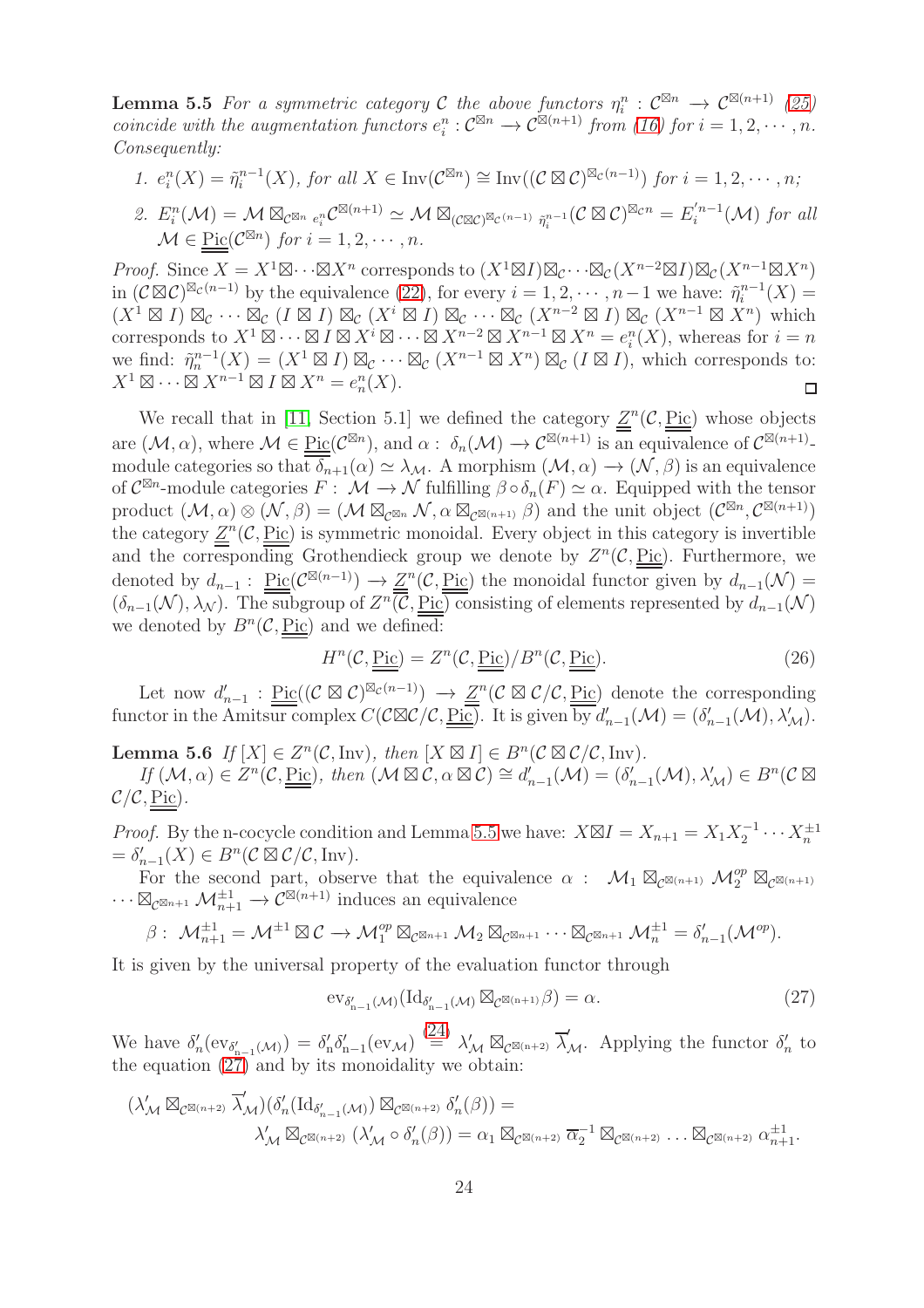Here  $\alpha_{n+1}^{\pm 1}$  is  $\alpha_{n+1}$  if n is odd, and it is  $\overline{\alpha}_{n+1}^{-1}$  if n is even. Now, observe that  $M \in$  $\underline{\mathrm{Pic}}(\mathcal{C}^{\boxtimes n}) = \underline{\mathrm{Pic}}((\mathcal{C} \boxtimes \mathcal{C})^{\boxtimes_{\mathcal{C}}(n-1)}),$  so  $\lambda'_{\mathcal{M}} = (\boxtimes_{\mathcal{C}^{\boxtimes(n+2)}})_{j=2}^{n+1} (\boxtimes_{\mathcal{C}^{\boxtimes(n+2)}})_{i=1}^{j-1} \mathrm{ev}_{\mathcal{M}_{ij}}.$  Here we use the  $\overline{\text{identification}}(22)$ :  $(C \boxtimes C)^{\boxtimes_{\mathcal{C}}(n+1)} \cong C^{\boxtimes(n+2)}$  in the Deligne tensor product of bimodule categories. On the other hand, we have that  $\delta_{n+1}(\alpha) = \lambda_{\mathcal{M}}$ , which means:

$$
\alpha_1 \boxtimes_{\mathcal{C}^{\boxtimes(n+2)}} \overline{\alpha}_2^{-1} \boxtimes_{\mathcal{C}^{\boxtimes(n+2)}} \dots \boxtimes_{\mathcal{C}^{\boxtimes(n+2)}} \alpha_{n+2}^{\mp 1} = \\ (\boxtimes_{\mathcal{C}^{\boxtimes(n+2)}})^{n+2}_{j=2} (\boxtimes_{\mathcal{C}^{\boxtimes(n+2)}})^{j-1}_{i=1} \mathrm{ev}_{\mathcal{M}_{ij}} = \lambda'_{\mathcal{M}} \boxtimes_{\mathcal{C}^{\boxtimes(n+2)}} (\boxtimes_{\mathcal{C}^{\boxtimes(n+2)}})^{n+1}_{i=1} \mathrm{ev}_{\mathcal{M}_{i,n+2}}
$$

Combining the last two equations and cancelling out the functor  $\lambda'_{\mathcal{M}}$  by Lemma [2.6,](#page-6-0) 2), we get:

$$
(\lambda'_{\mathcal{M}} \circ \delta'_n(\beta)) \boxtimes_{\mathcal{C}^{\boxtimes (n+2)}} \alpha_{n+2}^{\mp 1} = (\boxtimes_{\mathcal{C}^{\boxtimes (n+2)}})_{i=1}^{n+1} \text{ev}_{\mathcal{M}_{i,n+2}} = \delta_n(\text{ev}_{\mathcal{M}})_{n+2} = (\text{ev}_{\delta_n(\mathcal{M})})_{n+2}.
$$

Due to Lemma [2.7,](#page-6-2) the right hand-side is equal to  $(\alpha \boxtimes_{\mathcal{C}^{\boxtimes(n+1)}} \overline{\alpha}^{-1})_{n+2} = \alpha_{n+2} \boxtimes_{\mathcal{C}^{\boxtimes(n+2)}} \overline{\alpha}_{n+2}^{-1}$ . Now by Lemma [2.6,](#page-6-0) 2), applied to the functor  $\alpha_{n+2}^{\pm 1}$  yields  $\lambda'_{\mathcal{M}} \circ \delta'_{n}(\beta) = \alpha_{n+2}^{\pm 1} = \alpha^{\pm 1} \boxtimes \mathcal{C}$ depending on whether  $n$  is odd or even. We have proved that  $\beta$  is an isomorphism between  $(\mathcal{M} \boxtimes \mathcal{C}, \alpha \boxtimes \mathcal{C})$  and  $(\delta'_{n-1}(\mathcal{M}), \lambda'_{\mathcal{M}})$  in  $\underline{\underline{Z}}^n(\mathcal{C} \boxtimes \mathcal{C}/\mathcal{C}, \underline{\mathrm{Pic}})$ .  $\Box$ 

Corollary 5.7 *Let*  $M \in \underline{\text{Pic}}(\mathcal{C}^{\boxtimes n})$ *. Then*  $\delta'_n(\mathcal{M} \boxtimes \mathcal{C}) = \delta_n(\mathcal{M}) \boxtimes \mathcal{C}$ *.* 

*Proof.* We have that  $M \boxtimes C \in \underline{\text{Pic}}(\mathcal{C}^{\boxtimes(n+1)}) \cong \underline{\text{Pic}}((C \boxtimes C)^{\boxtimes_{\mathcal{C}} n})$  and by Lemma [5.5](#page-22-1)  $\mathcal{M} \boxtimes \mathcal{C} = \mathcal{M}_{n+1}$  in both categories. Thus, applying [\(23\)](#page-22-3), we find:

$$
\delta'_{n}(\mathcal{M} \boxtimes \mathcal{C}) = \mathcal{M}_{n+1,1} \boxtimes_{\mathcal{C}^{\boxtimes(n+2)}} \mathcal{M}_{n+1,2}^{\circ p} \boxtimes_{\mathcal{C}^{\boxtimes(n+2)}} \cdots \boxtimes_{\mathcal{C}^{\boxtimes(n+2)}} \mathcal{M}_{n+1,n+1}^{\pm 1}
$$
\n
$$
= \mathcal{M}_{1,n+2} \boxtimes_{\mathcal{C}^{\boxtimes(n+2)}} \mathcal{M}_{2,n+2}^{\circ p} \boxtimes_{\mathcal{C}^{\boxtimes(n+2)}} \cdots \boxtimes_{\mathcal{C}^{\boxtimes(n+2)}} \mathcal{M}_{n+1,n+2}^{\pm 1}
$$
\n
$$
= (\mathcal{M}_1 \boxtimes \mathcal{C}) \boxtimes_{(\mathcal{C}^{\boxtimes(n+1)} \boxtimes \mathcal{C})} (\mathcal{M}_2^{\circ p} \boxtimes \mathcal{C}) \boxtimes_{(\mathcal{C}^{\boxtimes(n+1)} \boxtimes \mathcal{C})} \cdots \boxtimes_{(\mathcal{C}^{\boxtimes(n+1)} \boxtimes \mathcal{C})} (\mathcal{M}_{n+1}^{\pm 1} \boxtimes \mathcal{C})
$$
\n
$$
\cong (\mathcal{M}_1 \boxtimes_{\mathcal{C}^{\boxtimes(n+1)}} \mathcal{M}_2^{\circ p} \boxtimes_{\mathcal{C}^{\boxtimes(n+1)}} \cdots \boxtimes_{\mathcal{C}^{\boxtimes(n+1)}} (\mathcal{M}_{n+1}^{\pm 1}) \boxtimes \mathcal{C}
$$
\n
$$
= \delta_n(\mathcal{M}) \boxtimes \mathcal{C}
$$

where the isomorphism in the penultimate line is due to Lemma [2.5.](#page-6-3)

#### $\Box$

## 5.3 Few words on middle cohomology groups  $H^n(\mathcal{C}, \underline{\text{Pic}})$

<span id="page-24-0"></span>The following result will be crucial in Subsection [7.2](#page-35-0) where we discuss the full group of Azumaya quasi coring categories.

**Proposition 5.8** Let  $F : C \to D$  be a functor between two symmetric finite tensor categories. Then F induces group morphisms  $F_*: H^n(\mathcal{C}, \underline{\text{Pic}}) \to H^n(\mathcal{D}, \underline{\text{Pic}})$ . If  $G: \mathcal{C}$  $\rightarrow \mathcal{D}$  is another symmetric tensor functor, then  $F_* = G_*$ .

*Proof.* The induced functor  $F^*$ :  $\underline{Z}^n(\mathcal{C}, \underline{Pic}) \to \underline{Z}^n(\mathcal{D}, \underline{Pic})$  is given by

<span id="page-24-1"></span>
$$
F^*(\mathcal{M}, \alpha) = (\mathcal{M} \boxtimes_{\mathcal{C}^{\boxtimes n}} \mathcal{F}^{\boxtimes n}(\mathcal{D}^{\boxtimes n}), \alpha \boxtimes_{\mathcal{C}^{\boxtimes (n+1)}} \mathcal{F}^{\boxtimes (n+1)}(\mathcal{D}^{\boxtimes (n+1)})).
$$
 (28)

It induces maps  $F_*: H^n(\mathcal{C}, \underline{\text{Pic}}) \to H^n(\mathcal{D}, \underline{\text{Pic}})$  - recall [\(26\)](#page-23-1) - as we clearly have:

$$
(\delta_{n-1}(\mathcal{N}) \boxtimes_{\mathcal{C}^{\boxtimes n}} \mathcal{D}^{\boxtimes n}, \lambda_{\mathcal{N}} \boxtimes_{\mathcal{C}^{\boxtimes (n+1)}} \mathcal{D}^{\boxtimes (n+1)}) = (\delta_{n-1}(\mathcal{N} \boxtimes_{\mathcal{C}^{\boxtimes (n-1)}} \mathcal{D}^{\boxtimes (n-1)}), \lambda_{\mathcal{N} \boxtimes_{\mathcal{C}^{\boxtimes (n-1)}} \mathcal{D}^{\boxtimes (n-1)}}).
$$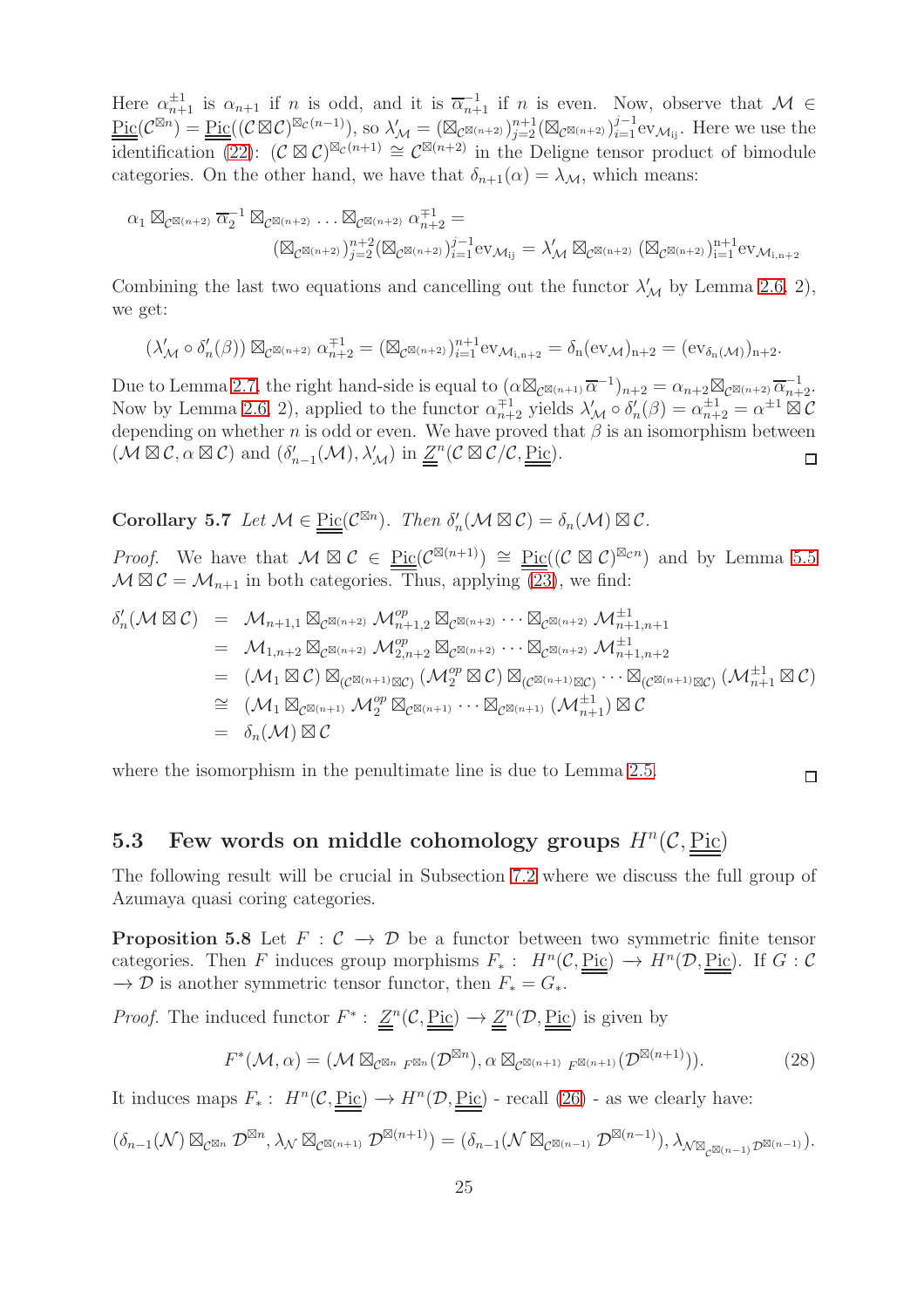(Here the action of the functor  $F$  is suppressed in the notation.) So far we have that two tensor functors F and G induce maps  $F_*, G_* : H^n(\mathcal{C}, P) \to H^n(\mathcal{D}, P)$  for P being one of the functors: Inv, Pic and <u>Pic</u>, and for every natural  $n$ , recall Proposition [5.1.](#page-16-1) Hence we have the corresponding maps between the exact sequence [\(10\)](#page-5-3) and its analog with  $\mathcal C$ replaced by D. We know from Proposition [5.1](#page-16-1) that these maps coincide on  $H<sup>n</sup>(\mathcal{C}, Inv)$ and  $H^n(\mathcal{D}, \text{Pic})$ . Then by the five lemma we obtain that they also coincide on  $H^n(\mathcal{D}, \text{Pic})$ .  $\Box$ 

The result of Proposition [5.8](#page-24-0) enables us to build a functor

<span id="page-25-3"></span>
$$
H^n(\bullet / vec, \underline{\text{Pic}}) : FTC_{symm} \to \underline{Ab} \tag{29}
$$

from the category of symmetric finite tensor categories to that of abelian groups. Then we can consider the colimit of  $H^n(\mathcal{C}/vec, \underline{\text{Pic}})$  over symmetric finite tensor categories C. Namely, let  $\Omega_{sf}$  denote the family of equivalence classes of symmetric finite tensor categories. Consider the following relation of order on  $\Omega_{sf} : [\mathcal{C}] \leq [\mathcal{D}]$  if and only if there is a symmetric tensor functor  $\mathcal{C} \to \mathcal{D}$ . Then  $\Omega_{sf}$  is a directed family: given  $\mathcal{C}$  and  $\mathcal{D}$ , the category  $\mathcal{C} \boxtimes \mathcal{D} \in FTC_{symm}$  and we have symmetric tensor functors  $\mathcal{C} \to \mathcal{C} \boxtimes \mathcal{D}$  and  $\mathcal{D} \to \mathcal{C} \boxtimes \mathcal{D}$ , given by  $X \mapsto X \boxtimes I$  and  $Y \mapsto I \boxtimes Y$ , respectively. For each symmetric tensor functor  $C \to \mathcal{D}$ , by Proposition [5.8](#page-24-0) we have a unique group map  $\Omega_{\mathcal{C},\mathcal{D}}: H^n(\mathcal{C}, \underline{\text{Pic}})$  $\rightarrow H^{n}(\mathcal{D}, \underline{\text{Pic}})$  satisfying  $\Omega_{\mathcal{C},\mathcal{C}} = \text{Id}$  and  $\Omega_{\mathcal{D},\mathcal{E}} \circ \Omega_{\mathcal{C},\mathcal{D}} = \Omega_{\mathcal{C},\mathcal{E}}$  for every triple  $[\mathcal{C}] \leq [\mathcal{D}] \leq [\mathcal{E}].$ Then we may define

$$
H^{n}(vec, \underline{\underline{\mathrm{Pic}}}) = \mathrm{colim}_{[\mathcal{C}]\in\Omega_{sf}} H^{n}(\mathcal{C}/vec, \underline{\underline{\mathrm{Pic}}}) = \mathrm{colim} \ H^{n}(\bullet /vec, \underline{\underline{\mathrm{Pic}}}).
$$

## <span id="page-25-1"></span>6 Interpretation of  $H^2(\mathcal{C},\underline{\mathrm{Pic}})$

*Let* C *throughout be a symmetric finite tensor category.* To develop the results on the interpretation of the middle term in the second level of the sequence [\(10\)](#page-5-3) necessary pieces of information are the following. On one hand, a fact that we already needed when defining Amitsur cohomology in Section [5](#page-16-0) - that the dual object for an invertible onesided bimodule category is its opposite category and that the evaluation functor involved is an equivalence functor, [\[11,](#page-40-1) Section 4]. At this point we will also use the result of Corollary [2.1](#page-5-2) that the coevaluation functor is the quasi-inverse of the evaluation functor. On the other hand, crucial are: Proposition [2.3](#page-5-4) - which enables us to freely interchange the order of the factors in the Deligne tensor product over C, since  $(\mathcal{C}^{br}\text{-Mod}, \boxtimes_{\mathcal{C}}, \mathcal{C})$  is a symmetric monoidal category; Lemma  $2.6$  - which justifies the cancellation of equivalence functors between two invertible C-bimodule categories in the product in  $Pic(\mathcal{C})$ , and finally Lemma [6.1,](#page-25-0) as we see next.

<span id="page-25-0"></span>**Lemma 6.1** *Let*  $M \in \text{Pic}(\mathcal{C} \boxtimes \mathcal{C})$ *. Let*  $\Delta : M \rightarrow M \boxtimes_{\mathcal{C}} M$  *be a*  $\mathcal{C}\text{-bimodule functor}$ and assume that its corresponding  $C^{\boxtimes 3}$ -module functor  $\tilde{\Delta}: \mathcal{M}_2 \to \mathcal{M}_3 \boxtimes_{C^{\boxtimes 3}} \mathcal{M}_1$  *(from Lemma* [3.3\)](#page-10-0) is an equivalence. Then we may consider the following equivalence of  $C^{\boxtimes 3}$ *module categories:*

<span id="page-25-2"></span>
$$
\alpha^{-1} := (\tilde{\Delta} \boxtimes_{\mathcal{C}^{\boxtimes 3}} \mathcal{M}_2^{op}) \overline{\text{coev}}_{\mathcal{M}_2} : \mathcal{C}^{\boxtimes 3} \to \mathcal{M}_3 \boxtimes_{\mathcal{C}^{\boxtimes 3}} \mathcal{M}_1 \boxtimes_{\mathcal{C}^{\boxtimes 3}} \mathcal{M}_2^{op}.
$$
 (30)

*Then*  $\Delta$  *is coassociative (in the sense that*  $(\Delta \boxtimes_C \mathrm{Id})\Delta \simeq (\mathrm{Id} \boxtimes_C \Delta) \Delta$ ) *if and only if*  $(\mathcal{M}, \alpha) \in \underline{Z}^2(\mathcal{C}, \underline{\text{Pic}}).$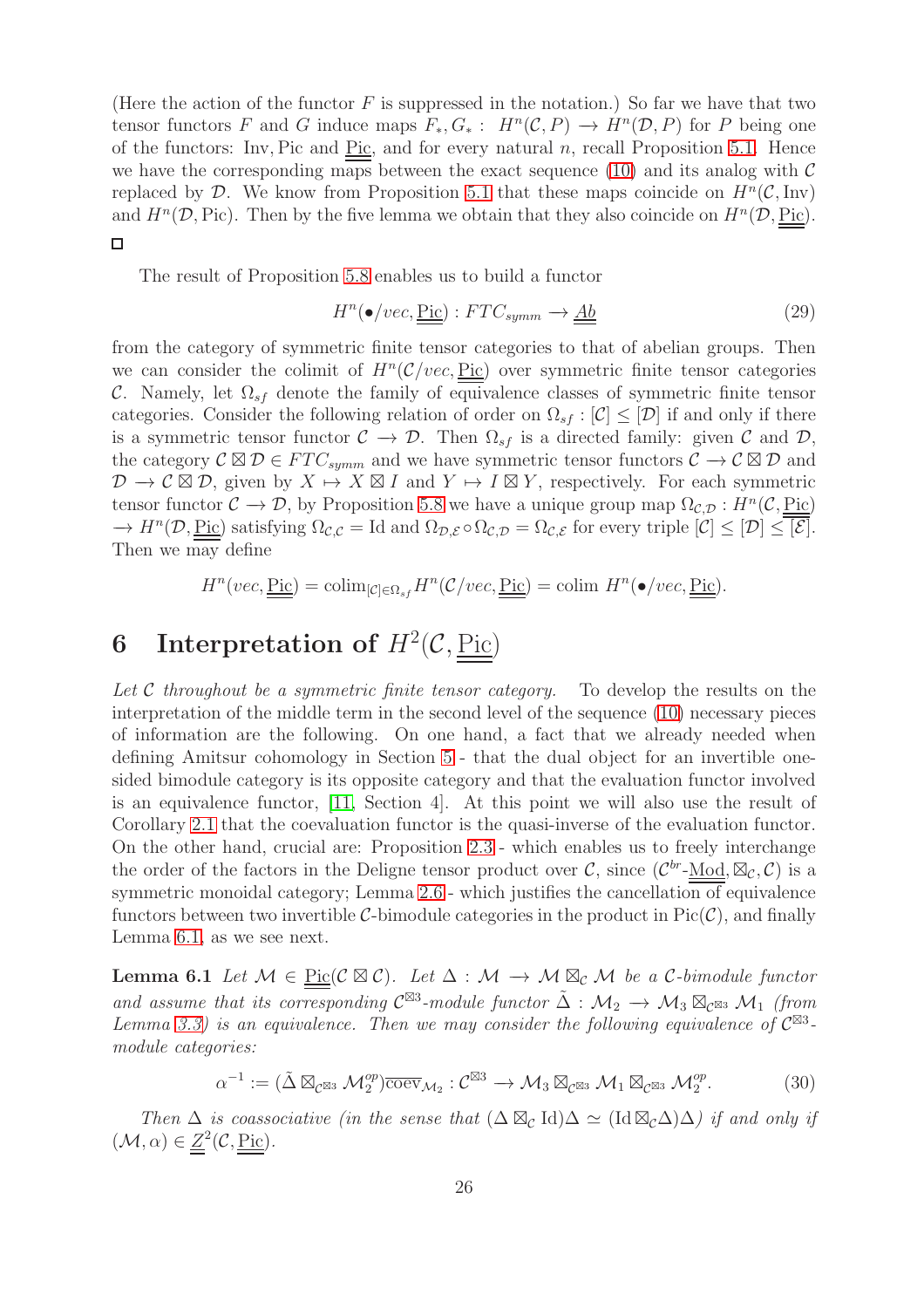*Proof.* In this setting,  $(M, \alpha) \in \underline{Z}^2(\mathcal{C}, \underline{\text{Pic}})$  if and only if  $\delta_3(\alpha) = \lambda_M$ . Observe that

$$
\lambda_{\mathcal{M}} = (\boxtimes_{\mathcal{C}^{\boxtimes 4}})^4_{j=2} (\boxtimes_{\mathcal{C}^{\boxtimes 4}})^{j-1}_{i=1} \text{ev}_{\mathcal{M}_{ij}} = \text{ev}_{12} \boxtimes_{\mathcal{C}^{\boxtimes 4}} \text{ev}_{13} \boxtimes_{\mathcal{C}^{\boxtimes 4}} \text{ev}_{14} \boxtimes_{\mathcal{C}^{\boxtimes 4}} \text{ev}_{23} \boxtimes_{\mathcal{C}^{\boxtimes 4}} \text{ev}_{24} \boxtimes_{\mathcal{C}^{\boxtimes 4}} \text{ev}_{34}.
$$

and that by Lemma [2.7](#page-6-2) we have  $\delta_3(\alpha) = \alpha_1 \boxtimes_{\mathcal{C}} \boxtimes_4 \alpha_2^{\dagger} \boxtimes_{\mathcal{C}} \boxtimes_4 \alpha_3 \boxtimes_{\mathcal{C}} \boxtimes_4 \alpha_4^{\dagger}$ 4 . We tensor the equation  $\delta_3(\alpha) = \lambda_{\mathcal{M}}$  (by  $\boxtimes_{\mathcal{C}^{\boxtimes 4}}$ ) with the equivalence functor  $\alpha_1^{\dagger} \boxtimes_{\mathcal{C}^{\boxtimes 4}} \alpha_3^{\dagger}$  $\frac{1}{3}$ . Then due to Lemma [2.7](#page-6-2) and Lemma [2.6,](#page-6-0) 2), it is equivalent to

$$
\begin{split} \mathrm{ev}_{\delta_2(\mathcal{M})_1^{\mathrm{op}}} \boxtimes_{\mathcal{C}^{\boxtimes 4}} \mathrm{ev}_{\delta_2(\mathcal{M})_3^{\mathrm{op}}} \boxtimes_{\mathcal{C}^{\boxtimes 4}} \alpha_2^{\dagger} \boxtimes_{\mathcal{C}^{\boxtimes 4}} \alpha_4^{\dagger} \\ = \mathrm{ev}_{12} \boxtimes_{\mathcal{C}^{\boxtimes 4}} \mathrm{ev}_{13} \boxtimes_{\mathcal{C}^{\boxtimes 4}} \mathrm{ev}_{14} \boxtimes_{\mathcal{C}^{\boxtimes 4}} \mathrm{ev}_{23} \boxtimes_{\mathcal{C}^{\boxtimes 4}} \mathrm{ev}_{24} \boxtimes_{\mathcal{C}^{\boxtimes 4}} \mathrm{ev}_{34} \boxtimes_{\mathcal{C}^{\boxtimes 4}} \alpha_1^{\dagger} \boxtimes_{\mathcal{C}^{\boxtimes 4}} \alpha_3^{\dagger} \end{split}
$$

Observe that

$$
\begin{aligned} \delta_2(\mathcal{M})_1 \boxtimes_{\mathcal{C}^{\boxtimes 3}} \delta_2(\mathcal{M})_3 & = \mathcal{M}_{11} \boxtimes_{\mathcal{C}^{\boxtimes 3}} \mathcal{M}_{21}^{\text{op}} \boxtimes_{\mathcal{C}^{\boxtimes 3}} \mathcal{M}_{31} \boxtimes_{\mathcal{C}^{\boxtimes 3}} \mathcal{M}_{13} \boxtimes_{\mathcal{C}^{\boxtimes 3}} \mathcal{M}_{23}^{\text{op}} \boxtimes_{\mathcal{C}^{\boxtimes 3}} \mathcal{M}_{33} \\ & = \mathcal{M}_{12} \boxtimes_{\mathcal{C}^{\boxtimes 3}} \mathcal{M}_{13}^{\text{op}} \boxtimes_{\mathcal{C}^{\boxtimes 3}} \mathcal{M}_{14} \boxtimes_{\mathcal{C}^{\boxtimes 3}} \mathcal{M}_{13} \boxtimes_{\mathcal{C}^{\boxtimes 3}} \mathcal{M}_{23}^{\text{op}} \boxtimes_{\mathcal{C}^{\boxtimes 3}} \mathcal{M}_{34} \end{aligned}
$$

then canceling out the same evaluation functors in the above equation we get equivalently:

<span id="page-26-0"></span>
$$
\overline{\mathrm{ev}}_{13} \boxtimes_{\mathcal{C}^{\boxtimes 4}} \alpha_2^{\dagger} \boxtimes_{\mathcal{C}^{\boxtimes 4}} \alpha_4^{\dagger} = \mathrm{ev}_{24} \boxtimes_{\mathcal{C}^{\boxtimes 4}} \alpha_1^{\dagger} \boxtimes_{\mathcal{C}^{\boxtimes 4}} \alpha_3^{\dagger}.
$$
 (31)

Recall that the equivalence functor  $\alpha_i^{\dagger}$  $i_{i}^{\dagger} : \delta_{2}(\mathcal{M})_{i}^{op} \to \mathcal{C}^{\boxtimes 4}$  is given by:

$$
\alpha_i^{\dagger} = \overline{\text{ev}}_{\delta_2(\mathcal{M})_i}(\text{Id}_{\delta_2(\mathcal{M})_i^{op}} \boxtimes_{\mathcal{C}^{\boxtimes 4}} \alpha_i^{-1}) = \overline{\text{ev}}_{\delta_2(\mathcal{M})_i}(\text{Id}_{\delta_2(\mathcal{M})_i^{op}} \boxtimes_{\mathcal{C}^{\boxtimes 4}} (\tilde{\Delta}_i \boxtimes_{\mathcal{C}^{\boxtimes 4}} \mathcal{M}_{2i}^{op}) \overline{\text{coev}}_{\mathcal{M}_{2i}}).
$$

Let us write  $\alpha_i^{\dagger}$ <sup>†</sup><sub>i</sub> in braided diagrams. Observe that  $\tilde{\Delta}_i: \mathcal{M}_{2i} \to \mathcal{M}_{3i} \boxtimes_{\mathcal{C}^{\boxtimes 4}} \mathcal{M}_{1i}$ . We will write ij for  $\mathcal{M}_{ij}$  and  $\overline{ij}$  for  $\mathcal{M}_{ij}^{op}$ , we have:

$$
\alpha_i^\dagger = \underbrace{\left\{\left\{\underbrace{\left\{\left.\begin{matrix}2i\ \overline{3i} \\ \overline{\Delta_i} \\ \overline{\Delta_j} \end{matrix}\right\}}_{\text{min}}\right\}}_{\text{min}}
$$

Equation [\(31\)](#page-26-0) written in braided diagrams (in the symmetric monoidal category  $Pic(\mathcal{C}^{\boxtimes 4})$ , so the order of the in- and output objects is irrelevant! and the same holds for the sign of the braiding) looks like this:



We now cancel out  $ev_{12}$ ,  $ev_{14}$ ,  $ev_{34}$  and the (identity functors on) the tensor factors  $\overline{12}$ ,  $\overline{14}$ and  $\overline{34}$  to get equivalently:

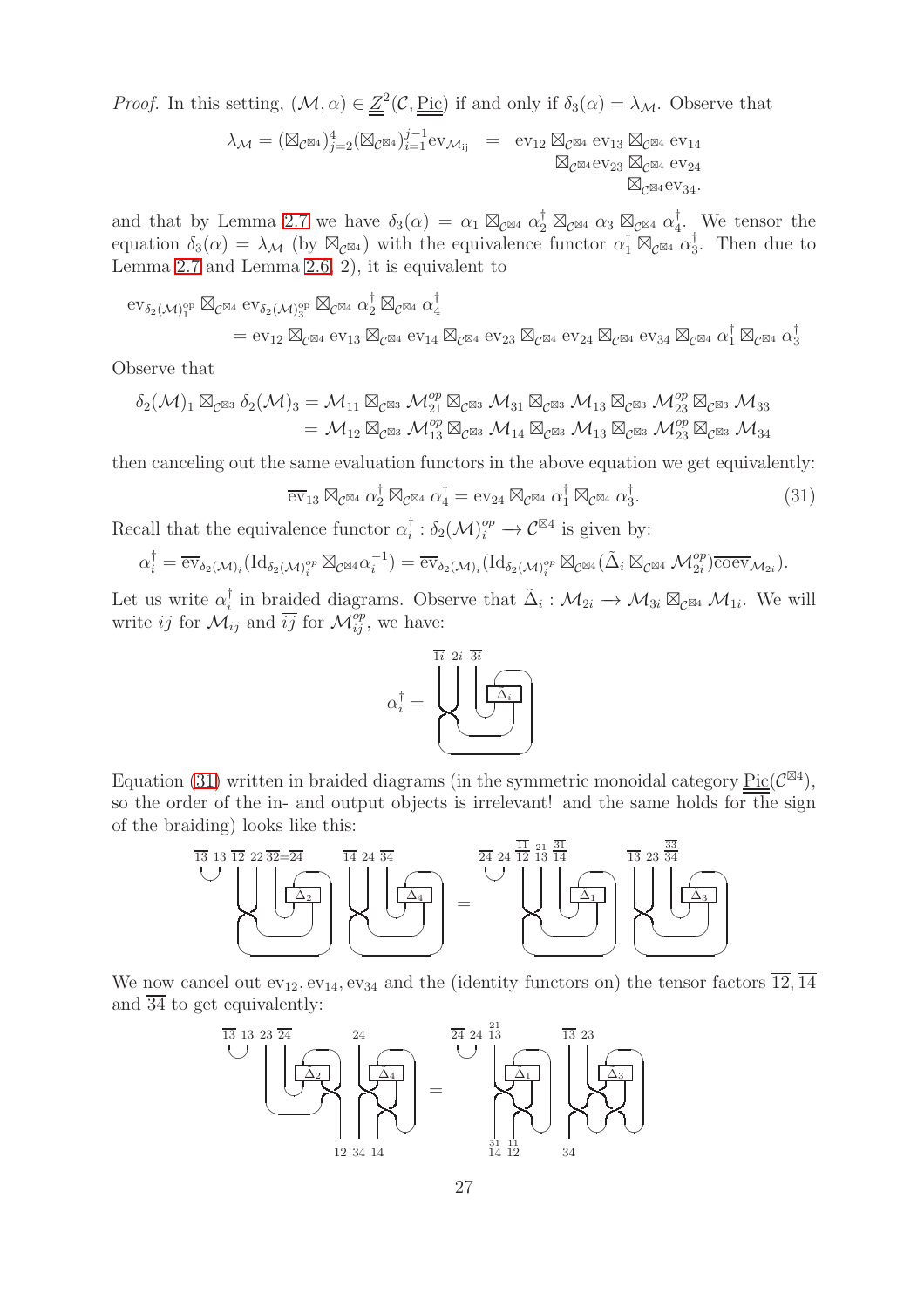Next, apply the dual basis axiom for the factors 23 and 24 on the left hand-side, and on the factors 13 and 23 on the right hand-side (recall that we identify ev and  $\overline{ev} = ev \circ \tau$ ), to obtain:



Finally, compose from "above" with equivalent functors  $coev_{13}$  and  $coev_{24}$ . By Corol-lary [2.1](#page-5-2) we have  $\overline{ev} \circ cov = Id$ , so we get equivalently:



Applying the dual basis axiom for 24 on the left hand-side and 13 on the right hand-side, we obtain equivalently:



When we apply this equation to  $M_2 \in \mathcal{M}_2$  we obtain:

$$
(\tilde{\Delta}_4 \boxtimes_{\mathcal{C}^{\boxtimes 4}} \mathcal{M}_{12}) \tilde{\Delta}_2(M_{22}) \cong (\mathcal{M}_{34} \boxtimes_{\mathcal{C}^{\boxtimes 4}} \tilde{\Delta}_1) \tilde{\Delta}_3(M_{22})
$$

which by  $(17)$  is equal to:

$$
\tilde{\Delta}_4(M_{(1)32}) \boxtimes_{\mathcal{C}^{\boxtimes 4}} M_{(2)12} \cong M_{(1)33} \boxtimes_{\mathcal{C}^{\boxtimes 4}} \tilde{\Delta}_1(M_{(2)13})
$$

which we can read as:

$$
\tilde{\Delta}_4(M_{(1)24}) \boxtimes_{\mathcal{C}^{\boxtimes 4}} M_{(2)12} \cong M_{(1)34} \boxtimes_{\mathcal{C}^{\boxtimes 4}} \tilde{\Delta}_1(M_{(2)21})
$$

and then again by [\(17\)](#page-10-1) interpret as:

$$
M_{(1)_{(1)34}} \boxtimes_{\mathcal{C}} \boxtimes_4 M_{(1)_{(2)14}} \boxtimes_{\mathcal{C}} \boxtimes_4 M_{(2)12} \cong M_{(1)34} \boxtimes_{\mathcal{C}} \boxtimes_4 M_{(2)_{(1)31}} \boxtimes_{\mathcal{C}} \boxtimes_4 M_{(2)_{(2)11}}.
$$

The above is an identity in Fun<sub>C</sub>⊠4 ( $\mathcal{M}_{23}$ ,  $\mathcal{M}_{34} \boxtimes_{\mathcal{C}} \boxtimes$ 4  $\mathcal{M}_{14} \boxtimes_{\mathcal{C}} \boxtimes 4 \mathcal{M}_{12}$ ) that by [\(18\)](#page-12-0) corresponds to the identity:

$$
M_{(1)_{(1)}} \boxtimes_{\mathcal{C}} M_{(1)_{(2)}} \boxtimes_{\mathcal{C}} M_{(2)} \cong M_{(1)} \boxtimes_{\mathcal{C}} M_{(2)_{(1)}} \boxtimes_{\mathcal{C}} M_{(2)_{(2)}}.
$$

This is precisely the coassociativity condition for  $\Delta : \mathcal{M} \to \mathcal{M} \boxtimes_{\mathcal{C}} \mathcal{M}$ .

<span id="page-27-1"></span><span id="page-27-0"></span>Remark 6.2 Observe that if  $\mathcal{M} = \mathcal{C} \boxtimes \mathcal{C}$ , then  $\tilde{\Delta}((X \boxtimes Y)_2) = \tilde{\Delta}(X \boxtimes I \boxtimes Y) =$  $(X \boxtimes I \boxtimes I) \boxtimes_{\mathcal{O} \boxtimes 3} (I \boxtimes I \boxtimes Y) \simeq X \boxtimes I \boxtimes Y$ , hence  $\tilde{\Delta} \simeq$  Id.

 $\Box$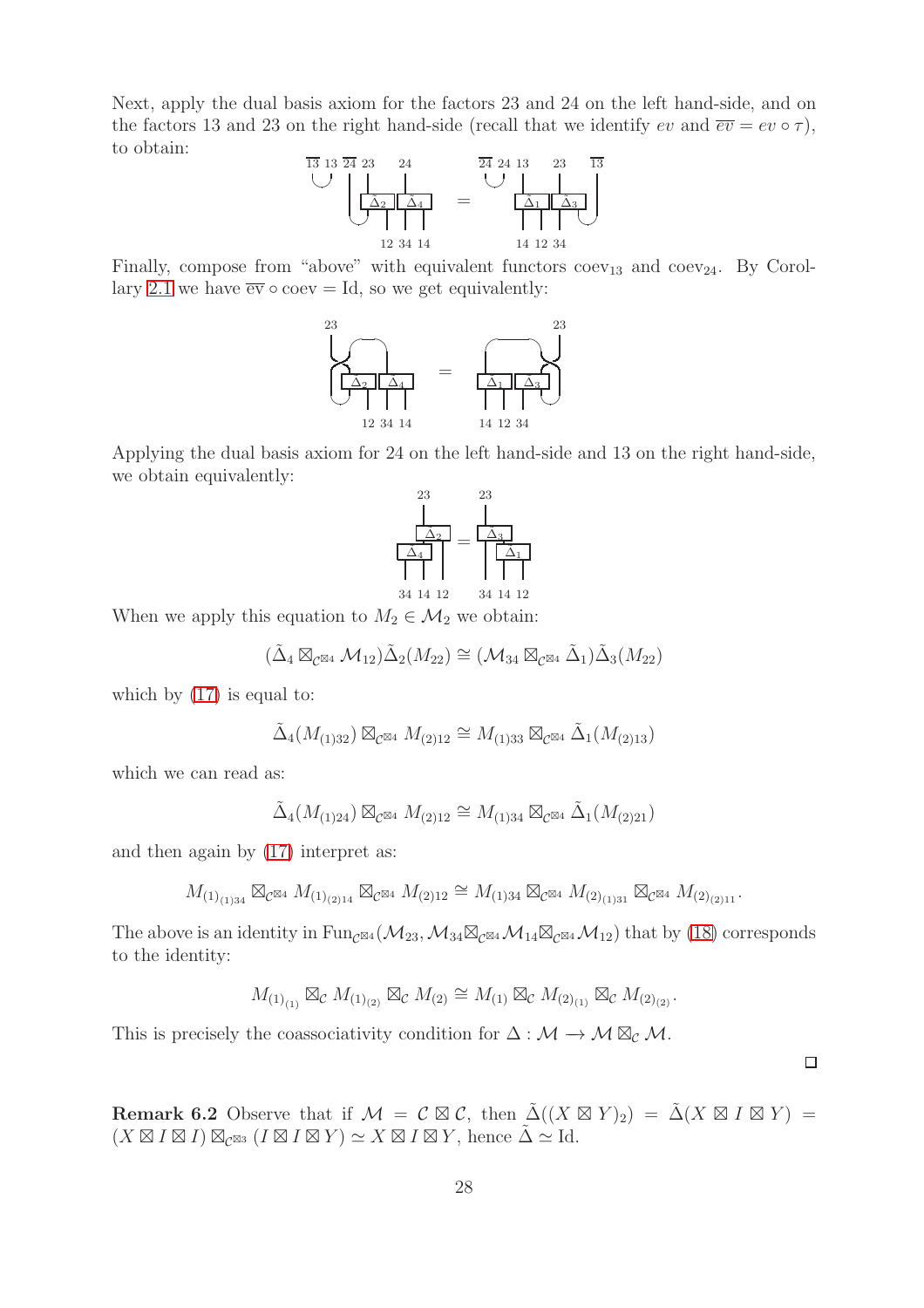Remark 6.3 Let  $\mathcal{N} \in \underline{\mathrm{Pic}}(\mathcal{C})$ . Then  $\delta_1(\mathcal{N}) = (\mathcal{C} \boxtimes \mathcal{N}) \boxtimes_{\mathcal{C}^{\boxtimes 2}} (\mathcal{N}^{op} \boxtimes \mathcal{C}) \simeq \mathcal{N}^{op} \boxtimes \mathcal{N} =$  $Can(N; \mathcal{C})$  with the coassociative comultiplication functor as in Example [4.2,](#page-14-0) Example [4.6.](#page-16-2) We then have:  $\delta_1(\mathcal{N})_2 \simeq \mathcal{N}^{op} \boxtimes \mathcal{C} \boxtimes \mathcal{N}$ . Observe that there is an equivalence:

$$
(\mathcal{N}^{op}\boxtimes\mathcal{N})_3\boxtimes_{\mathcal{C}^{\boxtimes 3}}(\mathcal{N}^{op}\boxtimes\mathcal{N})_1=(\mathcal{N}^{op}\boxtimes\mathcal{N}\boxtimes\mathcal{C})\boxtimes_{\mathcal{C}^{\boxtimes 3}}(\mathcal{C}\boxtimes\mathcal{N}^{op}\boxtimes\mathcal{N})\simeq \mathcal{N}^{op}\boxtimes\mathcal{C}\boxtimes\mathcal{N}=(\mathcal{N}^{op}\boxtimes\mathcal{N})_2
$$

where we applied Lemma [2.5](#page-6-3) and it involves  $\overline{ev}$  for N in the middle component of the threefold Deligne tensor product. This makes  $\tilde{\Delta}: (\mathcal{N}^{op} \boxtimes \mathcal{N})_2 \to (\mathcal{N}^{op} \boxtimes \mathcal{N})_3 \boxtimes_{\mathcal{C}^{\boxtimes 3}} (\mathcal{N}^{op} \boxtimes$  $(\mathcal{N})_1 \simeq (\mathcal{N}^{op} \boxtimes \mathcal{N})_2$  an equivalence (recall from Lemma [3.3](#page-10-0) how  $\tilde{\Delta}$  is defined). In particular we may write:  $\tilde{\Delta}^{-1} \simeq \tilde{\mathcal{N}}^{op} \boxtimes \text{ev}_{\mathcal{N}} \boxtimes \mathcal{N} \simeq \text{ev}_{\mathcal{N}_13} \boxtimes_{\mathcal{C}} \text{ev}_{3} (\mathcal{N}^{op} \boxtimes \mathcal{C} \boxtimes \mathcal{N}).$ 

Furthermore, it is:

$$
\delta_2 \delta_1(\mathcal{N}) = \delta_1(\mathcal{N})_1 \boxtimes_{\mathcal{C}^{\boxtimes 3}} \delta_1(\mathcal{N})_3 \boxtimes_{\mathcal{C}^{\boxtimes 3}} \delta_1(\mathcal{N}^{op})_2
$$
  
=  $\mathcal{N}_{11} \boxtimes_{\mathcal{C}^{\boxtimes 3}} \mathcal{N}_{21}^{op} \boxtimes_{\mathcal{C}^{\boxtimes 3}} \mathcal{N}_{13} \boxtimes_{\mathcal{C}^{\boxtimes 3}} \mathcal{N}_{23}^{op} \boxtimes_{\mathcal{C}^{\boxtimes 3}} \mathcal{N}_{12}^{op} \boxtimes_{\mathcal{C}^{\boxtimes 3}} \mathcal{N}_{22}$   
=  $\mathcal{N}_{12} \boxtimes_{\mathcal{C}^{\boxtimes 3}} \mathcal{N}_{13}^{op} \boxtimes_{\mathcal{C}^{\boxtimes 3}} \mathcal{N}_{13} \boxtimes_{\mathcal{C}^{\boxtimes 3}} \mathcal{N}_{23}^{op} \boxtimes_{\mathcal{C}^{\boxtimes 3}} \mathcal{N}_{12}^{op} \boxtimes_{\mathcal{C}^{\boxtimes 3}} \mathcal{N}_{23}$ 

and  $\lambda_{\mathcal{N}} = \text{ev}_{\mathcal{N}_{12}} \boxtimes_{\mathcal{C}^{\boxtimes 3}} \text{ev}_{\mathcal{N}_{13}} \boxtimes_{\mathcal{C}^{\boxtimes 3}} \text{ev}_{\mathcal{N}_{23}}$ . Putting  $\Delta$  in the formula [\(30\)](#page-25-2), we get:

<span id="page-28-0"></span>
$$
\alpha = \overline{\text{coev}}_{\delta_1(\mathcal{N})_2}^{-1} \circ (\tilde{\Delta}^{-1} \boxtimes_{\mathcal{C}^{\boxtimes 3}} \delta_1(\mathcal{N})_2^{op})
$$
  
\n
$$
= \text{ev}_{\delta_1(\mathcal{N})_2} \circ (\text{ev}_{\mathcal{N}_{13}} \boxtimes_{\mathcal{C}^{\boxtimes 3}} (\mathcal{N}^{\text{op}} \boxtimes \mathcal{C} \boxtimes \mathcal{N}) \boxtimes_{\mathcal{C}^{\boxtimes 3}} (\mathcal{N}^{\text{op}} \boxtimes \mathcal{C} \boxtimes \mathcal{N}))
$$
  
\n
$$
= \lambda_{\mathcal{N}},
$$
\n(32)

<span id="page-28-1"></span>where we applied Corollary [2.1.](#page-5-2)

Lemma 6.4 Let  $M \in \text{Pic}(\mathcal{C} \boxtimes \mathcal{C}), \Delta : \mathcal{M} \to \mathcal{M} \boxtimes_{\mathcal{C}} \mathcal{M}, \tilde{\Delta} : \mathcal{M}_2 \to \mathcal{M}_3 \boxtimes_{\mathcal{C}} \mathbb{R}^3 \mathcal{M}_1$  and  $\alpha$  :  $\mathcal{M}_3$   $\boxtimes_{\mathcal{C}^{\boxtimes 3}} \mathcal{M}_1$   $\boxtimes_{\mathcal{C}^{\boxtimes 3}} \overline{\mathcal{M}}_2^{op} \to \mathcal{C}^{\boxtimes 3}$  be as in Lemma [6.1,](#page-25-0) and let  $\mathcal{N} \in \underline{\mathrm{Pic}}(\mathcal{C})$ . Then *there is an equivalence functor*  $\mathcal{M} \simeq \mathcal{N}^{op} \boxtimes \mathcal{N} = \text{Can}(\mathcal{N}, \mathcal{C})$  *of* C-bimodule *categories with coassociative comultiplication functors if and only if*  $(M, \alpha) \cong (\delta_1(\mathcal{N}), \lambda_{\mathcal{N}})$  *in*  $\underline{Z}^2(\mathcal{C}, \underline{\text{Pic}})$ *.* 

*Proof.* Set  $\Delta'$ ,  $\tilde{\Delta}'$  and  $\alpha'$  for the corresponding functors for  $\delta_1(\mathcal{N})$ . By [\(32\)](#page-28-0) we know that  $\alpha' = \lambda_{\mathcal{N}}$ . There is an equivalence  $F : \mathcal{M} \to \delta_1(\mathcal{N})$  of C-bimodule categories with coassociative comultiplication functors if and only if  $F$  is  $C$ -bilinear and the following diagram commutes:

$$
\mathcal{M} \xrightarrow{\Delta} \mathcal{M} \boxtimes_{\mathcal{C}} \mathcal{M}
$$
\n
$$
F \downarrow \qquad \qquad F \boxtimes_{\mathcal{C}} F
$$
\n
$$
\delta_1(\mathcal{N}) \xrightarrow{\Delta'} \delta_1(\mathcal{N}) \boxtimes_{\mathcal{C}} \delta_1(\mathcal{N}).
$$
\n(33)

By the adjunction isomorphism from Lemma [3.3](#page-10-0) this is equivalent to commutativity of the diagram

$$
\mathcal{M}_2 \longrightarrow \mathcal{A}_3 \boxtimes_{\mathcal{C}^{\boxtimes 3}} \mathcal{M}_1
$$
  
\n
$$
F_2 \downarrow \qquad \qquad F_3 \boxtimes_{\mathcal{C}^{\boxtimes 3}} F_1
$$
  
\n
$$
\delta_1(\mathcal{N})_2 \xrightarrow{\tilde{\Delta}'} \delta_1(\mathcal{N})_3 \boxtimes_{\mathcal{C}^{\boxtimes 3}} \delta_1(\mathcal{N})_1
$$
\n(34)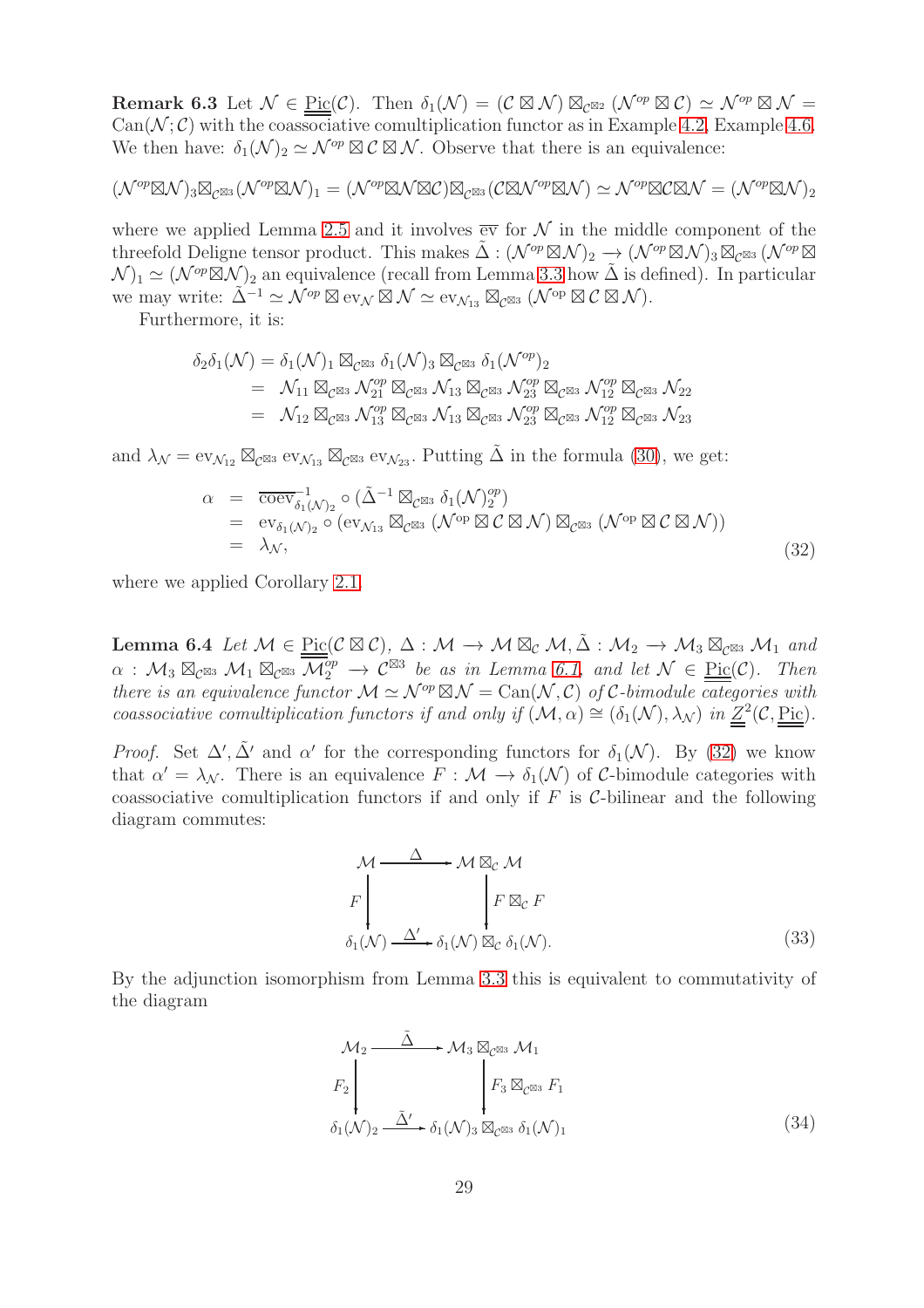where  $F$  is C-bilinear. This, in turn, is equivalent to commutativity of the right square in the next diagram

$$
\mathcal{C}^{\boxtimes 3} \xrightarrow{\overline{\text{coev}}_{\mathcal{M}_2}} \mathcal{M}_2 \boxtimes_{\mathcal{C}^{\boxtimes 3}} \mathcal{M}_2^{op} \xrightarrow{\tilde{\Delta} \boxtimes_{\mathcal{C}^{\boxtimes 3}} \mathcal{M}_2^{op}} \mathcal{M}_3 \boxtimes_{\mathcal{C}^{\boxtimes 3}} \mathcal{M}_1 \boxtimes_{\mathcal{C}^{\boxtimes 3}} \mathcal{M}_2^{op}
$$
\n
$$
= \left| \n\begin{matrix} F_2 \boxtimes_{\mathcal{C}^{\boxtimes 3}} (\mathbb{F}_2^{op})^{-1} & F_2 \boxtimes_{\mathcal{C}^{\boxtimes 3}} (\mathbb{F}_2^{op})^{-1} & F_3 \boxtimes_{\mathcal{C}^{\boxtimes 3}} \mathbb{F}_1 \boxtimes_{\mathcal{C}^{\boxtimes 3}} (\mathbb{F}_2^{op})^{-1} \\ \hline \n\end{matrix} \right| F_2 \boxtimes_{\mathcal{C}^{\boxtimes 3}} (\mathbb{F}_2^{op})^{-1} \xrightarrow{\tilde{\Delta}' \boxtimes_{\mathcal{C}^{\boxtimes 3}} \delta_1(\mathcal{N})_{2}^{op}} \delta_1(\mathcal{N})_{3} \boxtimes_{\mathcal{C}^{\boxtimes 3}} \delta_1(\mathcal{N})_1 \boxtimes_{\mathcal{C}^{\boxtimes 3}} \delta_1(\mathcal{N})_{2}^{op}.
$$
\n(35)

Observe that the left square is also commutative. Now, commutativity of the full diagram is equivalent to  $\alpha' \circ \delta_2(F) = \alpha$ , meaning that  $(\mathcal{M}, \alpha) \cong (\delta_1(\mathcal{N}), \lambda_{\mathcal{N}})$ .  $\Box$ 

<span id="page-29-0"></span>**Lemma 6.5** *Let*  $M \in \text{Pic}(\mathcal{C} \boxtimes \mathcal{C}), \Delta : \mathcal{M} \to \mathcal{M} \boxtimes_{\mathcal{C}} \mathcal{M}, \Delta : \mathcal{M}_2 \to \mathcal{M}_3 \boxtimes_{\mathcal{C}^{\boxtimes 3}} \mathcal{M}_1$  and  $\alpha$ :  $\mathcal{M}_3 \boxtimes_{\mathcal{C}^{\boxtimes 3}} \mathcal{M}_1 \boxtimes_{\mathcal{C}^{\boxtimes 3}} \mathcal{M}_2^{op} \longrightarrow \mathcal{C}^{\boxtimes 3}$  be as in Lemma [6.1.](#page-25-0) If  $\Delta$  is coassociative (or, equivalently,  $(\mathcal{M}, \alpha) \in \underline{Z}^2(\mathcal{C}, \underline{\text{Pic}})$ , then there is an equivalence functor  $\mathcal{M} \boxtimes \mathcal{C} \simeq \text{Can}(\mathcal{M}; \mathcal{C} \boxtimes \mathcal{C}/\mathcal{C})$  of *bimodule categories with coassociative comultiplication functors.*

*Proof.* If  $(M, \alpha) \in Z^2(\mathcal{C}, \underline{\text{Pic}})$ , by Lemma [5.6](#page-23-2) we have:  $(M \boxtimes \mathcal{C}, \alpha \boxtimes \mathcal{C}) \cong (\delta'_1(\mathcal{M}), \lambda'_{\mathcal{M}})$ in  $B^2(\mathcal{C} \boxtimes \mathcal{C}/\mathcal{C}, \underline{\text{Pic}})$ . Then there is an equivalence  $\mathcal{M} \boxtimes \mathcal{C} \simeq \delta'_1(\mathcal{M}) = ((\mathcal{C} \boxtimes \mathcal{C}) \boxtimes_{\mathcal{C}})$  $M) \boxtimes_{(C \boxtimes C)_C(C \boxtimes C)} \overline{(\mathcal{M}^{op} \boxtimes_{\mathcal{C}} (\mathcal{C} \boxtimes \mathcal{C}))} \simeq \mathcal{M}^{op} \boxtimes_{\mathcal{C}} \mathcal{M} = \text{Can}(\mathcal{M}; \mathcal{C} \boxtimes \mathcal{C}/\mathcal{C})$  of  $\mathcal{C} \boxtimes \mathcal{C}$ -bimodule categories. By Lemma [6.4](#page-28-1) this equivalence is compatible with the comultiplication functors.  $\Box$ 

Definition 6.6 *Let* C *be a symmetric finite tensor category. An invertible* C*-bimodule category* M *with a coassociative* C-bimodule functor  $\Delta : \mathcal{M} \to \mathcal{M} \boxtimes_{\mathcal{C}} \mathcal{M}$  *is an invertible quasi* C-coring category. If moreover the corresponding  $C^{\boxtimes 3}$ -module functor  $\tilde{\Delta}: \mathcal{M}_2 \to$  $\mathcal{M}_3$   $\boxtimes_{c\boxtimes 3} \mathcal{M}_1$  *(from Lemma [3.3\)](#page-10-0) is an equivalence, we will say that*  $\mathcal{M}$  *is an Azumava* quasi C-coring category*.*

Remark 6.7 The name *Azumaya* in the above definition is inherited from Azumaya corings introduced in [\[3,](#page-40-0) Theorem 3.4]. It has to do with the fact that in the case of Azumaya corings the coassociativity of the map  $\Delta$  is equivalent to an isomorphism analogous to the equivalence of categories in Lemma [6.5.](#page-29-0) When working with Azumaya coring categories, the coassociativity only implies the mentioned equivalence. The reason for loosing the "if" part in the claim is the missing of the "faithful flatness" condition, as we announced in the introduction.

Example 6.8 From the definition and due to Remark [6.3](#page-27-0) it is clear that the canonical quasi coring categories  $\text{Can}(\mathcal{N};\mathcal{C}) = \mathcal{N}^{op} \boxtimes \mathcal{N}$  with  $\mathcal{N} \in \text{Pic}(\mathcal{C})$  are Azumaya quasi  $\mathcal{C}$ -coring categories. Similarly, by Remark [6.2](#page-27-1) and Example  $\overline{4.6}$  we have that  $\mathcal{C} \boxtimes \mathcal{C}$  is an Azumaya C-coring category.

We will denote by  $AzQCor(\mathcal{C})$  the category of Azumaya quasi  $\mathcal{C}$ -coring categories and their equivalences. We have:

**Proposition 6.9** For a symmetric finite tensor category  $\mathcal C$  the category  $(AzQCor(\mathcal{C}), \boxtimes_{\mathcal{C}^{\boxtimes 2}}$ , Can $(\mathcal{C}; \mathcal{C})$  is symmetric monoidal.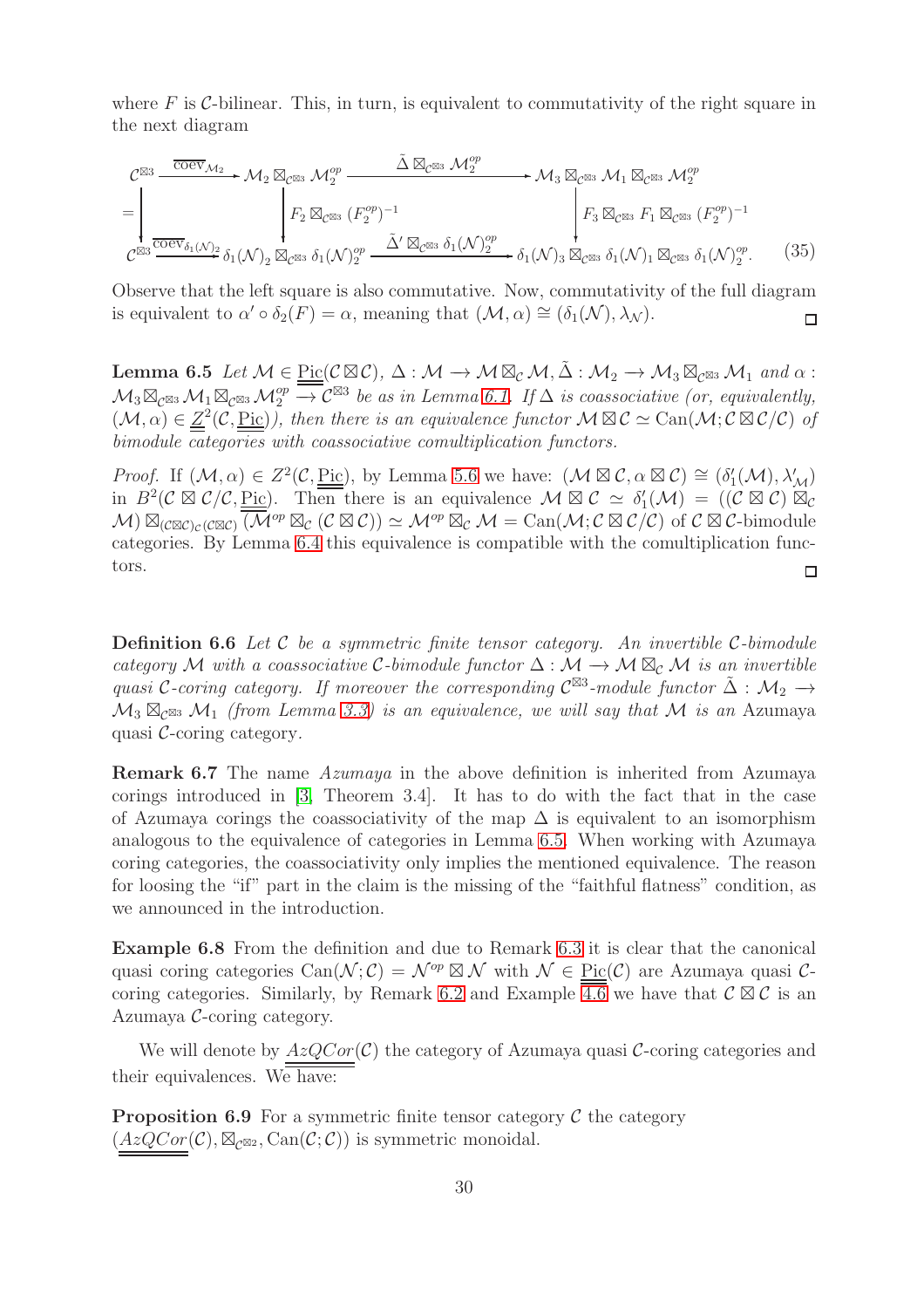*Proof.* Let  $(\mathcal{M}, \Delta)$  and  $(\mathcal{M}', \Delta')$  be two Azumaya quasi C-coring categories. We define  $D$  to be the composition:

$$
(\mathcal{M} \boxtimes_{\mathcal{C}^{\boxtimes 2}} \mathcal{M}')_2 = \mathcal{M}_2 \boxtimes_{\mathcal{C}^{\boxtimes 3}} \mathcal{M}'_2 \xrightarrow{\tilde{\Delta} \boxtimes_{\mathcal{C}^{\boxtimes 3}} \tilde{\Delta}'} \mathcal{M}_3 \boxtimes_{\mathcal{C}^{\boxtimes 3}} \mathcal{M}_1 \boxtimes_{\mathcal{C}^{\boxtimes 3}} \mathcal{M}'_3 \boxtimes_{\mathcal{C}^{\boxtimes 3}} \mathcal{M}'_1
$$
  

$$
\xrightarrow{\mathcal{M}_3 \boxtimes_{\mathcal{C}^{\boxtimes 3}} \tau \boxtimes_{\mathcal{C}^{\boxtimes 3}} \mathcal{M}'_1} \mathcal{M}_3 \boxtimes_{\mathcal{C}^{\boxtimes 3}} \mathcal{M}'_3 \boxtimes_{\mathcal{C}^{\boxtimes 3}} \mathcal{M}_1 \boxtimes_{\mathcal{C}^{\boxtimes 3}} \mathcal{M}'_1
$$
  

$$
\xrightarrow{=} (\mathcal{M} \boxtimes_{\mathcal{C}^{\boxtimes 2}} \mathcal{M}')_3 \boxtimes_{\mathcal{C}^{\boxtimes 3}} (\mathcal{M} \boxtimes_{\mathcal{C}^{\boxtimes 2}} \mathcal{M}').
$$

The functor corresponding to  $\tilde{D}$  by the isomorphism in Lemma [3.3](#page-10-0) is the comultiplication functor on  $\mathcal{M} \boxtimes_{\mathcal{C}^{\boxtimes 2}} \mathcal{M}'$ :

 $D: \mathcal{M} \boxtimes_{\mathcal{C}^{\boxtimes 2}} \mathcal{M}' \to (\mathcal{M} \boxtimes_{\mathcal{C}^{\boxtimes 2}} \mathcal{M}') \boxtimes_{\mathcal{C}} (\mathcal{M} \boxtimes_{\mathcal{C}^{\boxtimes 2}} \mathcal{M}').$ 

From the definition of  $\tilde{D}$  we have:

$$
\tilde{D}(M \boxtimes_{\mathcal{C}^{\boxtimes 2}} M')_2 = (M_{(1)} \boxtimes_{\mathcal{C}^{\boxtimes 2}} M'_{(1)})_3 \boxtimes_{\mathcal{C}^{\boxtimes 2}} (M_{(2)} \boxtimes_{\mathcal{C}^{\boxtimes 2}} M'_{(2)})_1,
$$

and this yields:

<span id="page-30-0"></span>
$$
D(M \boxtimes_{\mathcal{C}^{\boxtimes 2}} M') = (M_{(1)} \boxtimes_{\mathcal{C}^{\boxtimes 2}} M'_{(1)}) \boxtimes_{\mathcal{C}} (M_{(2)} \boxtimes_{\mathcal{C}^{\boxtimes 2}} M'_{(2)}).
$$
\n
$$
(36)
$$

Now it is easy to see that  $D$  is coassociative.

Furthermore, we have:

**Theorem 6.10** Let C be a symmetric finite tensor category and let  $(\mathcal{M}, \Delta)$  and  $(\mathcal{M}', \Delta')$ *be Azumaya quasi* C-coring categories. Consider the corresponding  $(M, \alpha)$ ,  $(M', \alpha') \in$  $Z^2(\mathcal{C}, \text{Pic})$ *. Let*  $F: \mathcal{M} \to \mathcal{M}'$  be an equivalence in  $\text{Pic}(\mathcal{C} \boxtimes \mathcal{C})$ *. Then* F is an equivalence *of quasi coring categories if and only if* F *defines an isomorphism in*  $Z^2(\mathcal{C}, \text{Pic})$ *.* 

*Proof.* The proof is analogous to that of Lemma [6.4](#page-28-1) with  $\mathcal{M}' = \delta_1(\mathcal{N})$  and  $\alpha' = \lambda_{\mathcal{N}}$ .  $\Box$ 

Consecuently, there is a monoidal isomorphism of categories:

<span id="page-30-2"></span>
$$
\mathcal{H}: \underline{\underline{\text{AzQCor}}}(\mathcal{C}) \to \underline{\underline{Z}}^2(\mathcal{C}, \underline{\underline{\text{Pic}}}). \tag{37}
$$

 $\Box$ 

Let  $K_0[AzQCor(\mathcal{C})]$  be the Grothendieck group of Azumaya quasi C-coring categories and let  $\text{Can}(\mathcal{C})$  denote its subgroup consisting of equivalence classes of quasi  $\mathcal{C}$ -coring categories represented by a category  $\text{Can}(\mathcal{N}; \mathcal{C})$  for some  $\mathcal{N} \in \text{Pic}(\mathcal{C})$ . Set

$$
AzQCor(\mathcal{C}) = K_0[\underline{AzQCor(\mathcal{C})}]/\operatorname{Can}(\mathcal{C})
$$

<span id="page-30-1"></span>for the *group of Azumaya quasi* C*-coring categories*.

Corollary 6.11 *There is an isomorphism of abelian groups*

$$
\chi: AzQCor(\mathcal{C}) \to H^2(\mathcal{C}, \underline{\mathrm{Pic}}).
$$

*Consequently, there is an exact sequence*

$$
1 \longrightarrow H^{2}(\mathcal{C}, \text{Inv}) \xrightarrow{\alpha_{2}} H^{1}(\mathcal{C}, \underline{\text{Pic}}) \xrightarrow{\beta_{2}} H^{1}(\mathcal{C}, \text{Pic})
$$
\n
$$
\xrightarrow{\gamma_{2}} H^{3}(\mathcal{C}, \text{Inv}) \xrightarrow{\omega} AzQCor(\mathcal{C}) \xrightarrow{\beta_{3}} H^{2}(\mathcal{C}, \text{Pic})
$$
\n
$$
\xrightarrow{\gamma_{3}} H^{4}(\mathcal{C}, \text{Inv}) \xrightarrow{\alpha_{4}} H^{3}(\mathcal{C}, \underline{\text{Pic}}) \xrightarrow{\beta_{4}} H^{3}(\mathcal{C}, \text{Pic})
$$
\n
$$
\xrightarrow{\gamma_{4}} \dots
$$
\n
$$
(38)
$$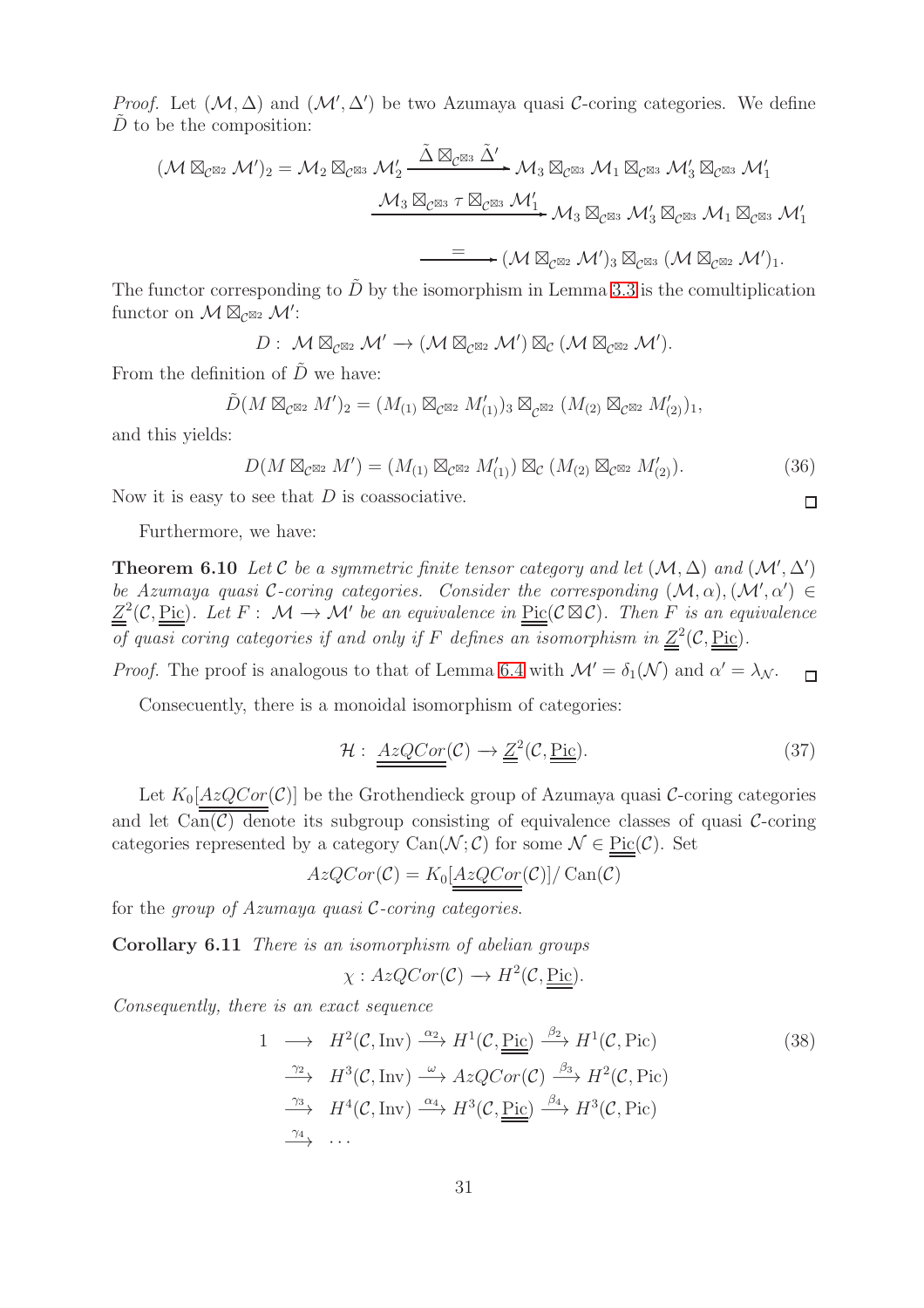#### 6.1 The connecting map on the second level

Here we will describe the map  $\omega$  appearing in the second level of the above sequence.

**Lemma 6.12** *Let*  $\mathcal{C}$  *be a symmetric finite tensor category and let*  $[X] \in H^3(\mathcal{C}, \text{Inv})$  *with*  $X = X^1 \boxtimes X^2 \boxtimes X^3$ . There is a structure of a C-coring category on  $(C \boxtimes C)_X$ , where  $(C \boxtimes C)_X = C \boxtimes C$  *as tensor categories with the* C-bilinear comultiplication and the counit  $functors \Delta_X : (\mathcal{C} \boxtimes \mathcal{C})_X \to (\mathcal{C} \boxtimes \mathcal{C})_X \boxtimes_{\mathcal{C}} (\mathcal{C} \boxtimes \mathcal{C})_X \simeq \mathcal{C} \boxtimes \mathcal{C} \boxtimes \mathcal{C} \text{ and } \varepsilon_X : (\mathcal{C} \boxtimes \mathcal{C})_X \to \mathcal{C}$ *defined via*  $\Delta_X(I \boxtimes I) = X^1 \boxtimes X^2 \boxtimes X^3$  *and*  $\varepsilon_X(I \boxtimes I) = |X|^{-1}$  *on objects. For*  $f: Y \boxtimes Z$  $\rightarrow$  Y'  $\boxtimes$  Z' in  $\mathcal{C}$   $\boxtimes$  C' we define  $\Delta_X(f)$  by the commuting diagram

$$
Y X^1 \boxtimes X^2 \boxtimes X^3 Z
$$
\n
$$
\boxtimes \text{Id} \boxtimes \Phi_{X^3, Z}
$$
\n
$$
Y X^1 \boxtimes X^2 \boxtimes Z X^3
$$
\n
$$
Y X^1 \boxtimes X^2 \boxtimes Z X^3
$$
\n
$$
Y X^1 \boxtimes X^2 \boxtimes Z X^3
$$
\n
$$
Y X^1 \boxtimes X^2 \boxtimes Z X^3
$$
\n
$$
Y X^1 \boxtimes X^2 \boxtimes Z X^3
$$
\n
$$
\text{Id} \boxtimes \text{Id} \boxtimes \Phi_{Z', X^3}
$$
\n
$$
(39)
$$

and  $\varepsilon_X(f) = |X|^{-1} \otimes \varepsilon(f)$ , where  $\varepsilon(f)$  is from Lemma [4.3.](#page-15-0)

<span id="page-31-0"></span> $Id$ 

*Proof.* The functors  $\Delta_X$  and  $\varepsilon_X$  extend to C-bilinear functors as follows:  $\Delta_X(Y \boxtimes Z) =$  $(YX^1 \boxtimes X^2) \boxtimes_{\mathcal{C}} (I \boxtimes X^3 Z) \simeq YX^1 \boxtimes X^2 \boxtimes X^3 Z$  and  $\varepsilon_X(Y \boxtimes Z) = Y|X|^{-1}Z$ . The coassociativity of  $\Delta_X$  means that there is a C-bimodule natural isomorphism between the functors:  $F = (\text{Id}_{\mathcal{C}\boxtimes\mathcal{C}} \boxtimes_{\mathcal{C}} \Delta_X) \Delta_X$  and  $G = (\Delta_X \boxtimes_{\mathcal{C}} \text{Id}_{\mathcal{C}\boxtimes\mathcal{C}}) \Delta_X$ . Applying them to an object  $Y \boxtimes Z \in \mathcal{C} \boxtimes \mathcal{C}$  we obtain:  $(\text{Id}_{\mathcal{C} \boxtimes \mathcal{C}} \boxtimes_{\mathcal{C}} \Delta_X)((YX^1 \boxtimes X^2) \boxtimes_{\mathcal{C}} (I \boxtimes X^3 Z)) =$  $(YX^1 \boxtimes X^2) \boxtimes_{\mathcal{C}} (I\overline{X^1} \boxtimes \overline{X^2}) \boxtimes_{\mathcal{C}} (I \boxtimes \overline{X^3} X^3 Z)) \simeq Y X^1 \boxtimes X^2 \overline{X^1} \boxtimes \overline{X^2} \boxtimes \overline{X^3} X^3 Z$ , where  $X = X^1 \boxtimes X^2 \boxtimes X^3 = \overline{X^1} \boxtimes \overline{X^2} \boxtimes \overline{X^3}$ . On the other hand,  $(\Delta_X \boxtimes_{\mathcal{C}} \mathrm{Id}_{\mathcal{C}\boxtimes\mathcal{C}})((YX^1 \boxtimes X^2) \boxtimes_{\mathcal{C}}$  $(I \boxtimes X^3 Z)) = (Y X^1 \overline{X^1} \boxtimes \overline{X^2}) \boxtimes_{\mathcal{C}} (I \boxtimes \overline{X^3} X^2) \boxtimes_{\mathcal{C}} (I \boxtimes X^3 Z) \simeq Y X^1 \overline{X^1} \boxtimes \overline{X^2} \boxtimes \overline{X^3} X^2 \boxtimes X^3 Z.$ Let  $\alpha : F \to G$  be the following transformation:

Y X<sup>1</sup> ⊠ X<sup>2</sup>X 1 ⊠ X 2 ⊠ X 3 X<sup>3</sup>Z = F(Y ⊠ Z) G(Y ⊠ Z) = Y X<sup>1</sup>X 1 ⊠ X 2 ⊠ X 3 X<sup>2</sup> ⊠ X<sup>3</sup> ✲ Z α(Y ⊠ Z) Y X<sup>1</sup> ⊠ X 1 X<sup>2</sup> ⊠ X 2 ⊠ X 3 X<sup>3</sup>Z Y X<sup>1</sup>X<sup>1</sup> ⊠ X<sup>2</sup> ⊠ X<sup>2</sup>X<sup>3</sup> ⊠ X<sup>3</sup>Z ✲ <sup>=</sup> ❄ Id <sup>⊠</sup>ΦX2,X <sup>1</sup> ⊠ Id ⊠ Id ✻ Id <sup>⊠</sup> Id <sup>⊠</sup>ΦX2,X<sup>3</sup> <sup>⊠</sup> Id (40)

where the bottom line is equality by the 3-cocycle condition [\(20\)](#page-20-3). It is clear that  $\alpha(Y \boxtimes Z)$ is an isomorphism for all  $Y \boxtimes Z \in \mathcal{C} \boxtimes \mathcal{C}$ . Observe that by definition [\(39\)](#page-31-0) the morphism  $F(f)$  for  $f: Y \boxtimes Z \to Y' \boxtimes Z'$  in  $C \boxtimes C$  is given by the commuting diagram  $\langle 1 \rangle$  (and the outer diagram) in:

$$
YX^{1} \boxtimes X^{2} \overline{X}^{1} \boxtimes \overline{X}^{2} \boxtimes \overline{X}^{3} X^{3} Z = F(Y \boxtimes Z) \xrightarrow{F(f)} F(Y' \boxtimes Z') = Y'X^{1} \boxtimes X^{2} \overline{X}^{1} \boxtimes \overline{X}^{2} \boxtimes \overline{X}^{3} X^{3} Z'
$$
  
\n
$$
I d \boxtimes I d \boxtimes I d \boxtimes \overline{X}^{3} X^{3} Z
$$
\n
$$
YX^{1} \boxtimes X^{2} \overline{X}^{1} \boxtimes \overline{X}^{2} \boxtimes Z \overline{X}^{3} X^{3}
$$
\n
$$
= f_{23} \boxtimes_{\mathcal{C}^{4}} W
$$
\n
$$
T(Y' \boxtimes I \boxtimes I \boxtimes Z') \boxtimes_{\mathcal{C}^{4}} W
$$
\n
$$
T(Y' \boxtimes I \boxtimes I \boxtimes Z') \boxtimes_{\mathcal{C}^{4}} W
$$
\n
$$
m(W^{-1})
$$
\n
$$
Y \boxtimes I \boxtimes I \boxtimes Z
$$
\n
$$
f_{23} \longrightarrow Y' \boxtimes I \boxtimes I \boxtimes Z'
$$
\n
$$
(41)
$$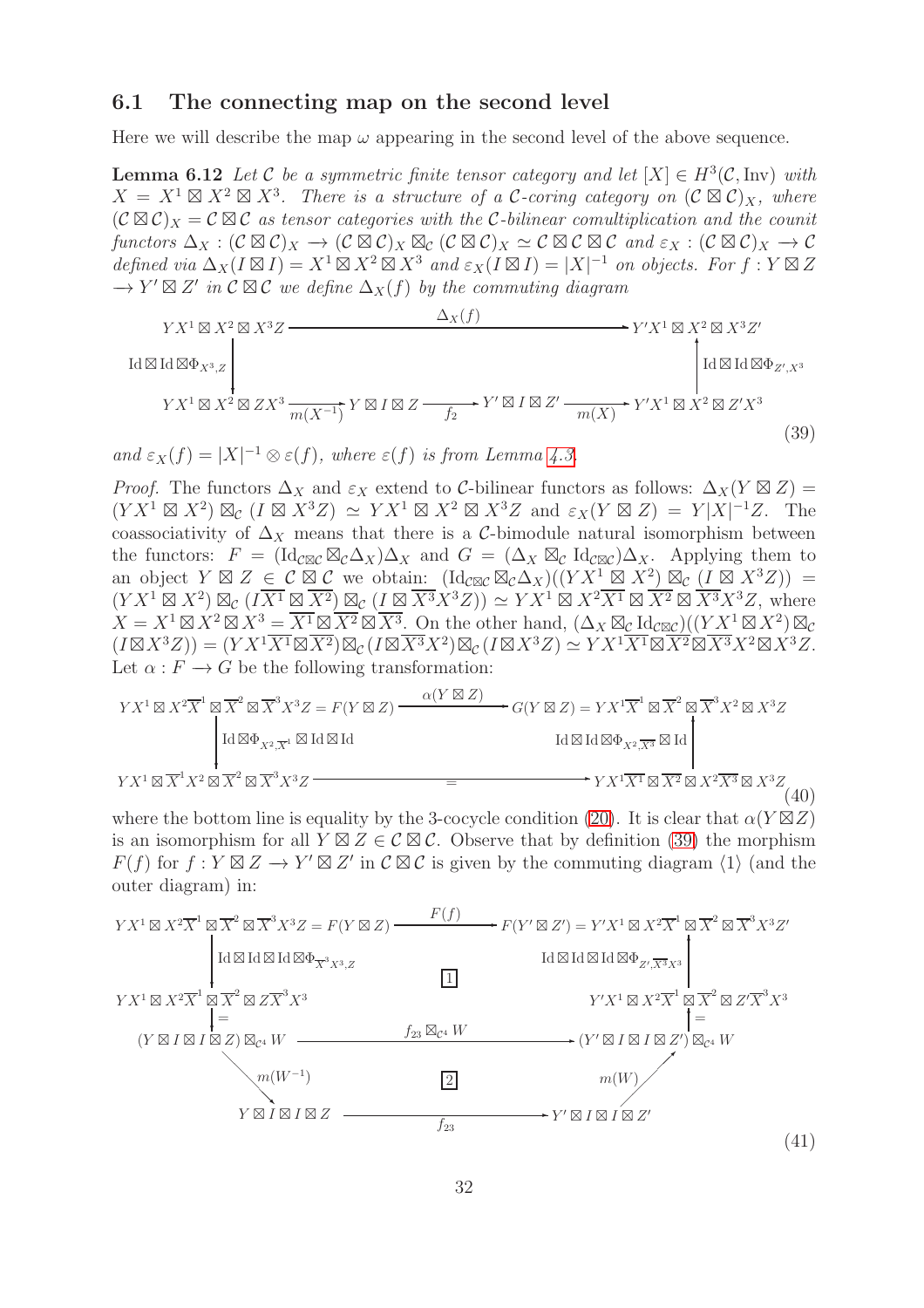where  $W = X^1 \boxtimes X^2 \overline{X}^1 \boxtimes \overline{X}^2 \boxtimes \overline{X}^3 X^3$  (observe that the trapeze  $\langle 2 \rangle$  above commutes automatically). The morphism  $G(f)$  is similarly defined, with W replaced by  $U = X^1 \overline{X}^1 \boxtimes$  $\overline{X}^2 \boxtimes \overline{X}^3 X^2 \boxtimes X^3$ . Set  $a_X = \alpha(I \boxtimes I)$ . To see that  $\alpha$  is a natural transformation observe the following diagram:



All the three inner rectangulars above clearly commute, and the commutativity of the outer diagram assures the naturality of  $\alpha$ . It is direct to see that  $\alpha$  is a C-bilinear transformation.

We next prove the compatibility condition for the comultiplication and the counit functors:  $(\varepsilon_X \boxtimes_{\mathcal{C}} \text{Id}) \Delta_X(Y \boxtimes Z) = (\varepsilon_X \boxtimes_{\mathcal{C}} \text{Id})((Y X^1 \boxtimes X^2) \boxtimes_{\mathcal{C}} (I \boxtimes X^3 Z)) = Y X^1 |X|^{-1} X^2 \boxtimes_{\mathcal{C}} (I \boxtimes X^3 Z)$  $(X^3 Z) \simeq Y X^1 |X|^{-1} X^2 \boxtimes X^3 Z$  and  $(\text{Id}\boxtimes_{\mathcal{C}} \varepsilon_X) \Delta_X (Y \boxtimes Z) = (\text{Id}\boxtimes_{\mathcal{C}} \varepsilon_X)((Y X^1 \boxtimes X^2) \boxtimes_{\mathcal{C}} (I \boxtimes$  $(X^3Z) = (YX^1 \boxtimes X^2) \boxtimes_{\mathcal{C}} |X|^{-1} X^3 Z \simeq Y X^1 \boxtimes X^2 |X|^{-1} X^3 Z$ . Consider the transformations  $l$  and  $r$  defined below:



where the bottom isomorphisms are due to Lemma [5.3.](#page-20-4) They are clearly  $C$ -bimodule natural isomorphisms.  $\Box$ 

<span id="page-32-1"></span>The coring structure presented in the previous lemma is the main protagonist in the next result:

**Proposition 6.13** Let  $\mathcal{C}$  be a symmetric finite tensor category. There is a group morphism

$$
\omega: H^3(\mathcal{C}, \text{Inv}) \to AzQCor(\mathcal{C})
$$

given by  $\omega([X]) = [(\mathcal{C} \boxtimes \mathcal{C})_X]$  for  $[X] \in H^3(\mathcal{C}, \text{Inv}).$ 

*Proof.* Set  $[X = X^1 \boxtimes X^2 \boxtimes X^3] \in H^3(\mathcal{C}, \text{Inv})$ . Let us prove that  $\omega$  does not depend on the representatives of classes. If  $X \sim Y$  in  $H^3(\mathcal{C}, \text{Inv})$ , then there is  $Z = Z^1 \boxtimes Z^2 =$  $\overline{Z^1} \boxtimes \overline{Z^2} \in \text{Inv}(\mathcal{C} \boxtimes \mathcal{C})$  such that  $X \cong \tilde{\delta} Z \cdot Y$ , or, equivalently,

<span id="page-32-0"></span>
$$
Z^1 X^1 \boxtimes X^2 \boxtimes Z^2 X^3 \cong \overline{Z^1} Y^1 \boxtimes Z^1 \overline{Z^2} Y^2 \boxtimes Z^2 Y^3. \tag{42}
$$

In order to prove that  $\omega([X]) = \omega([Y])$ , observe the following C-bimodule functor: F:  $(C \boxtimes C)_Y \to (C \boxtimes C)_X$ , given by  $F(I \boxtimes I) = Z^1 \boxtimes Z^2$ . We find that  $(F \boxtimes_C F) \Delta_Y (I \boxtimes I) =$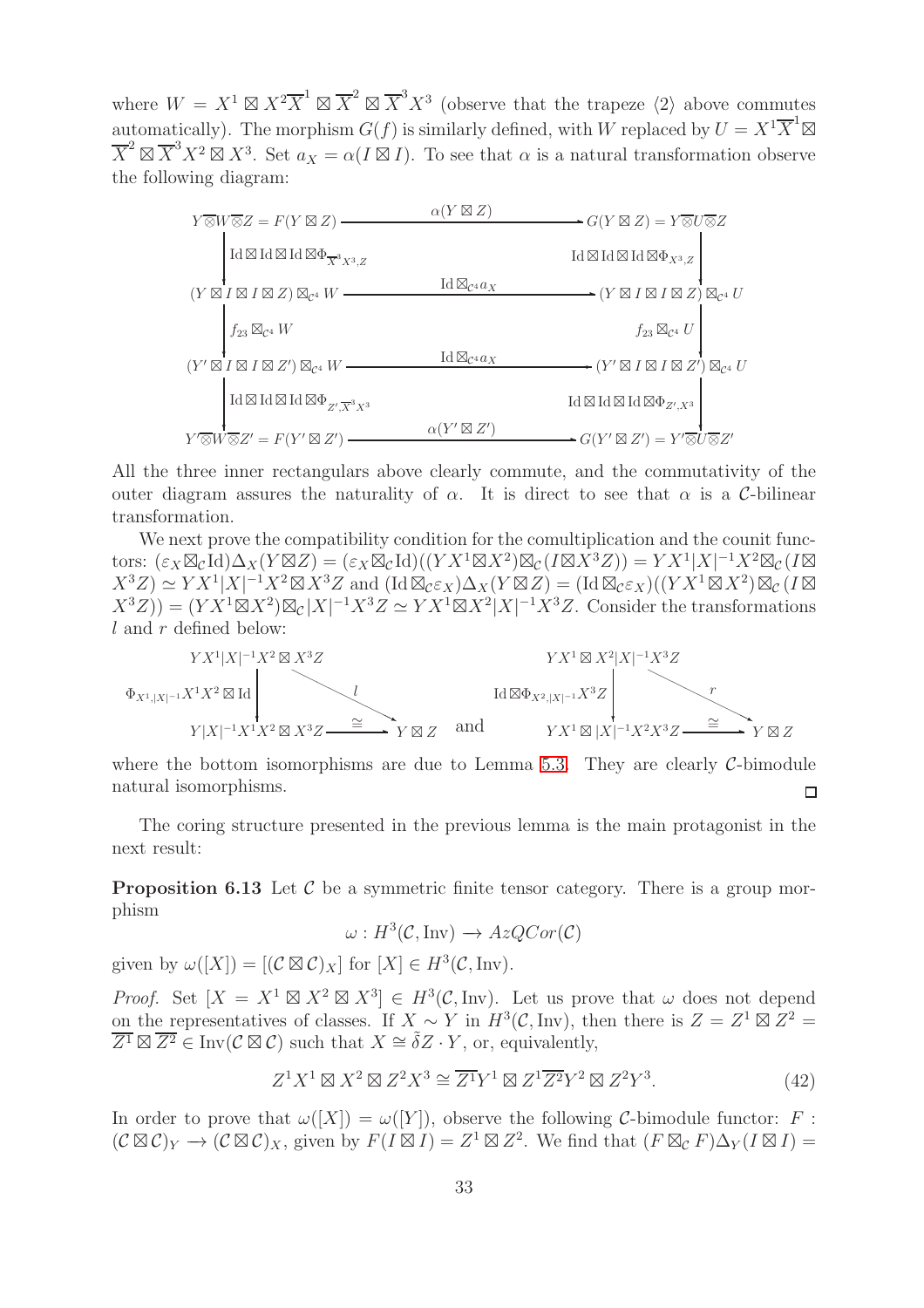$(F \boxtimes_{\mathcal{C}} F)((Y^1 \boxtimes Y^2) \boxtimes_{\mathcal{C}} (I \boxtimes Y^3)) = (Y^1 Z^1 \boxtimes Z^2 Y^2) \boxtimes_{\mathcal{C}} (\overline{Z^1} \boxtimes \overline{Z^2} Y^3) \simeq Y^1 Z^1 \boxtimes Z^2 Y^2 \overline{Z^1} \boxtimes \overline{Z^2} Y^3,$ whereas  $\Delta_X F(I \boxtimes I) = \Delta_X (Z^1 \boxtimes Z^2) = (Z^1 X^1 \boxtimes X^2) \boxtimes_{\mathcal{C}} (I \boxtimes X^3 Z^2) \simeq Z^1 X^1 \boxtimes X^2 \boxtimes X^3 Z^2.$ Let  $\gamma : \Delta_X \circ F \to (F \boxtimes_{\mathcal{C}} F) \Delta_Y$  be the (obviously) C-bimodule natural isomorphism given by the commuting diagram:

$$
UZ^1X^1 \boxtimes X^2 \boxtimes X^3Z^2V \xrightarrow{\gamma(U \boxtimes V) \qquad \qquad VV^1Z^1 \boxtimes Z^2Y^2\overline{Z}^1 \boxtimes \overline{Z}^2Y^3V}
$$
  
\n
$$
U \otimes \Phi_{Z^1,Y^1} \boxtimes \Phi_{\overline{Z^1},Z^2Y^2} \boxtimes \text{Id}
$$
  
\n
$$
UZ^1X^1 \boxtimes X^2 \boxtimes Z^2X^3V \xrightarrow{\simeq} \qquad \qquad \cong \qquad \qquad UZ^1Y^1 \boxtimes \overline{Z}^1Z^2Y^2 \boxtimes \overline{Z}^2Y^3V
$$

The bottom isomorphism is due to [\(42\)](#page-32-0). Then it is clear that  $F : (\mathcal{C} \boxtimes \mathcal{C})_Y \to (\mathcal{C} \boxtimes \mathcal{C})_X$ defines an equivalence of quasi  $\mathcal{C}$ -coring categories, since  $Z$  is invertible.

Finally we prove that  $\omega$  is a group map. Take  $[X], [Y] \in H^3(\mathcal{C}, \text{Inv})$ . We have:  $\omega([X][Y]) = \omega([XY]) = [(\mathcal{C} \boxtimes \mathcal{C})_{XY}]$  and  $\omega([X])\omega([Y]) = [(\mathcal{C} \boxtimes \mathcal{C})_X] [(\mathcal{C} \boxtimes \mathcal{C})_Y] = [(\mathcal{C} \boxtimes \mathcal{C})_Y]$  $\mathcal{C})_X \boxtimes_{\mathcal{C} \boxtimes \mathcal{C}} (\mathcal{C} \boxtimes \mathcal{C})_Y$ . The comultiplication functor for the latter coring category is given by [\(36\)](#page-30-0), that is,  $D((I \boxtimes I) \boxtimes_{\mathcal{C} \boxtimes \mathcal{C}} (I \boxtimes I)) = ((X^1 \boxtimes X^2) \boxtimes_{\mathcal{C} \boxtimes \mathcal{C}} (Y^1 \boxtimes Y^2)) \boxtimes_{\mathcal{C}} ((I \boxtimes X^3) \boxtimes_{\mathcal{C} \boxtimes \mathcal{C}}$  $(I \boxtimes Y^3)$   $\simeq (X^1 Y^1 \boxtimes X^2 Y^2) \boxtimes_{\mathcal{C}} (I \boxtimes X^3 Y^3) \simeq XY = \Delta_{XY}(I \boxtimes I)$ . Then it is clear that  $\omega([X][Y])$  and  $\omega([X])\omega([Y])$  determine the same quasi coring category.  $\Box$ 

**Remark 6.14** Given two coring categories  $M$  and  $N$  one would expect the counit functor on their product  $\varepsilon : \mathcal{M} \boxtimes_{\mathcal{C} \boxtimes \mathcal{C}} \mathcal{N} \to \mathcal{C}$  to be given by  $\varepsilon(M \boxtimes N) = \varepsilon_{\mathcal{M}}(M) \varepsilon_{\mathcal{N}}(N)$ . However, it is not clear how to prove the compatibility of the counit and the comultiplication functors on  $\mathcal{M} \boxtimes_{\mathcal{CRC}} \mathcal{N}$ . This is even not clear in such a simple case as for the 3-cocycle twisted coring categories  $(C \boxtimes C)_X$ .

Though, we do have that the map  $\omega$  restricted to the set  $H^3(\mathcal{C}, \text{Inv})$  produces proper C-coring categories (the class of the coring  $[(\mathcal{C}\boxtimes \mathcal{C})_X]$  - with the counit functor - does not depend on the representative of the class of  $X$  in the cohomology group). Indeed, with the notations as in the above proof we have that  $\varepsilon_X \circ F(U \boxtimes V) = \varepsilon_X(UZ^1 \boxtimes Z^2 V) =$  $UZ^1|X|^{-1}Z^2V$  and  $\varepsilon_Y(U \boxtimes V) = U|Y|^{-1}V = U|X|^{-1}|Z|V$ , so define the (obviously) C-bimodule natural isomorphism  $\delta : \varepsilon_X \circ F \to \varepsilon_Y$  to be  $\delta(U \boxtimes V) = U \otimes \Phi_{Z^1, |X|^{-1}} \otimes Z^2 V$ .

The map  $\omega$  from Proposition [6.13](#page-32-1) makes the following diagram commutative (up to an anti-group switch):



Here  $\chi$  is the map from Corollary [6.11](#page-30-1) and  $\chi([(\mathcal{M}, \Delta)]) = [(\mathcal{M}, \alpha(\Delta))],$  with  $\alpha$  from [\(30\)](#page-25-2). To see this, recall from [\(17\)](#page-10-1) that  $\tilde{\Delta}(M_2) = M_{(1)3} \boxtimes_{\mathcal{C}^{\otimes 3}} M_{(2)1}$ , where  $M_{(1)} \boxtimes_{\mathcal{C}^{\otimes 2}} M_{(2)} = \Delta(M)$ . Then it is immediate that  $\tilde{\Delta}_X = m(X)$ , so it is indeed a  $\mathcal{C}^{\boxtimes 3}$ -module equivalence. Let us compute  $\alpha(\tilde{\Delta}_X)$ . First of all observe that  $\tilde{\Delta}_X((Y \boxtimes Z)_2) = (Y X^1 \boxtimes X^2 \boxtimes I) \boxtimes_{\mathcal{C}^{\otimes 3}} (I \boxtimes I \boxtimes I)$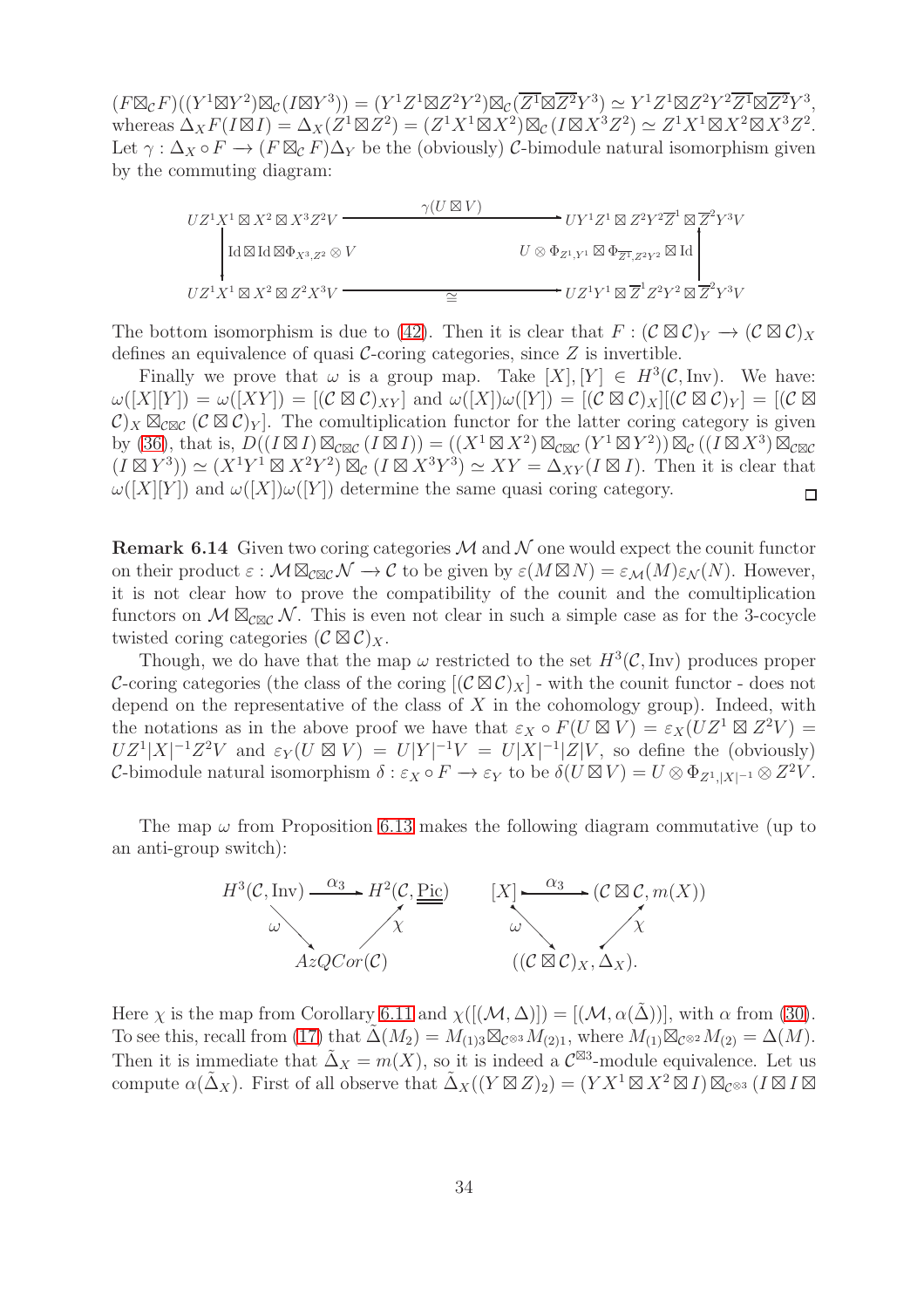$X^3Z$ , then by [\(30\)](#page-25-2) we have:

$$
\alpha^{-1}(\tilde{\Delta}_{X})(I^{\boxtimes 3}) = (\tilde{\Delta}_{X} \boxtimes_{\mathcal{C}^{\boxtimes 3}} (\mathcal{C} \boxtimes \mathcal{C})_{2}^{op}) \circ \overline{\mathrm{coev}}_{(\mathcal{C} \boxtimes \mathcal{C})_{2}}(I^{\boxtimes 3})
$$
  
\n
$$
= (\tilde{\Delta}_{X} \boxtimes_{\mathcal{C}^{\boxtimes 3}} (\mathcal{C} \boxtimes \mathcal{C})_{2}^{op}) (\bigoplus_{\substack{i \in J \\ j \in J}} (V_{i} \boxtimes I \boxtimes V_{j}') \boxtimes_{\mathcal{C}^{\otimes 3}} (W_{i} \boxtimes I \boxtimes W_{j}'))
$$
  
\n
$$
= \bigoplus_{\substack{i \in J \\ j \in J \\ j \in J}} (V_{i} X^{1} \boxtimes X^{2} \boxtimes I) \boxtimes_{\mathcal{C}^{\otimes 3}} (I \boxtimes I \boxtimes X^{3} V_{j}') \boxtimes_{\mathcal{C}^{\otimes 3}} (W_{i} \boxtimes I \boxtimes W_{j}')
$$
  
\n
$$
\simeq \bigoplus_{\substack{i \in J \\ j \in J \\ j \in J}} (V_{i} X^{1} \boxtimes X^{2} \boxtimes X^{3} V_{j}') \boxtimes_{\mathcal{C}^{\otimes 3}} (W_{i} \boxtimes I \boxtimes W_{j}')
$$
  
\n
$$
\simeq m(X) (\bigoplus_{\substack{i \in J \\ j \in J}} (V_{i} \boxtimes I \boxtimes V_{j}') \boxtimes_{\mathcal{C}^{\otimes 3}} (W_{i} \boxtimes I \boxtimes W_{j}'))
$$
  
\n
$$
\simeq m(X) (\bigoplus_{\substack{i \in J \\ j \in J}} \underline{\mathrm{Hom}}_{\mathcal{C}}(V_{i}, W_{i}) \boxtimes I \boxtimes \underline{\mathrm{Hom}}_{\mathcal{C}}(V_{j}', W_{j}'))
$$
  
\n
$$
\simeq m(X)
$$

where the last identity is due to Corollary [2.1.](#page-5-2) Then  $\alpha(\tilde{\Delta}_X) \simeq m((X)^{-1})$ , and we obtain  $\chi([((\mathcal{C}\boxtimes \mathcal{C})_X,\Delta_X)])=[((\mathcal{C}\boxtimes \mathcal{C})_X,m(X^{-1}))].$ 

### <span id="page-34-0"></span>7 The full group of Azumaya quasi coring categories

So far we have studied module categories over a symmetric finite tensor category  $\mathcal{C}$ . In the next two subsections we will investigate which relations we have if we take another symmetric finite tensor category  $D$  into a consideration.

#### 7.1 The colimit over symmetric finite tensor categories

Let  $\mathcal{F}: \mathcal{C} \to \mathcal{D}$  be a functor between symmetric finite tensor categories. Then the induced functor  $\mathcal{F}' : \underline{AzQCor}(\mathcal{C}) \to \underline{AzQCor}(\mathcal{D})$  is given by  $\mathcal{F}'(\mathcal{M}) = \mathcal{M} \boxtimes_{\mathcal{C}^{\boxtimes 2}} \mathcal{D} \boxtimes \mathcal{D}$ . The comultiplication  $\overline{\overline{\text{functor}}}$  on the latter is induced by those on M and  $\mathcal{D} \boxtimes \mathcal{D}$ . That is,  $\Delta: \mathcal{M} \boxtimes_{\mathcal{C}^{\boxtimes 2}} \mathcal{D} \boxtimes \mathcal{D} \rightarrow (\mathcal{M} \boxtimes_{\mathcal{C}^{\boxtimes 2}} \mathcal{D} \boxtimes \mathcal{D}) \boxtimes_{\mathcal{D}} (\mathcal{M} \boxtimes_{\mathcal{C}^{\boxtimes 2}} \mathcal{D} \boxtimes \mathcal{D})$  is given by:  $\Delta(M \boxtimes_{\mathcal{C}^{\boxtimes 2}} (D \boxtimes D'))$  =  $(M_{(1)} \boxtimes_{\mathcal{C}^{\boxtimes 2}} (D \boxtimes I)) \boxtimes_{\mathcal{D}} (M_{(2)} \boxtimes_{\mathcal{C}^{\boxtimes 2}} (I \boxtimes D'))$  for  $M \in \mathcal{M}, D, D' \in \mathcal{D}$ . It is direct to check that  $\Delta$  is  $\mathcal{C}\boxtimes\mathcal{C}$ -balanced, as  $\mathcal C$  and  $\mathcal D$  are symmetric. The left  $\mathcal D$ -module category structure on  $M \boxtimes_{\mathcal{C}^{\boxtimes 2}} \mathcal{D} \boxtimes \mathcal{D}$  is induced by that on  $\mathcal{D} \boxtimes \mathcal{D}$ . The functor  $\mathcal{F}'$  is such that the following diagram commutes:

$$
\frac{AzQCor(C) \xrightarrow{\mathcal{H}} \underline{Z}^2(\mathcal{C}, \underline{\text{Pic}})}{\mathcal{F}'}
$$
\n
$$
\underline{AzQCor}(D) \xrightarrow{\mathcal{H}} \underline{Z}^2(D, \underline{\text{Pic}})
$$

where H is the monoidal isomorphism from [\(37\)](#page-30-2) and  $\mathcal{F}^*$  was defined in [\(28\)](#page-24-1). After taking the corresponding Grothendieck groups and their quotients, we obtain a commutative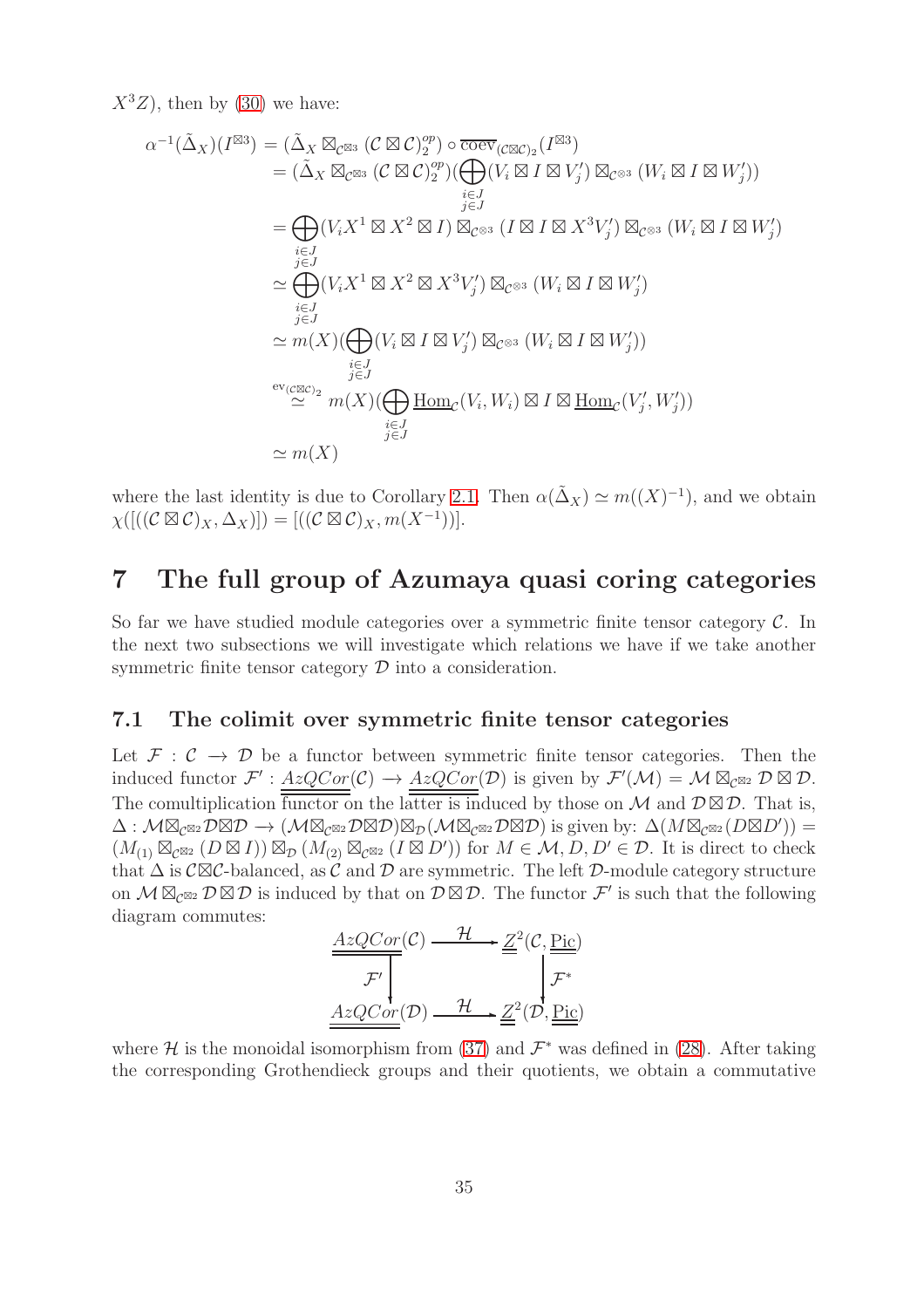diagram:

$$
AzQCor(\mathcal{C}) \xrightarrow{\cong} H^{2}(\mathcal{C}, \underline{\underline{\mathrm{Pic}}})
$$
  

$$
\mathcal{F}'' \downarrow \qquad \qquad \downarrow \mathcal{F}_{*}
$$
  

$$
AzQCor(\mathcal{D}) \xrightarrow{\cong} H^{2}(\mathcal{D}, \underline{\underline{\mathrm{Pic}}}).
$$

This is to say that the group isomorphisms in Corollary [6.11](#page-30-1) induces an isomorphism of functors

$$
AzQCor(\bullet /vec) \cong H^2(\bullet /vec, \underline{\underline{\mathrm{Pic}}}) : \ FTC_{symm} \to \underline{\underline{Ab}}
$$

where the second functor is that from [\(29\)](#page-25-3) for  $n = 2$ . Here we identify  $AzQCor(\mathcal{C}) =$  $AzQCor(\mathcal{C}/vec)$  for any  $\mathcal{C} \in FTC_{summ}$ . So for the colimits we have:

<span id="page-35-1"></span>
$$
\text{colim } AzQCor(\bullet /vec) \cong \text{colim } H^2(\bullet /vec, \underline{\text{Pic}}). \tag{43}
$$

#### <span id="page-35-0"></span>7.2 The full group of Azumaya quasi coring categories

In this subsection we will introduce the full group of Azumaya quasi coring categories and we will prove that it is the colimit of the *relative* groups  $AzQCor(\mathcal{C}/vec)$ . For these constructions Proposition [5.8](#page-24-0) is of great importance.

We define an *Azumaya quasi coring category over vec* as a pair  $(C, \mathcal{M})$ , where C is a symmetric finite tensor category, and  $\mathcal M$  is an Azumaya quasi  $\mathcal C$ -coring category. Given two Azumaya quasi coring categories  $(C, \mathcal{M})$  and  $(D, \mathcal{N})$  over vec, a morphism between them is a pair  $(F, \mathcal{F})$ , where  $F: \mathcal{C} \to \mathcal{D}$  is an equivalence of symmetric tensor categories and  $\mathcal{F}: \mathcal{M} \to \mathcal{N}$  is a C-bimodule category equivalence that preserves the comultiplication functors. Let  $AzQCor(vec)$  be the category of Azumaya quasi coring categories over vec. In what follows, the (canonical) Azumaya quasi coring categories of the form  $\delta_1(\mathcal{N})$  for  $\mathcal{N} \in \text{Pic}(\mathcal{C})$  and  $\mathcal{C}$  a symmetric finite tensor category, we will call *elementary*.

We start by an easy to prove result:

**Lemma 7.1** Let C and D be tensor categories. If  $M \in C$ -Mod and  $N \in D$ -Mod, then  $\mathcal{M} \boxtimes \mathcal{N} \in \mathcal{C} \boxtimes \mathcal{D}$ -Mod.

Lemma 7.2 *Suppose that* C *and* D *are braided tensor categories. If* M *is an Azumaya quasi* C-coring category and N is an Azumaya quasi D-coring category, then  $M \boxtimes N$  *is an Azumaya quasi* C ⊠ D*-coring category.*

*An analogous statement holds true for invertible coring categories.*

*Proof.* Since C and D are braided, so is  $\mathcal{C} \boxtimes \mathcal{D}$  (e.g. [\[11,](#page-40-1) Section 2.1, equation (8)]). We have that  $M \boxtimes N$  is indeed an invertible  $\mathcal{C} \boxtimes \mathcal{D}$ -bimodule category:

$$
(\mathcal{M} \boxtimes \mathcal{N}) \boxtimes_{\mathcal{C} \boxtimes \mathcal{D}} (\mathcal{M}^{op} \boxtimes \mathcal{N}^{op}) \stackrel{Lemma 2.5}{\simeq} (\mathcal{M} \boxtimes_{\mathcal{C}} \mathcal{M}^{op}) \boxtimes (\mathcal{N} \boxtimes_{\mathcal{D}} \mathcal{N}^{op}) \simeq \mathcal{C} \boxtimes \mathcal{D}.
$$

The functor  $\Delta$  defined through the composition:

$$
\mathcal{M} \boxtimes \mathcal{N} \xrightarrow{\Delta_{\mathcal{M}}} (\mathcal{M} \boxtimes_{\mathcal{C}} \mathcal{M}) \boxtimes (\mathcal{N} \boxtimes_{\mathcal{D}} \mathcal{N})
$$

$$
\xrightarrow{\simeq} (\mathcal{M} \boxtimes \mathcal{N}) \boxtimes_{\mathcal{C} \boxtimes \mathcal{D}} (\mathcal{M} \boxtimes \mathcal{N})
$$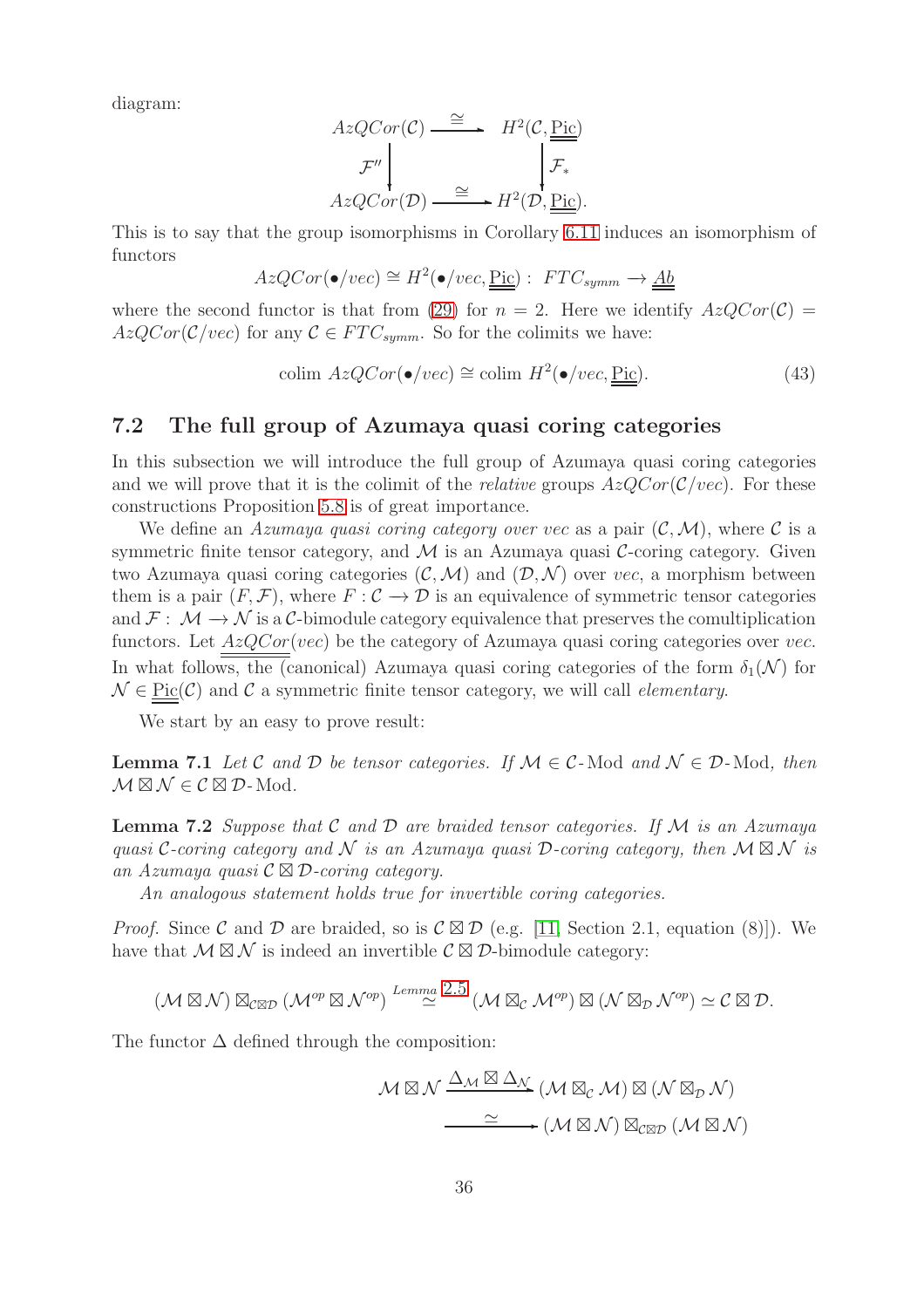is  $\mathcal{C}\boxtimes\mathcal{D}$ -bilinear, because  $\Delta_{\mathcal{M}}$  is  $\mathcal{C}$ -bilinear and  $\Delta_{\mathcal{N}}$  is  $\mathcal{D}$ -bilinear. For  $M \in \mathcal{M}$  and  $N \in \mathcal{N}$ it is  $\Delta(M\boxtimes N) = (M_{(1)}\boxtimes N_{(1)})\boxtimes_{\mathcal{C}\boxtimes\mathcal{D}} (M_{(2)}\boxtimes N_{(2)})$ . Then it is clear that  $\mathcal{M}\boxtimes\mathcal{N}$  equipped with  $\Delta$  is a quasi  $\mathcal{C} \boxtimes \mathcal{D}$ -coring category.

Let  $\Delta$  denote the corresponding functor for  $\mathcal{M} \boxtimes \mathcal{N}$ . To see that it is an equivalence, we compute:

$$
\tilde{\Delta}((M \boxtimes N)_2) = (M \boxtimes N)_{(1)3} \boxtimes_{(C \boxtimes \mathcal{D})^{\boxtimes 3}} (M \boxtimes N)_{(2)1}
$$
  
\n
$$
\simeq (M_{(1)} \boxtimes N_{(1)})_3 \boxtimes_{(C \boxtimes \mathcal{D})^{\boxtimes 3}} (M_{(2)} \boxtimes N_{(2)})_1
$$
  
\n
$$
\simeq (M_{(1)3} \boxtimes N_{(1)3}) \boxtimes_{(C \boxtimes \mathcal{D})^{\boxtimes 3}} (M_{(2)1} \boxtimes N_{(2)1})
$$
  
\n
$$
\simeq \tilde{\Delta}_{\mathcal{M}}(M_2) \boxtimes \tilde{\Delta}_{\mathcal{N}}(N_2).
$$

Since both  $\Delta_M$  and  $\Delta_N$  are equivalences and the bifunctor  $\boxtimes$  is biexact, we conclude that  $\Delta$  is an equivalence, too, proving that  $\mathcal{M} \boxtimes \mathcal{N}$  is Azumaya.

If  $\varepsilon_M$  and  $\varepsilon_N$  are the counit functors for M and N respectively, then  $\varepsilon := \varepsilon_M \boxtimes \varepsilon_N$  is clearly the counit functor for  $\mathcal{M} \boxtimes \mathcal{N}$ . □

Take  $(M, \alpha), (\mathcal{N}, \beta) \in \mathcal{Z}^2(\mathcal{C}, \text{Pic})$  such that  $[(\mathcal{M}, \alpha)] = [(\mathcal{N}, \beta)]$  in  $H^2(\mathcal{C}, \text{Pic})$ . Let  $F: \mathcal{C} \to \mathcal{D}$  be a symmetric tensor functor and consider two further functors:  $\overline{\Lambda}, \Psi: \mathcal{C}$  $\rightarrow$   $\mathcal{C} \boxtimes \mathcal{D}$  given by:

$$
\Lambda(X) = I_{\mathcal{C}} \boxtimes F(X) \quad \text{and} \quad \Psi(X) = X \boxtimes I_{\mathcal{D}}
$$

for  $X \in \mathcal{C}$ , here  $I_{\mathcal{C}}, I_{\mathcal{D}}$  are the unit objects in  $\mathcal{C}$  and  $\mathcal{D}$ , respectively. They are symmetric monoidal functors. We may rewrite them as:  $\Lambda = (\mathrm{Id}_{\mathcal{C}} \boxtimes F) e_1$  and  $\Psi = - \boxtimes \mathrm{Id}_{\mathcal{D}}$ . Then clearly if  $C = \mathcal{D}$  and  $F = \text{Id}_{\mathcal{C}}$ , we have:  $\Lambda = e_1$  and  $\Psi = e_2$ , where the functors  $e_1, e_2 : \mathcal{C}$  $\rightarrow \mathcal{C} \boxtimes \mathcal{C}$  are those from [\(16\)](#page-9-2). Applying Proposition [5.8](#page-24-0) to the functors  $\Lambda$  and  $\Psi$  we obtain:

$$
[\Lambda^*(\mathcal{M},\alpha)] = [\Psi^*(\mathcal{N},\beta)]
$$

in  $H^2(\mathcal{C} \boxtimes \mathcal{D}/vec, \underline{\text{Pic}})$ , where  $\Lambda^*, \Psi^* : \underline{Z}^2(\mathcal{C}, \underline{\text{Pic}}) \to \underline{Z}^2(\mathcal{C} \boxtimes \mathcal{D}, \underline{\text{Pic}})$  are the induced functors as in [\(28\)](#page-24-1). We apply  $\chi^{-1}$  from Corollary [6.11](#page-30-1) to both sides and we get:

$$
[(\mathcal{M} \boxtimes_{\mathcal{C}^{\boxtimes 2} \Lambda^{\boxtimes 2}} (\mathcal{C} \boxtimes \mathcal{D})^{\boxtimes 2}] = [(\mathcal{N} \boxtimes_{\mathcal{C}^{\boxtimes 2} \Psi^{\boxtimes 2}} (\mathcal{C} \boxtimes \mathcal{D})^{\boxtimes 2}]
$$

in  $AzQCor(\mathcal{C}\boxtimes \mathcal{D})$ . By the definition of  $\Lambda$  and  $\Psi$  this can be rewritten as:

$$
[{\mathcal C}\boxtimes {\mathcal C}\boxtimes ({\mathcal M}\boxtimes_{{\mathcal C}^{\boxtimes 2} \ F^{\boxtimes 2}}({\mathcal D}^{\boxtimes 2}))]=[{\mathcal N}\boxtimes {\mathcal D}\boxtimes {\mathcal D}].
$$

If we multiply the inverse of one of them with the other one we get the unit, hence the quasi coring categories:

$$
(\mathcal{C} \boxtimes \mathcal{C} \boxtimes (\mathcal{M}^{op} \boxtimes_{\mathcal{C}^{\boxtimes 2} F^{\boxtimes 2}} (\mathcal{D} \boxtimes \mathcal{D}))) \boxtimes_{\mathcal{C} \boxtimes \mathcal{C} \boxtimes \mathcal{D} \boxtimes \mathcal{D}} (\mathcal{N} \boxtimes \mathcal{D} \boxtimes \mathcal{D})
$$
  

$$
\simeq \mathcal{N} \boxtimes \mathcal{M}^{op} \boxtimes_{\mathcal{C} \boxtimes \mathcal{C} F^{\boxtimes 2}} (\mathcal{D}^{\boxtimes 2})
$$
(44)

and similarly:

<span id="page-36-2"></span><span id="page-36-0"></span>
$$
\mathcal{N}^{op} \boxtimes (\mathcal{M} \boxtimes_{\mathcal{CRC} F^{\boxtimes 2}} (\mathcal{D}^{\boxtimes 2})) \tag{45}
$$

are elementary.

<span id="page-36-1"></span>We will apply this idea in the results that follow. Observe that for an Azumaya quasi C-coring category  $(M, \Delta)$  and its corresponding  $(M, \alpha) \in \underline{Z}^2(\mathcal{C}, \underline{\text{Pic}})$ , the inverse of the latter in  $Z^2(\mathcal{C}, \underline{\text{Pic}})$  is represented by  $(\mathcal{M}^{op}, (\alpha^{op})^{-1})$ , and its corresponding quasi coring category is  $(\mathcal{M}^{\overline{op}}, (\Delta^{op})^{-1}).$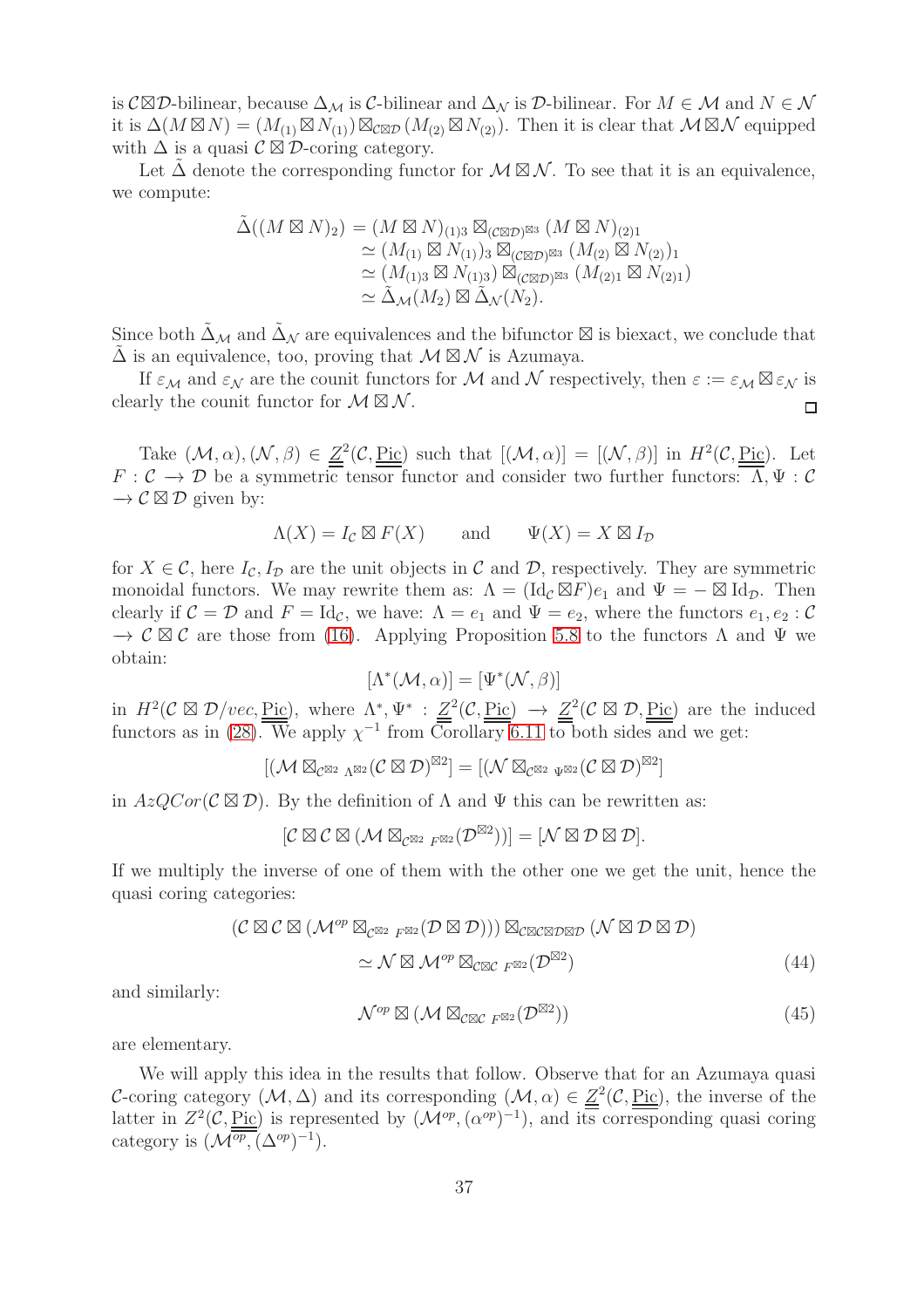**Proposition 7.3** Let M be an Azumaya quasi C-coring category. Then  $M \boxtimes M^{op}$  is an elementary quasi coring category over vec.

*Proof.* Consider  $\mathcal{H}(\mathcal{M}) = (\mathcal{M}, \alpha) \in \mathbb{Z}^2(\mathcal{C}, \underline{\text{Pic}})$ , where  $\mathcal{H}$  is from [\(37\)](#page-30-2). The assertion follows from [\(44\)](#page-36-0) with  $\mathcal{N} = \mathcal{M}, \mathcal{C} = \mathcal{D}$  and  $F = \text{Id}_{\mathcal{C}}$ .  $\Box$ 

Let  $(C, \mathcal{M})$  and  $(D, \mathcal{N})$  be Azumaya quasi coring categories over vec. We say that M and N are *Brauer equivalent* (notation:  $M \sim N$ ) if there exist elementary quasi coring categories  $\mathcal{E}_1$  and  $\mathcal{E}_2$  over vec such that  $\mathcal{M} \boxtimes \mathcal{E}_1 \simeq \mathcal{N} \boxtimes \mathcal{E}_2$  as (Azumaya) invertible quasi coring categories over vec. Since the Deligne tensor product of two elementary quasi coring categories is elementary, it is easy to show that ∼ is an equivalence relation. Let  $AzQCor(vec)$  be the set of Brauer equivalence classes of equivalence classes of Azumaya quasi coring categories over vec. From Proposition [7.3](#page-36-1) it follows that  $AzQCor(vec)$  is an (abelian) group under the operation induced by the Deligne tensor product ⊠, with unit element [vec] and the inverse  $[(\mathcal{M}^{op}, (\Delta^{op})^{-1})]$  of  $[(\mathcal{M}, \Delta)]$ . Observe that it is abelian since the monoidal category  $(\mathfrak{C}_k, \boxtimes, vec)$  is symmetric.

<span id="page-37-0"></span>**Lemma 7.4** Let M and  $\mathcal E$  be Azumaya quasi C-coring categories so that  $\mathcal E = \text{Can}(\mathcal L; \mathcal C)$ *is elementary, for some*  $\mathcal{L} \in \text{Pic}(\mathcal{C})$ *. Then the Azumaya quasi coring categories*  $M \boxtimes_{\mathcal{C}} \otimes_2 \mathcal{E}$ *and* M *are Brauer equivalent.*

*Proof.* For  $\mathcal{E}$  elementary we have  $\mathcal{H}(\mathcal{E}) = (\mathcal{L}^{op} \boxtimes \mathcal{L}, \lambda_{\mathcal{L}})$ , and if  $\mathcal{H}(\mathcal{M}) = (\mathcal{M}, \alpha)$ , we have:

$$
[(\mathcal{M} \boxtimes_{\mathcal{C}^{\boxtimes 2}} \mathcal{E}, \alpha \boxtimes_{\mathcal{C}^{\boxtimes 3}} \lambda_{\mathcal{L}})] = [(\mathcal{M}, \alpha)]
$$

in  $H^2(\mathcal{C}, \underline{\mathrm{Pic}})$ . Let now  $\mathcal{N} = \mathcal{M} \boxtimes_{\mathcal{C}^{\boxtimes 2}} \mathcal{E}, \mathcal{C} = \mathcal{D}$  and  $F = \mathrm{Id}_{\mathcal{C}}$  in [\(44\)](#page-36-0). Then  $(\mathcal{M} \boxtimes_{\mathcal{C}^{\boxtimes 2}} \mathcal{E}) \boxtimes$  $\mathcal{M}^{op} = \overline{\mathcal{P}}$  is an elementary quasi coring category, and

$$
(\mathcal{M} \boxtimes_{\mathcal{C}^{\boxtimes 2}} \mathcal{E}) \boxtimes \mathcal{M}^{op} \boxtimes \mathcal{M} = \mathcal{P} \boxtimes \mathcal{M}.
$$

By Proposition [7.3](#page-36-1) we have that  $M \boxtimes M^{op}$  is elementary, so it follows that  $M \boxtimes_{\mathcal{C}} \mathbb{Z}_2 \mathcal{E} \sim \mathcal{M}$ .  $\Box$ 

<span id="page-37-1"></span>**Lemma 7.5** Let  $F: \mathcal{C} \to \mathcal{D}$  be a functor between two symmetric finite tensor categories. *If* M is an Azumaya quasi C-coring category, then  $M \sim F'(\mathcal{M}) = \mathcal{M} \boxtimes_{\mathcal{C}^{\boxtimes 2} F^{\boxtimes 2}} \text{Can}(\mathcal{D}; \mathcal{D})$ .

*Proof.* We set  $\mathcal{H}(\mathcal{M}) = (\mathcal{M}, \alpha)$  as before, now putting  $\mathcal{N} = \mathcal{M}$  in [\(45\)](#page-36-2) we have that  $\mathcal{M}^{op} \boxtimes (\mathcal{M} \boxtimes_{\mathcal{C}^{\boxtimes 2}} \mathcal{F}^{op} \boxtimes \mathcal{C}an(\mathcal{D}; \mathcal{D})) = \mathcal{E}$  is an elementary quasi  $\mathcal{C} \boxtimes \mathcal{D}$ -coring category. We then have:

$$
\mathcal{M} \boxtimes \mathcal{M}^{op} \boxtimes (\mathcal{M} \boxtimes_{\mathcal{C}^{\boxtimes 2}} \operatorname{Can}(\mathcal{D}; \mathcal{D})) \simeq \mathcal{M} \boxtimes \mathcal{E},
$$

being  $\mathcal{M} \boxtimes \mathcal{M}^{op}$  elementary, we may deduce that  $\mathcal{M} \sim F'(\mathcal{M}) = \mathcal{M} \boxtimes_{\mathcal{C}^{\boxtimes 2}} F^{\boxtimes 2} \operatorname{Can}(\mathcal{D}; \mathcal{D}).$  $\Box$ 

<span id="page-37-2"></span>**Proposition 7.6** Let  $\mathcal{C}$  be a symmetric finite tensor category. There is a well-defined group monomorphism:

$$
i_{\mathcal{C}}: AzQCor(\mathcal{C}) \rightarrow AzQCor(vec), i_{\mathcal{C}}([\mathcal{M}]) = [\mathcal{M}].
$$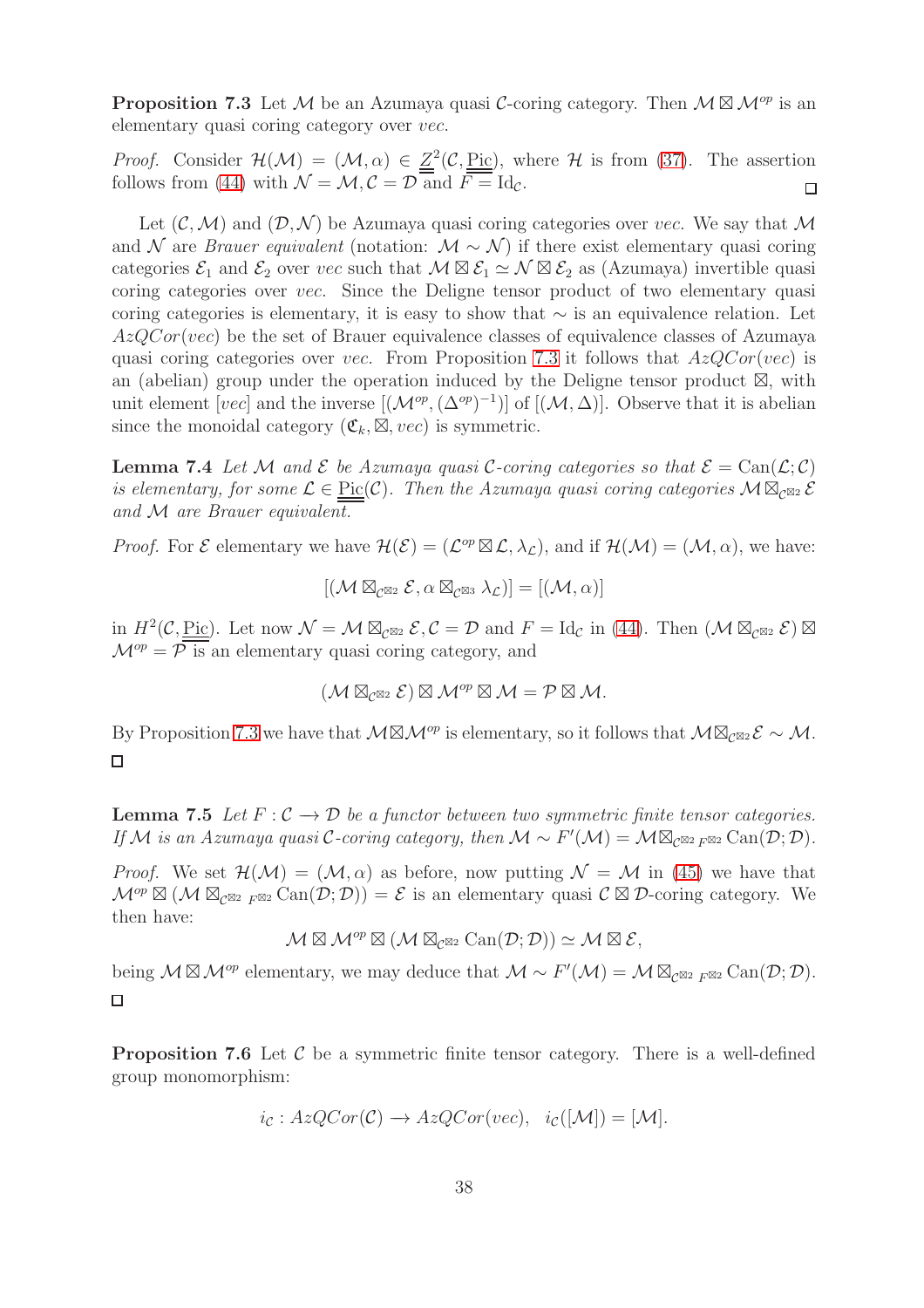If  $F: \mathcal{C} \to \mathcal{D}$  is a functor between two symmetric finite tensor categories, then there is a commutative diagram:



*Proof.* Let us first make sure that  $i_{\mathcal{C}}$  is well-defined. For that purpose take  $[\mathcal{M}] = [\mathcal{N}]$ in  $AzQCor(\mathcal{C}) = K_0[AzQCor(\mathcal{C})]/\text{Can}(\mathcal{C})$ . That means that for an elementary quasi C-coring category  $\mathcal E$  we have  $\overline{\mathcal M} \boxtimes_{\mathcal C^{\boxtimes 2}} \mathcal N^{op} \simeq \mathcal E$ . Multiplying this in the group  $AzQCor(\mathcal C)$ by N, i.e. tensoring the equation over  $\mathcal{C} \boxtimes \mathcal{C}$  by N, we obtain  $\mathcal{M} \simeq \mathcal{N} \boxtimes_{\mathcal{C}^{\boxtimes 2}} \mathcal{E}$ . By Lemma [7.4](#page-37-0) this is Brauer equivalent to  $\mathcal N$  in  $AzQCor(vec)$ , thus  $i_{\mathcal{C}}$  is well-defined. Let us now show that  $i_{\mathcal{C}}$  is a group homomorphism. Let M and N be two Azumaya quasi C-coring categories. Then by Proposition [7.3](#page-36-1) the quasi  $\mathcal{C}\boxtimes\mathcal{C}$ -coring category  $\mathcal{M}^{op}\boxtimes\mathcal{M}=\mathcal{E}_1$ , and clearly the quasi C-coring category  $\mathcal{M} \boxtimes_{\mathcal{C}^{\boxtimes 2}} \mathcal{M}^{op} = \mathcal{E}_2$ , are both elementary. Now we find:

$$
\mathcal{M} \boxtimes \mathcal{N} \sim (\mathcal{M} \boxtimes \mathcal{N}) \boxtimes_{\mathcal{C}^{\boxtimes 4}} (\mathcal{M}^{op} \boxtimes \mathcal{M})
$$
  
\n
$$
\simeq (\mathcal{M} \boxtimes_{\mathcal{C}^{\boxtimes 2}} \mathcal{M}^{op}) \boxtimes (\mathcal{N} \boxtimes_{\mathcal{C}^{\boxtimes 2}} \mathcal{M})
$$
  
\n
$$
\sim \mathcal{N} \boxtimes_{\mathcal{C}^{\boxtimes 2}} \mathcal{M} \simeq \mathcal{M} \boxtimes_{\mathcal{C}^{\boxtimes 2}} \mathcal{N}
$$

where the first identity holds by Lemma [7.4,](#page-37-0) the second identity is due to Lemma [2.5](#page-6-3) and the third one holds because vec is trivially an elementary quasi coring category. Thus, in  $AzQCor(vec)$  we have:

$$
i_{\mathcal{C}}([\mathcal{M} \boxtimes_{\mathcal{C}^{\boxtimes 2}} \mathcal{N}]) = [\mathcal{M} \boxtimes \mathcal{N}] = i_{\mathcal{C}}([\mathcal{M}]) i_{\mathcal{C}}([\mathcal{N}]).
$$

This proves that  $i_{\mathcal{C}}$  is a group map. It is clearly injective.

Finally, from Lemma [7.5](#page-37-1) it follows that  $i_{\mathcal{C}}([\mathcal{M}]) = [\mathcal{M}] = [\mathcal{M} \boxtimes_{\mathcal{C}^{\boxtimes 2}} F^{\boxtimes 2}(\mathcal{D} \boxtimes \mathcal{D})] =$  $(i_{\mathcal{D}} \circ \tilde{F})([\mathcal{M}]).$  $\Box$ 

Theorem 7.7 *We have the following isomorphism of groups:*

$$
AzQCor(vec) \cong \text{colim } AzQCor(\bullet /vec) \cong \text{colim } H^2(\bullet /vec, \underline{\text{Pic}}).
$$

*Proof.* From Proposition [7.6](#page-37-2) and the definition of the colimit we have that there is a unique map

$$
i: \text{ colim } AzQCor(\bullet /vec) \to AzQCor(vec).
$$

Let A be an arbitrary abelian group, and let  $\beta_c$ :  $AzQCor(\mathcal{C}) \rightarrow A$  be a collection of maps such that

$$
\beta_{\mathcal{D}}\circ F=\beta_{\mathcal{C}},
$$

for every functor of symmetric finite tensor categories  $F : \mathcal{C} \to \mathcal{D}$ .

We define the map

$$
\beta: AzQCor(vec) \to A
$$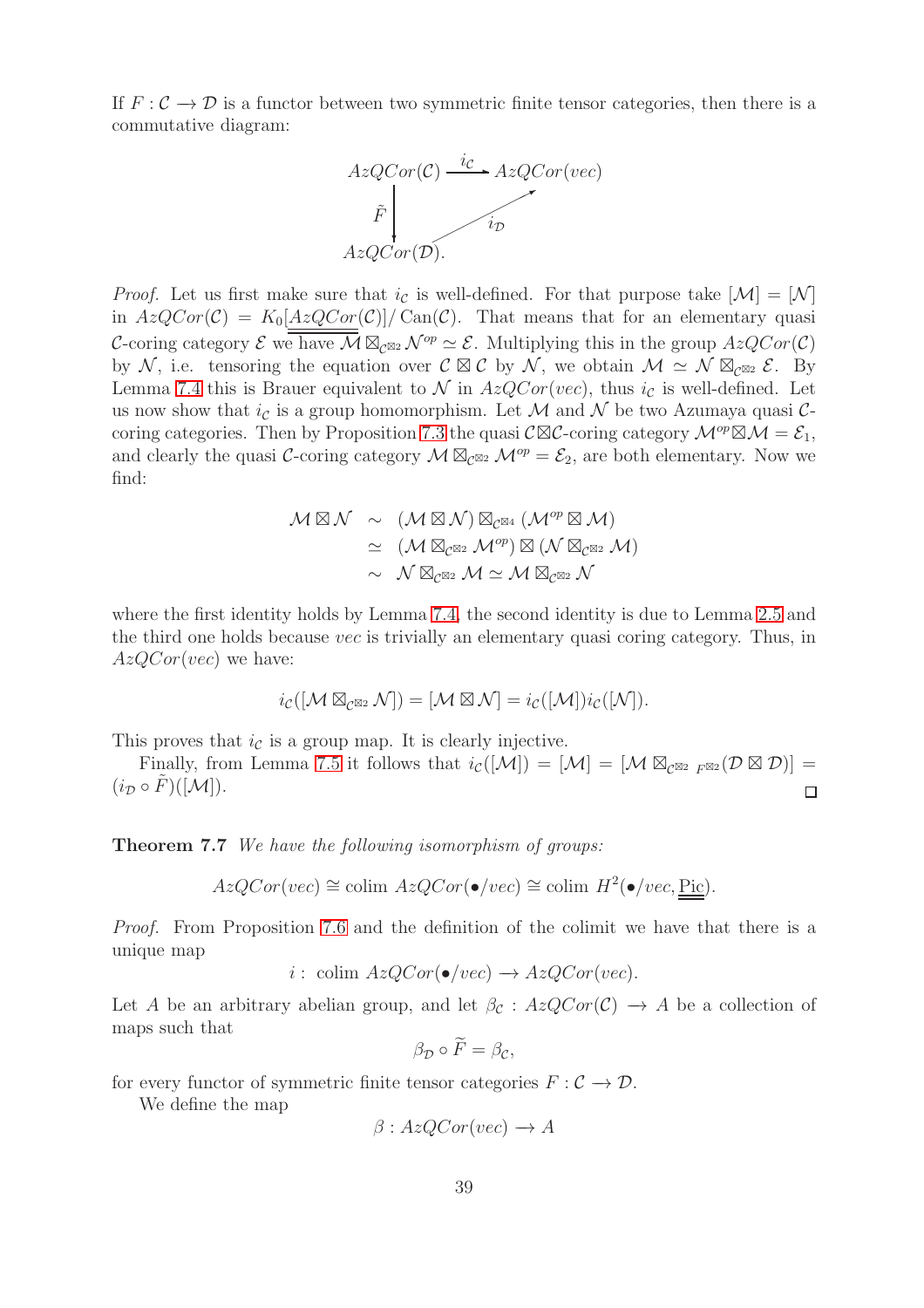as follows. An element X of  $AzQCor(vec)$  is represented by an Azumaya quasi C-coring category  $\mathcal M$  for some symmetric finite tensor category  $\mathcal C$ . Then define

$$
\beta(X) = \beta_{\mathcal{C}}([\mathcal{M}]).
$$

To show that it is well-defined, take an Azumaya quasi  $\mathcal{D}$ -coring category  $\mathcal N$  such that  $[\mathcal{N}] = [\mathcal{M}]$ . Then

$$
\mathcal{M} \boxtimes (\mathcal{D} \boxtimes \mathcal{D}) \sim \mathcal{M} \sim \mathcal{N} \sim \mathcal{N} \boxtimes (\mathcal{C} \boxtimes \mathcal{C})
$$

and from the injectivity of  $i_{\mathcal{C}\boxtimes\mathcal{D}}$  (see Proposition [7.6\)](#page-37-2) we obtain that  $[\mathcal{M}\boxtimes(\mathcal{D}\boxtimes\mathcal{D})]=$  $[\mathcal{N} \boxtimes (\mathcal{C} \boxtimes \mathcal{C})]$  in  $AzQCor(\mathcal{C} \boxtimes \mathcal{D})$ , hence

 $\beta_{\mathcal{C}}([M]) = \beta_{\mathcal{C}\boxtimes\mathcal{D}}([M\boxtimes(D\boxtimes\mathcal{D})]) = \beta_{\mathcal{C}\boxtimes\mathcal{D}}([N\boxtimes(D\boxtimes\mathcal{C})]) = \beta_{\mathcal{D}}([N]),$ 

so  $\beta$  is well-defined. It is constructed so that the diagrams



commute for all  $\mathcal{C} \in FTC_{symm}$ . To prove that  $\beta$  is unique with such a property, assume that there exists  $\gamma : AzQCor(vec) \rightarrow A$  with  $\gamma i_{\mathcal{C}} = \beta_{\mathcal{C}}$  for all symmetric finite tensor categories C. Let  $X = [\mathcal{M}] \in AzQCor(vec)$  for some symmetric finite tensor category C and an Azumaya quasi C-coring category M. We then have:  $\gamma(X) = \gamma i_c([M])$  $\beta_{\mathcal{C}}(|\mathcal{M}|) = \beta i_{\mathcal{C}}(|\mathcal{M}|) = \beta(X)$ , hence  $\gamma = \beta$ . This means that  $AzQCor(vec)$  satisfies the required universal property of a colimit. Finally, apply [\(43\)](#page-35-1). П

Observe that all the results in this subsection are valid for Azumaya quasi- as well for proper coring categories, so we have:

$$
AzCor^*(vec) \cong \text{colim } AzCor^*(\bullet /vec)
$$

for the corresponding groups of Azumaya coring categories.

#### Acknowledgments

The work of the author was partially supported by the Mathematical Institute of the Serbian Academy of Sciences and Arts (MI SANU), Serbia.

## <span id="page-39-1"></span>References

- [1] A. Brugui`eres. *Cat´egories pr´emodulaires, modularisations et invariants desvariétés de dimension 3*, Math. Ann. **316** (2000), 215–236.
- <span id="page-39-0"></span>[2] T. BRZEZIŃSKI. The structure of corings. Induction functors, Maschke-type theo*rem, and Frobenius and Galois-type properties*, Algebr. Represent. Theory 5 (2002), 389-410.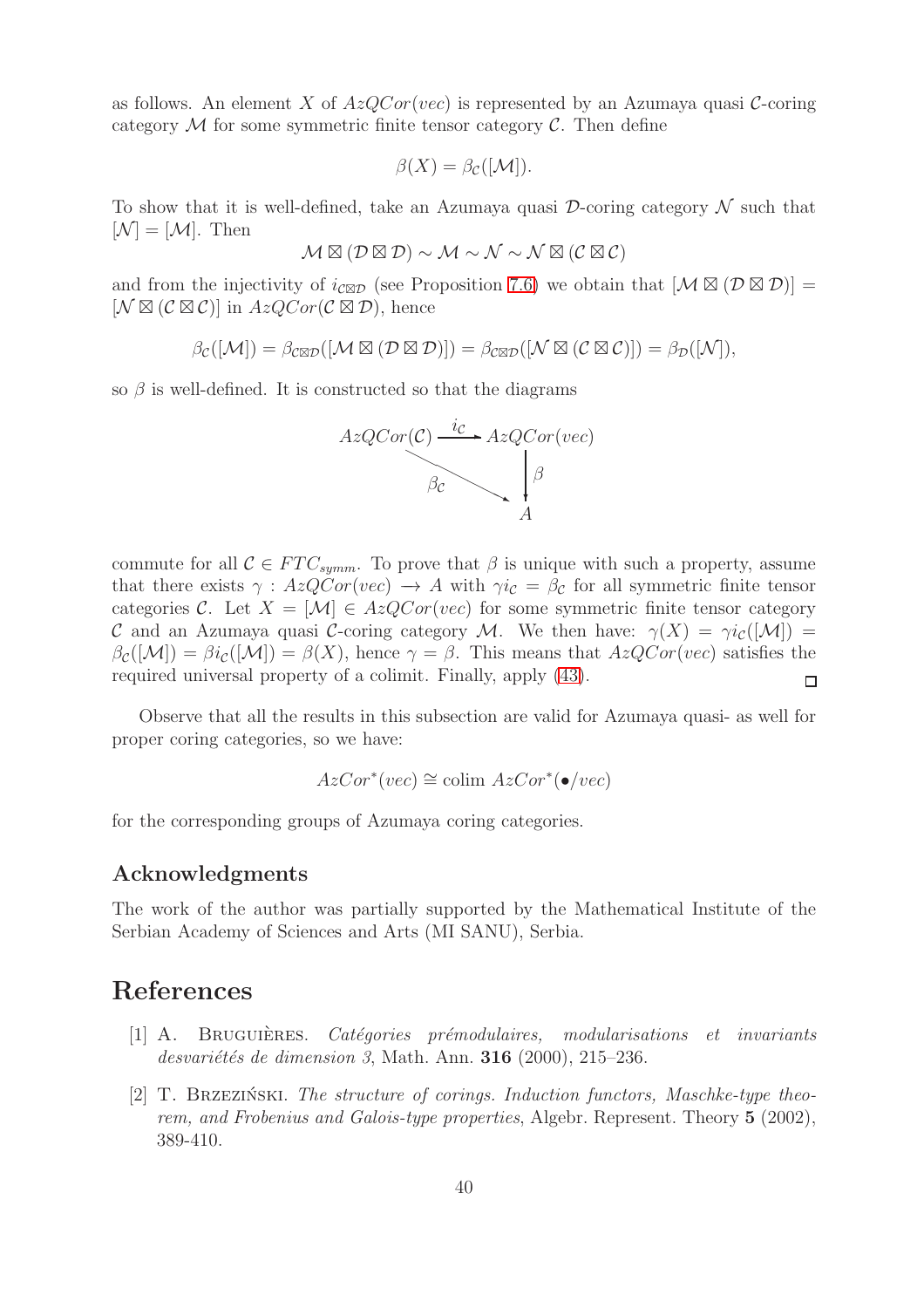- <span id="page-40-15"></span><span id="page-40-0"></span>[3] S. Caenepeel and B. Femic´. *The Brauer Group of Azumaya Corings and the Second Cohomology Group*, K-theory 34 (2005), 361-393.
- <span id="page-40-10"></span>[4] L. Crane and D. Yetter. *Deformations of (Bi) tensor Categories*, Cahiers Topologie Géom. Différentielle Catég. 39, 3 (1998), 163–180.
- <span id="page-40-5"></span>[5] V. Drinfeld, S. Gelaki, D. Nikshych and V. Ostrik. *On braided fusion categories I* , Selecta Mathematica 16 (2010), no. 1, 1–119.
- <span id="page-40-6"></span>[6] A. Davydov and D. Nikshych. *The Picard crossed module of a braided tensor category*, Algebra and Number Theory 7/6 (2013), 1365–1403.
- <span id="page-40-9"></span>[7] J. Dello and Y. Zhang. Braided Autoequivalences and the Equivariant Brauer group of a quasi-triangular Hopf algebra, Preprint: ArXive: Oct. 2014
- <span id="page-40-2"></span>[8] P. Etingof, S. Gelaki, D. Nikshych and V. Ostrik. *Tensor categories*. Lecture notes for MIT 18.769, 2009. [http://www-math.mit.edu/](http://www-math.mit.edu/~etingof/tenscat1.pdf)∼etingof/tenscat1.pdf.
- [9] P. Etingof, D. Nikshych and V. Ostrik. *Fusion categories and homotopy theory*. Quantum Topol. 1, No. 3, (2010) 209–273.
- <span id="page-40-7"></span><span id="page-40-1"></span>[10] P. Etingof and V. Ostrik. *Finite tensor categories*. Mosc. Math. J. 4, No. 3 (2004) 627–654.
- <span id="page-40-3"></span>[11] B. Femic´. *Villamayor-Zelinsky sequence for symmetric finite tensor categories*, ArXive...
- [12] J. Fuchs, C. Schweigert and A. Valentino. *Bicategories for boundary conditions and for surface defects in 3-d TFT*, Comm. Math. Physics 321, Issue 2, (2013) 543–575.
- <span id="page-40-8"></span>[13] J. Greenough. *Monoidal 2-structure of Bimodule Categories*. J. Algebra 324 (2010) 1818–1859.
- <span id="page-40-11"></span><span id="page-40-4"></span>[14] J. Greenough. *Relative centers and tensor products of tensor and braided fusion categories*, J. Algebra 388 (2013) 374–396.
- [15] A. Kitaev and L. Kong. *Models for gapped boundaries and domain walls*. Comm. Math. Physics 313, Issue 2, (2012) 351–373.
- <span id="page-40-16"></span>[16] M.A. Knus and M. Ojanguren. *Th´eorie de la descente et alg`ebres d'Azumaya*, Lecture Notes in Math. 389, Springer Verlag, Berlin, 1974.
- <span id="page-40-14"></span>[17] M. MOMBELLI. *Una introducción a las categorías tensoriales y sus representaciones*, http://www.famaf.unc.edu.ar/∼[mombelli/categorias-tensoriales3.pdf](http://www.famaf.unc.edu.ar/~mombelli/categorias-tensoriales3.pdf)
- <span id="page-40-12"></span>[18] M. MÜGER. On the Structure of Modular Categories, Proc. London Math. Soc. 87/3 (2003), 291–308.
- [19] M. MÜGER. *From Subfactors to Categories and Topology I*, J. Pure Appl. Algebra 180 (2003), 81-157.
- <span id="page-40-13"></span>[20] M. Neuchl. *Representation theory of Hopf categories*, PhD thesis.